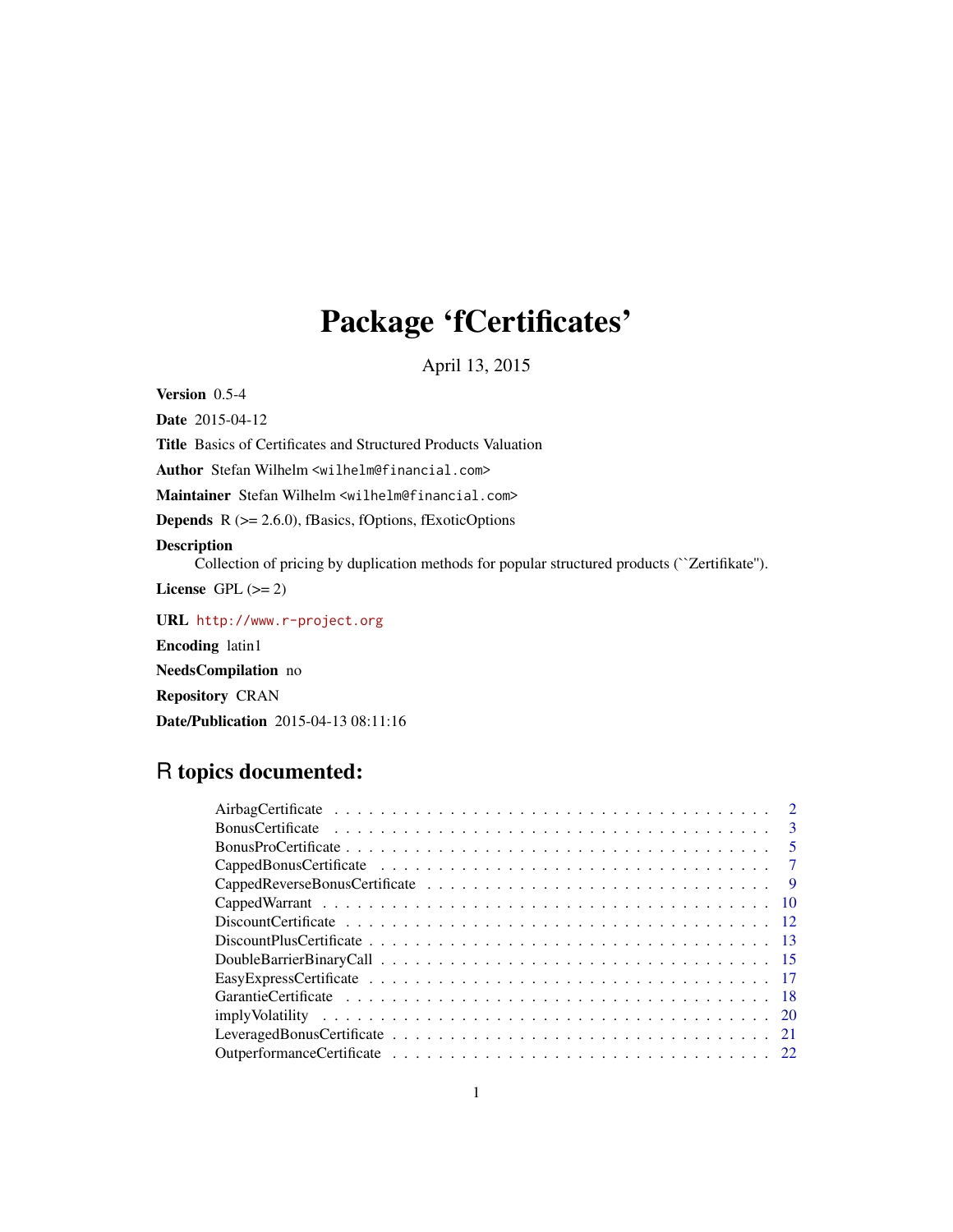# <span id="page-1-0"></span>2 AirbagCertificate

| Index |  | 45 |
|-------|--|----|

AirbagCertificate *Airbag Certificate valuation using pricing by duplication*

# Description

This function values a Airbag Certificate using pricing by duplication and the Generalized Black/Scholes formula.

# Usage

```
AirbagCertificate(S, X, B, Time, r, r_d, sigma, participation, ratio = 1)
```

| <sub>S</sub>  | the asset price, a numeric value.                                                                                                                   |
|---------------|-----------------------------------------------------------------------------------------------------------------------------------------------------|
| X             | the exercise price ("Partizipationslevel"), a numeric value.                                                                                        |
| B             | the barrier ("Sicherheitslevel"), a numeric value.                                                                                                  |
| Time          | time to maturity measured in years                                                                                                                  |
| $\mathsf{r}$  | the annualized rate of interest, a numeric value; e.g. $0.25$ means $25\%$ pa.                                                                      |
| $r_d$         | the annualized dividend yield, a numeric value; e.g. $0.25$ means $25\%$ pa.                                                                        |
| sigma         | the annualized volatility of the underlying security, a numeric value; e.g. 0.3<br>means 30% volatility pa.                                         |
| participation | participation rate/factor above strike level. Defaults to 1.                                                                                        |
| ratio         | ratio, number of underlyings one certificate refers to, a numeric value; e.g. 0.25<br>means 4 certificates refer to 1 share of the underlying asset |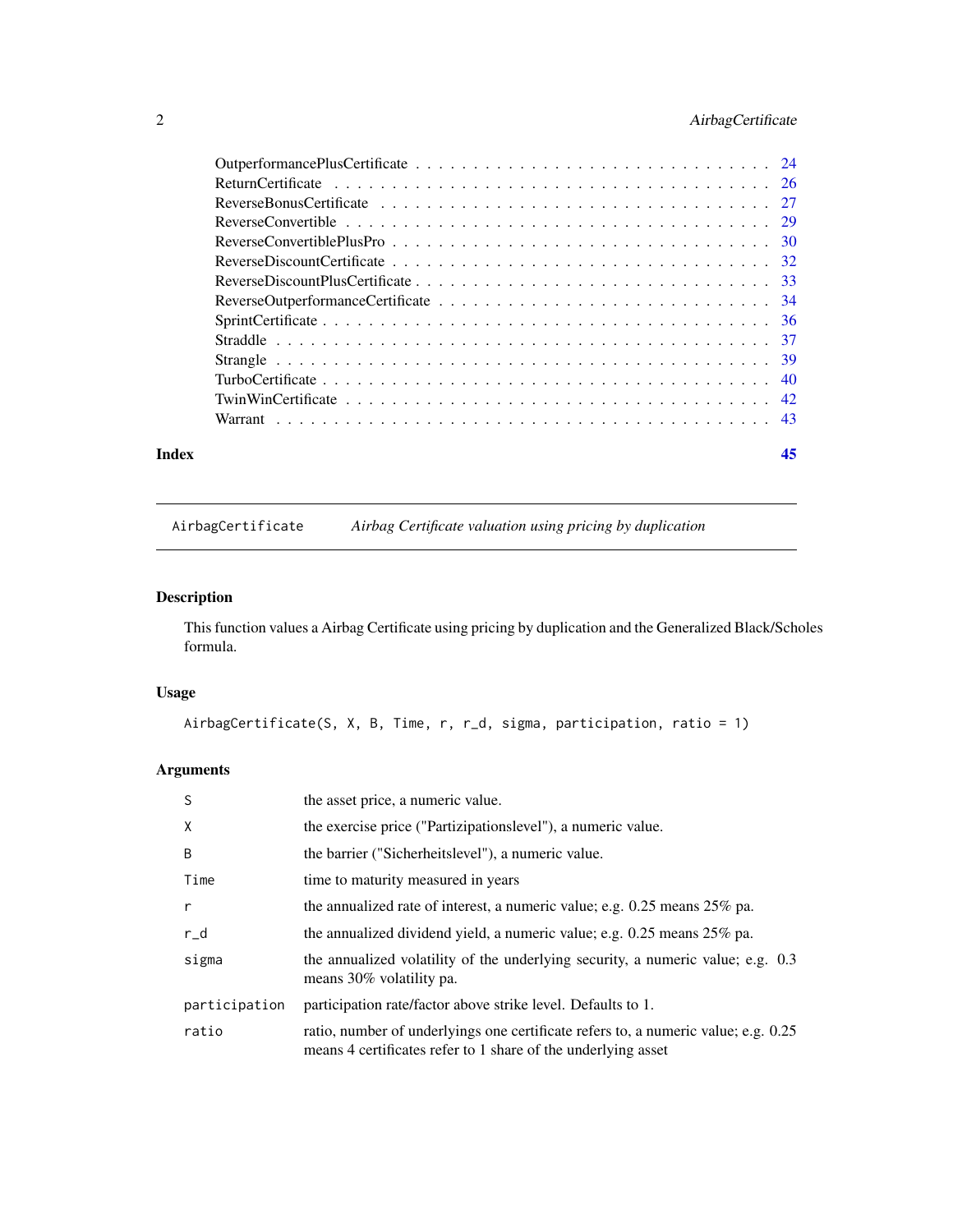# <span id="page-2-0"></span>Bonus Certificate 3

#### Details

An Airbag Certificate is a combination of

- 1. a fixed component X
- 2. a long call with strike price X
- 3. X/B short puts with strike price equal to B.

Classification according to the SVSP Swiss Derivative Map 2008: Airbag Certificates (240)

# Value

the price (scalar or vector) of the AirbagCertificate

# Author(s)

Stefan Wilhelm <wilhelm@financial.com>

# References

SVSP Swiss Derivative Map <http://www.svsp-verband.ch/map/>

#### Examples

```
##
AirbagCertificate(S=100, X=100, B=75, Time=0, r=0.045, r_d=0, sigma=0.2,
  participation=1, ratio=1)
## payoff diagram
S \leq - \text{seq}(0, 120)p <- AirbagCertificate(S, X=100, B=75, Time=1, r=0.045, r_d=0, sigma=0.2,
  participation=1, ratio=1)
p2 <- AirbagCertificate(S, X=100, B=75, Time=0, r=0.045, r_d=0, sigma=0.2,
 participation=1, ratio=1)
plot(S, p, type="l", col="red", xlab="underlying price",
 ylab="payoff", main="Airbag")
lines(S, p2, col="blue")
abline(v=c(75, 100), lty=2, col="gray80")
```
<span id="page-2-1"></span>BonusCertificate *Bonus Certificate valuation using pricing by duplication*

# Description

This function values a Bonus Certificate using pricing by duplication and the Generalized Black/Scholes formula.

#### Usage

```
BonusCertificate(S, X, B, Time, r, r_d, sigma, ratio = 1, barrierHit=FALSE)
```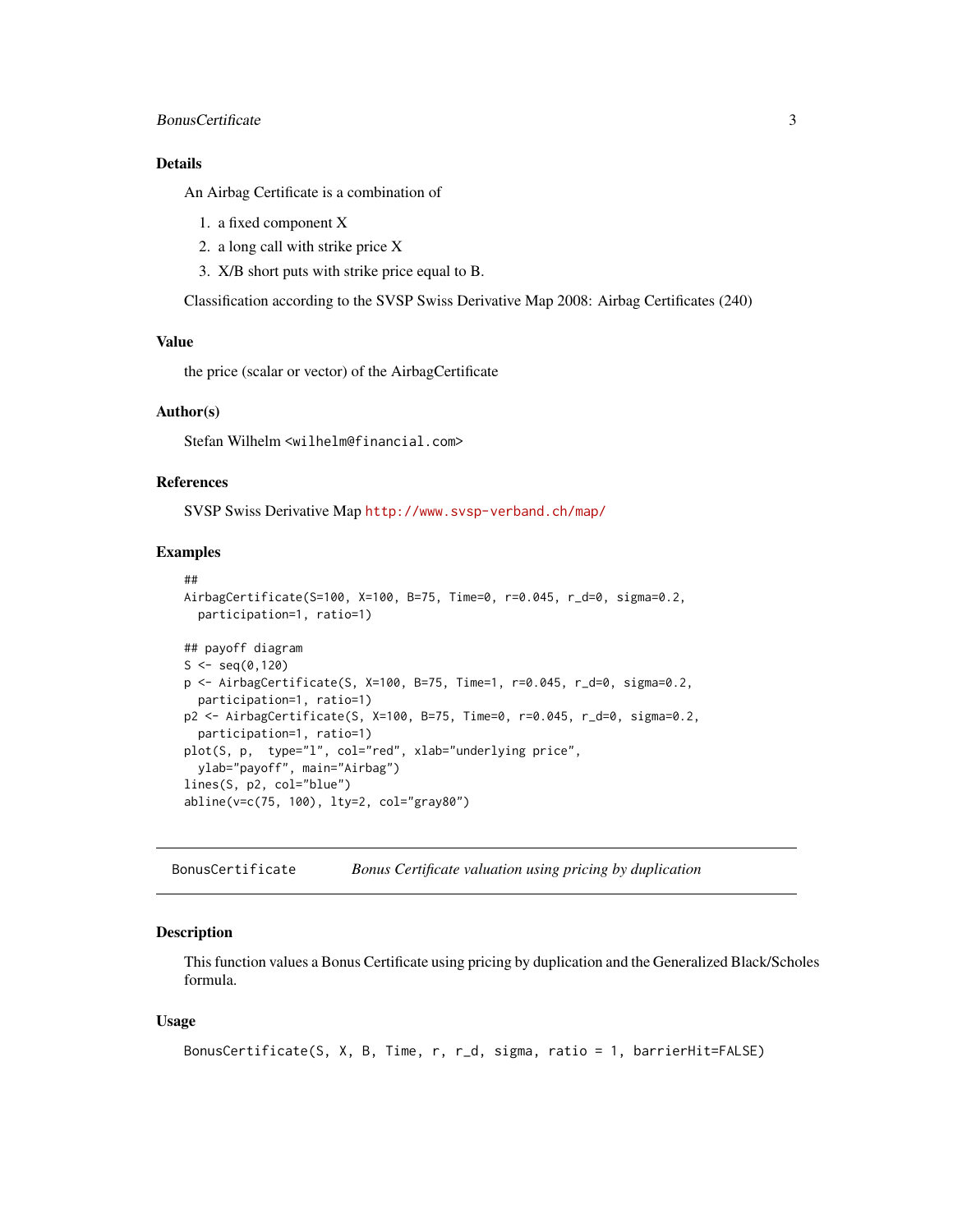#### <span id="page-3-0"></span>Arguments

| <sub>S</sub> | the asset price, a numeric value.                                                                                                                   |
|--------------|-----------------------------------------------------------------------------------------------------------------------------------------------------|
| X            | the exercise price ("Bonuslevel"), a numeric value.                                                                                                 |
| B            | the barrier ("Sicherheitslevel"), a numeric value.                                                                                                  |
| Time         | time to maturity measured in years                                                                                                                  |
| $\mathsf{r}$ | the annualized rate of interest, a numeric value; e.g. $0.25$ means $25\%$ pa.                                                                      |
| $r_d$        | the annualized dividend yield, a numeric value; e.g. $0.25$ means $25\%$ pa.                                                                        |
| sigma        | the annualized volatility of the underlying security, a numeric value; e.g. 0.3<br>means 30% volatility pa.                                         |
| ratio        | ratio, number of underlyings one certificate refers to, a numeric value; e.g. 0.25<br>means 4 certificates refer to 1 share of the underlying asset |
| barrierHit   | flag whether the barrier has already been reached/hit during the lifetime                                                                           |

# Details

A Bonus Certificate is a combination of

- 1. a long position in the stock (aka Zero-Strike Call)
- 2. a long down-and-out-put with strike price X and barrier B ([StandardBarrierOption](#page-0-0))

Classification according to the SVSP Swiss Derivative Map 2008: Bonus Certificates (220) Classification according to the SVSP Swiss Derivative Map 2010: Bonus Certificates (1320)

#### Value

the price of the BonusCertificate

# Author(s)

Stefan Wilhelm <wilhelm@financial.com>

# References

SVSP Swiss Derivative Map <http://www.svsp-verband.ch/map/>

# See Also

[ReverseBonusCertificate](#page-26-1), [CappedBonusCertificate](#page-6-1) for similar structures and [StandardBarrierOption](#page-0-0) in the fExoticOptions package for the down-and-out-put

```
##
BonusCertificate(S=50, X=60 , B=35, Time=2, sigma=0.14, r=0.02, r_d=0, ratio=1)
## payoff diagram
S \leq - \text{seq}(0, 120)p <- BonusCertificate(S, X=60 , B=35, Time=2, sigma=0.14, r=0.02, r_d=0, ratio=1)
```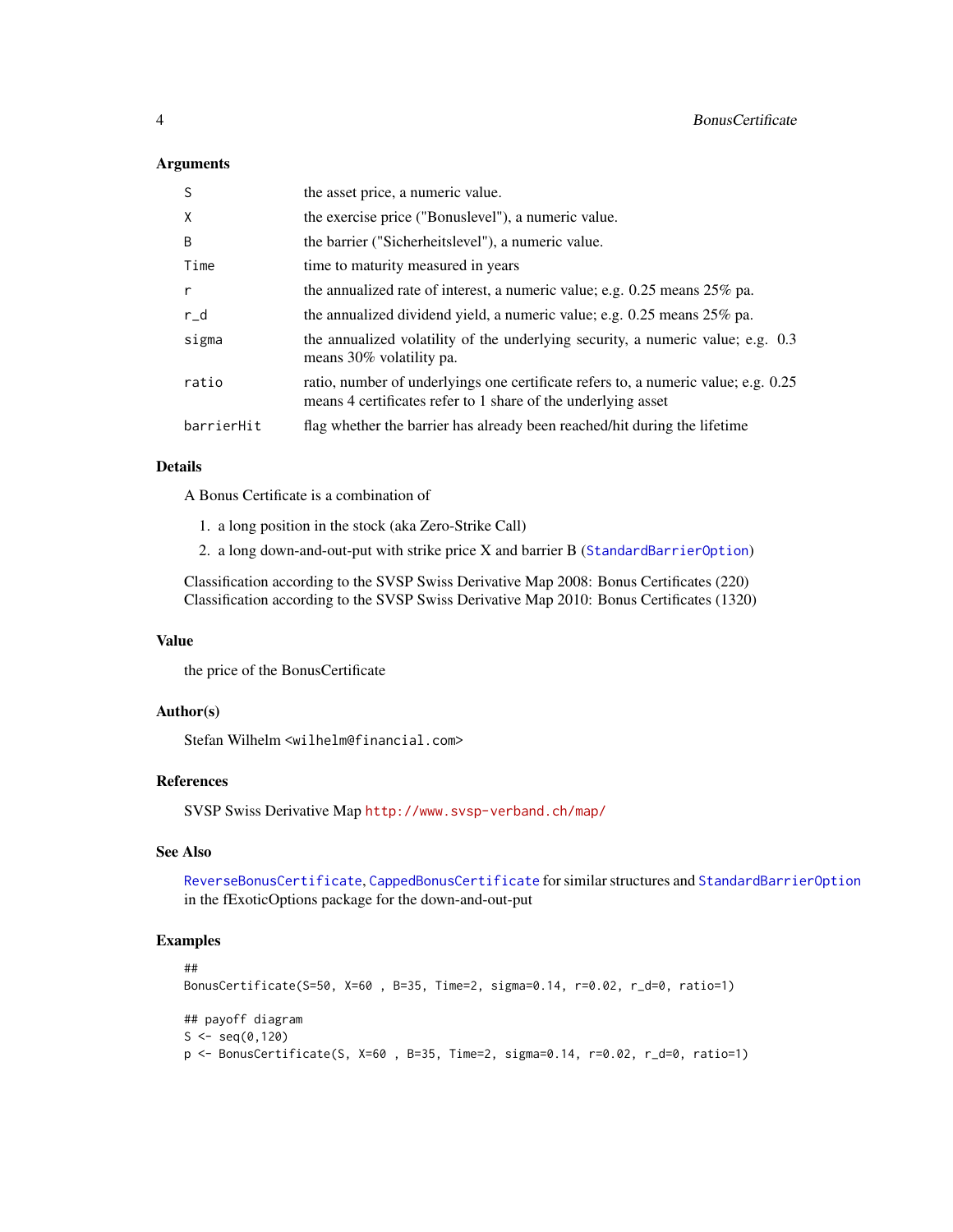```
p2 <- BonusCertificate(S, X=60 , B=35, Time=0, sigma=0.14, r=0.02, r_d=0, ratio=1)
plot(S, p, type="l", col="red", xlab="underlying price",
 ylab="payoff", main="Bonus")
lines(S, p2, col="blue")
abline(v=c(35, 60), lty=2, col="gray80")
```
BonusProCertificate *Bonus Pro Certificate valuation using pricing by duplication*

#### Description

values a Bonus Pro Certificate using pricing by duplication

#### Usage

```
BonusProCertificate(TypeFlag=c("poB1","pdoB2"), S, X, B, Time, time1 = 0,
 r, r_d, sigma, ratio = 1, barrierHit = FALSE)
```
# Arguments

| TypeFlag     | see details below                                                                                                                                   |
|--------------|-----------------------------------------------------------------------------------------------------------------------------------------------------|
| S            | the asset price, a numeric value.                                                                                                                   |
| X            | the exercise price ("Bonuslevel"), a numeric value.                                                                                                 |
| B            | the barrier ("Sicherheitslevel"), a numeric value.                                                                                                  |
| Time         | time to maturity measured in years                                                                                                                  |
| time1        | The start time of barrier monitoring, measured in years. Default value $= 0$                                                                        |
| $\mathsf{r}$ | the annualized rate of interest, a numeric value; e.g. 0.25 means 25% pa.                                                                           |
| r_d          | the annualized dividend yield, a numeric value; e.g. $0.25$ means $25\%$ pa.                                                                        |
| sigma        | the annualized volatility of the underlying security, a numeric value; e.g. 0.3<br>means 30% volatility pa.                                         |
| ratio        | ratio, number of underlyings one certificate refers to, a numeric value; e.g. 0.25<br>means 4 certificates refer to 1 share of the underlying asset |
| barrierHit   | flag whether the barrier has already been reached/hit during the lifetime                                                                           |

# Details

A Bonus Pro Certificate is a combination of

- 1. a long position in the stock (aka Zero-Strike Call)
- 2. a long partial time down-and-out-put with strike price X and barrier B ([PTSingleAssetBarrierOption](#page-0-0))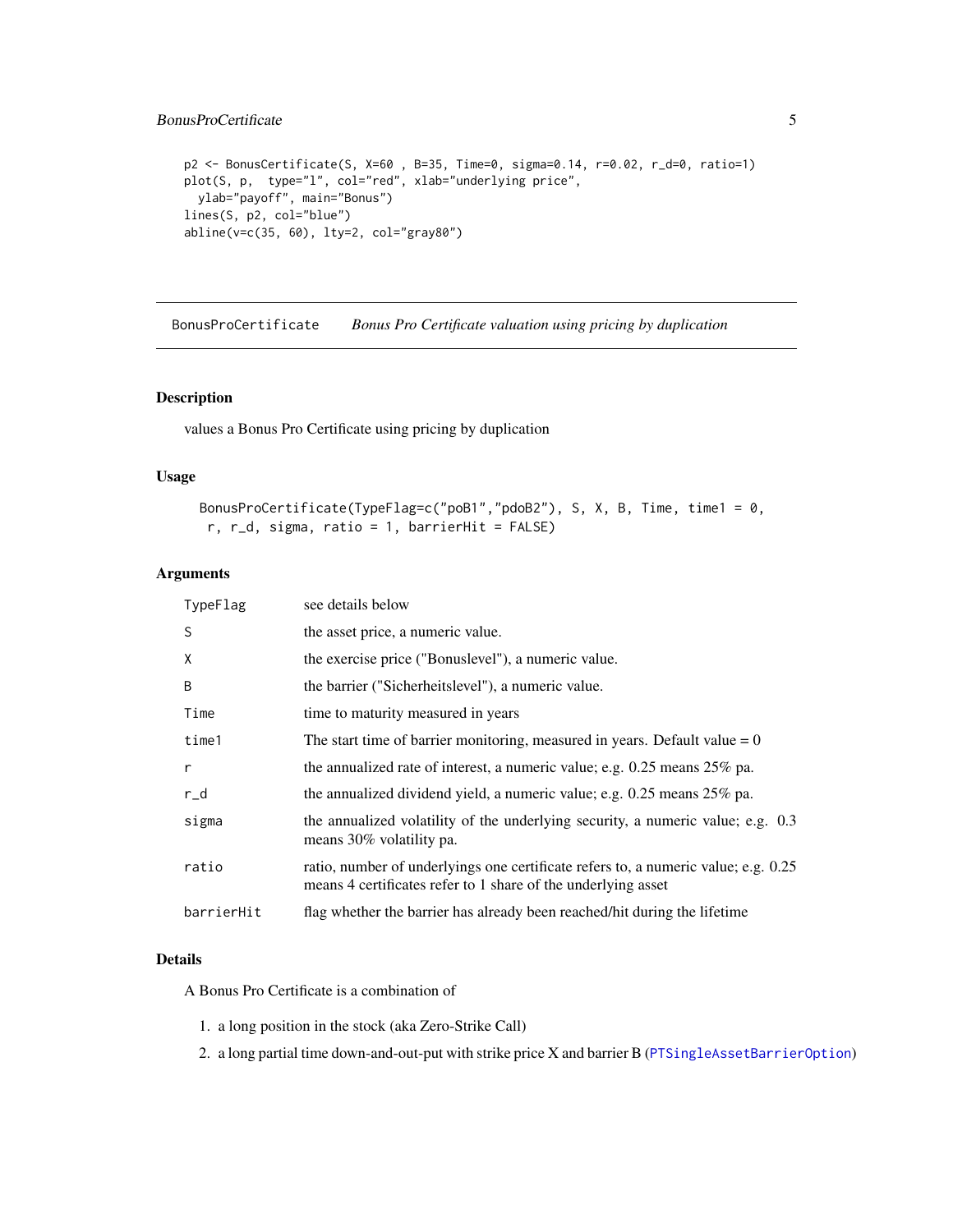It just differs from Bonus Certificates in that it has a partial-time-end barrier. Partial-time-end barrier options have the monitoring period start at an arbitrary date before expiration and end at expiration. For example the barrier is just monitored during the last 3 months prior to maturity. Ceteris paribus, this means a reduced risk of knock-out.

There are two types of "B" options: "B1" is defined such that only a barrier hit or crossed causes the option to be knocked out, and a "B2" is defined such that a down-and-out-put is knocked out as soon as the underlying price is below the barrier.

Type $Flag = "poB1":$ 

The barrier of the down-and-out-put is only monitored in [time1, Time] with  $0 \le$  time1  $\le$  Time (partial-time monitoring) instead of [0, Time]. Ceteris paribus, this means a reduced risk of knockout. For time  $1 = 0$  (full-time monitoring), the value of a type "poB1" Bonus Pro equals the value of a standard Bonus certificate. For time  $1 = Time$  (no barrier to be monitored), the value of the type "poB1" Bonus Pro duplicates a Protective Put strategy (except for the dividend payments).

 $TypeFlag = "pdoB2":$ 

The down-and-out-put is knocked out as soon as the underlying price is below the barrier.

Classification according to the SVSP Swiss Derivative Map 2008: Bonus Certificates (220) Classification according to the SVSP Swiss Derivative Map 2010: Bonus Certificates (1320)

#### Value

the price (scalar or vector) of the BonusPro Certificate

#### Author(s)

Stefan Wilhelm <wilhelm@financial.com>

# References

SVSP Swiss Derivative Map 2008 <http://www.svsp-verband.ch/>

Heynen and Kat (1994). Partial barrier options. *The Journal of Financial Engineering*, 3, 253–274. Haug (2007). The complete Guide to Option Pricing Formulas, *Wiley & Sons*, 2nd edition, pp.160

#### See Also

[BonusCertificate](#page-2-1), [PTSingleAssetBarrierOption](#page-0-0)

```
## payoff diagram
S \leq - \text{seq}(50, 130, \text{ by=2})p1 <- numeric(length(S))
p2 <- numeric(length(S))
for (i in seq(along=S))
{
  p1[i] <- BonusProCertificate(TypeFlag="pdoB2", S=S[i], X=100, B=70,
     Time=0.5, time1 = 0.25,
     r=0.01, r_d=0, sigma=0.3, ratio = 1)
  p2[i] <- BonusProCertificate(TypeFlag="pdoB2", S=S[i], X=100, B=70,
     Time=0, time1 = 0,
```
<span id="page-5-0"></span>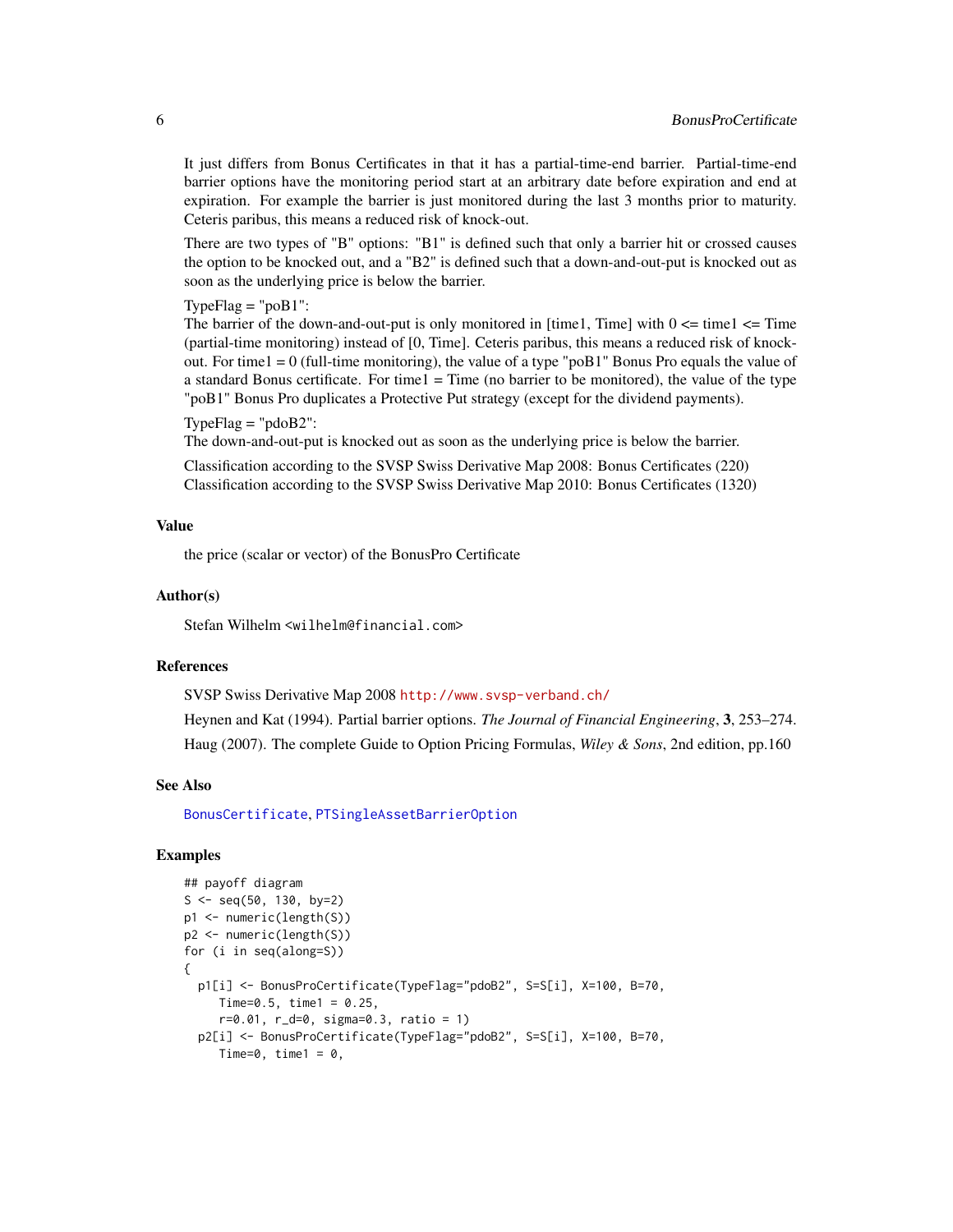```
r=0.01, r_d=0, sigma=0.3, ratio = 1)
}
plot(S, p1, ylim=range(p1, p2, na.rm=TRUE), type="l", lwd=2, col="red",
  xlab="underlying price", ylab="payoff", main="Bonus Pro Certificate")
lines(S, p2, lwd=2, col="blue")
abline(v=c(70, 100), lty=2, col="gray80")
## example: BonusPro vs. Bonus Certificate
S \leq - \text{seq}(50, 130, \text{ by=2})p1 <- numeric(length(S))
p2 <- numeric(length(S))
for (i in seq(along=S))
{
  p1[i] <- BonusProCertificate(TypeFlag="pdoB2", S=S[i], X=100, B=70,
    Time=1, time1 = 0.75,
    r=0.01, r_d=0, sigma=0.3, ratio = 1)
  p2[i] <- BonusProCertificate(TypeFlag="pdoB2", S=S[i], X=100, B=70,
    Time=1, time1 = 0.25,
    r=0.01, r_d=0, sigma=0.3, ratio = 1)
}
p3 <- BonusCertificate(S=S, X=100, B=70, Time=1, r=0.01, r_d=0, sigma=0.3, ratio = 1)
plot(S, S, ylim=range(S, p1, p2, p3), type="l", lwd=2,
 xlab="underlying price", ylab="payoff", main="Bonus Pro Certificate vs. Bonus Certificate")
lines(S, p1, lwd=2, col="red")
lines(S, p2, lwd=2, col="blue")
lines(S, p3, lwd=2, col="darkgreen")
abline(v=c(70,100), lty=2, col="gray")
```
<span id="page-6-1"></span>CappedBonusCertificate

*Capped Bonus Certificate valuation using pricing by duplication*

#### Description

This function values a Capped Bonus Certificate using pricing by duplication and the Generalized Black/Scholes formula.

#### Usage

```
CappedBonusCertificate(S, X, B, Cap, Time, r, r_d, sigma, ratio = 1,
 barrierHit=FALSE)
```

| S | the asset price, a numeric value                    |
|---|-----------------------------------------------------|
| X | the exercise price ("Bonuslevel"), a numeric value. |
| B | the barrier ("Sicherheitslevel"), a numeric value.  |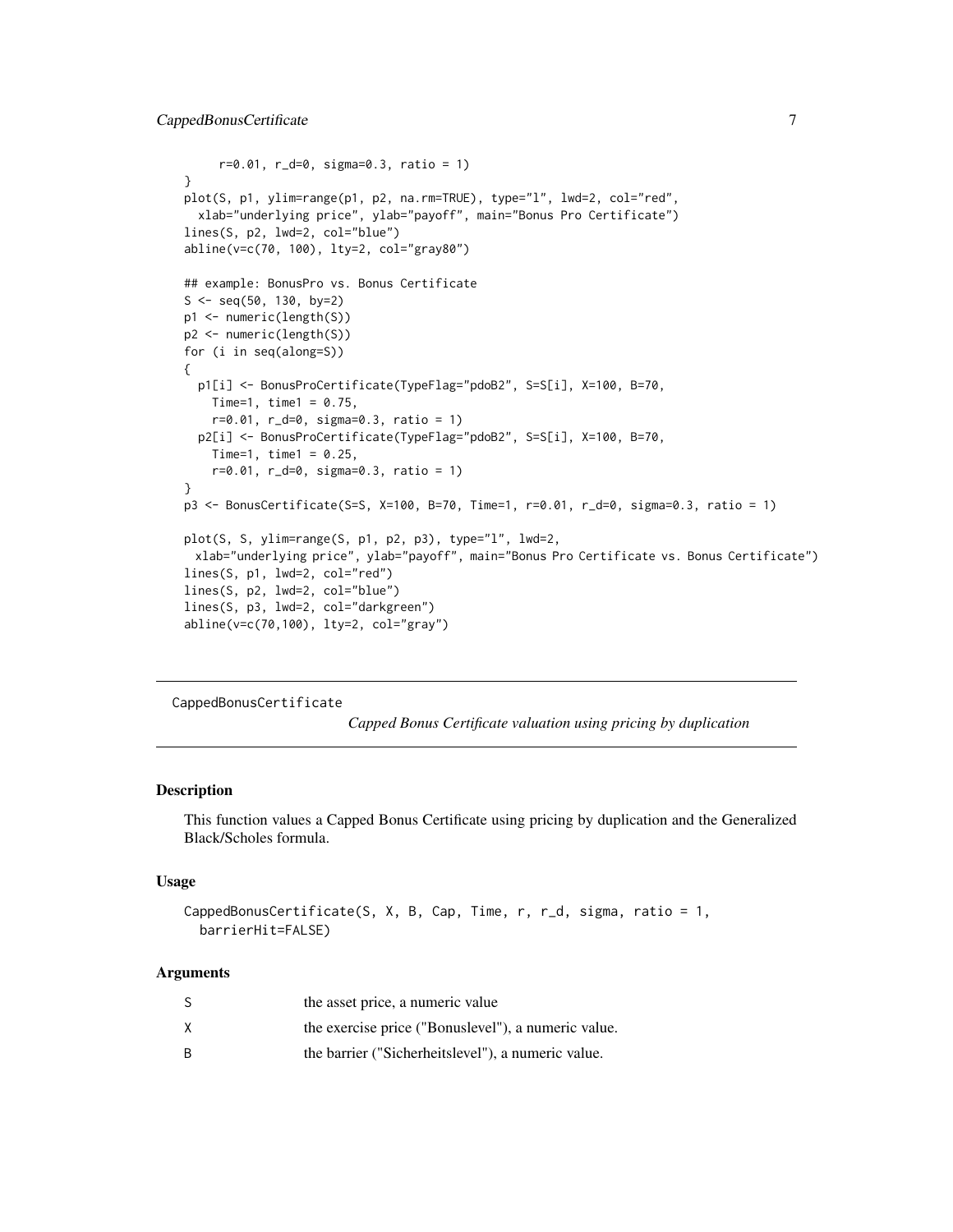<span id="page-7-0"></span>

| Cap          | the cap, a numeric value.                                                                                                                           |
|--------------|-----------------------------------------------------------------------------------------------------------------------------------------------------|
| Time         | time to maturity measured in years                                                                                                                  |
| $\mathsf{r}$ | the annualized rate of interest, a numeric value; e.g. $0.25$ means $25\%$ pa.                                                                      |
| $r_d$        | the annualized dividend yield, a numeric value; e.g. $0.25$ means $25\%$ pa.                                                                        |
| sigma        | the annualized volatility of the underlying security, a numeric value; e.g. 0.3<br>means 30% volatility pa.                                         |
| ratio        | ratio, number of underlyings one certificate refers to, a numeric value; e.g. 0.25<br>means 4 certificates refer to 1 share of the underlying asset |
| barrierHit   | flag whether the barrier has already been reached/hit during the lifetime                                                                           |

# Details

A Capped Bonus Certificate is a combination of

- 1. a long position in the stock (aka Zero-Strike Call)
- 2. a long down-and-out-put with strike price X and barrier B (StandardBarrierOption)
- 3. a short call with strike price equal to cap

The payoff of similar to the one of BonusCertificate, albeit capped.

Classification according to the SVSP Swiss Derivative Map 2008: Capped Bonus Certificates (380) Classification according to the SVSP Swiss Derivative Map 2010: Capped Bonus Certificates (1250)

# Value

the price (scalar or vector) of the CappedBonusCertificate

#### Author(s)

Stefan Wilhelm <wilhelm@financial.com>

# References

SVSP Swiss Derivative Map <http://www.svsp-verband.ch/map/>

# See Also

[BonusCertificate](#page-2-1), [CappedReverseBonusCertificate](#page-8-1) for similar structures

#### Examples

```
##
CappedBonusCertificate(S=50, X=60 , B=35, Cap=75, Time=2, sigma=0.14,
  r=0.02, r_d=0, ratio=1)
## payoff diagram
S \leq - \text{seq}(0, 120)
```
p <- CappedBonusCertificate(S, X=60 , B=35, Cap=75, Time=2, sigma=0.14,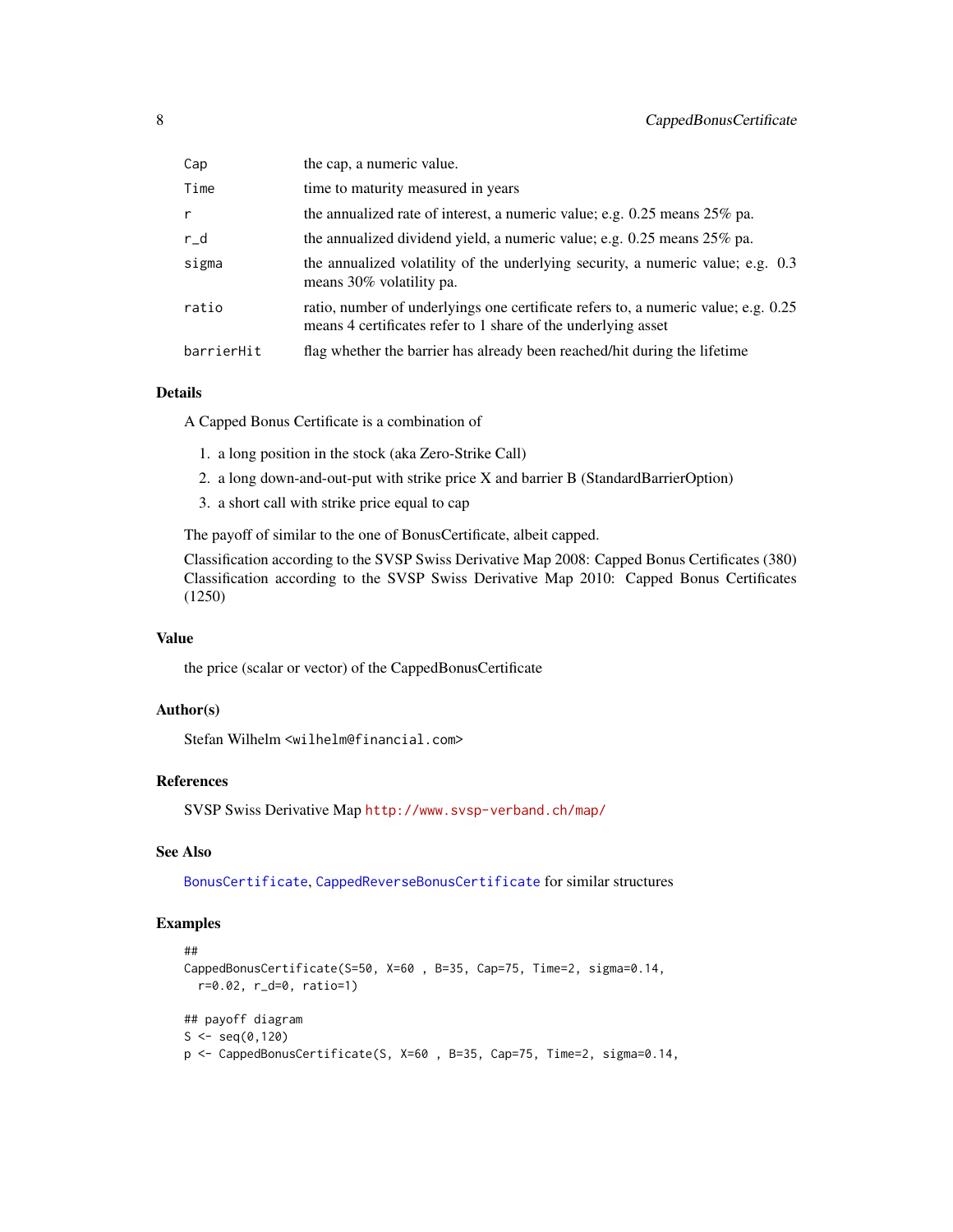# <span id="page-8-0"></span>CappedReverseBonusCertificate 9

```
r=0.02, r_d=0, ratio=1)
p2 <- CappedBonusCertificate(S, X=60 , B=35, Cap=75, Time=0, sigma=0.14,
  r=0.02, r_d=0, ratio=1)
plot(S, p, type="l", col="red", ylim=range(p, p2, na.rm=TRUE),
  xlab="underlying price", ylab="payoff", main="Capped Bonus")
lines(S, p2, col="blue")
abline(v=c(35, 60, 75), lty=2, col="gray80")
```
<span id="page-8-1"></span>CappedReverseBonusCertificate *Capped Reverse Bonus Certificate valuation using pricing by duplication*

# Description

values a Capped Reverse Bonus certificate using pricing by duplication

# Usage

```
CappedReverseBonusCertificate(S, S0, X, B, Cap, Time, r, r_d,
  sigma, ratio = 1, barrierHit=FALSE)
```
# Arguments

| S          | the asset price, a numeric value.                                                                                                                   |
|------------|-----------------------------------------------------------------------------------------------------------------------------------------------------|
| S0         | the underlying start price at issue date                                                                                                            |
| X          | the exercise price ("Bonuslevel"), a numeric value.                                                                                                 |
| B          | the barrier ("Sicherheitslevel"), a numeric value.                                                                                                  |
| Cap        | the cap, a numeric value.                                                                                                                           |
| Time       | time to maturity measured in years                                                                                                                  |
| r          | the annualized rate of interest, a numeric value; e.g. $0.25$ means $25\%$ pa.                                                                      |
| $r_d$      | the annualized dividend yield, a numeric value; e.g. $0.25$ means $25\%$ pa.                                                                        |
| sigma      | the annualized volatility of the underlying security, a numeric value; e.g. 0.3<br>means 30% volatility pa.                                         |
| ratio      | ratio, number of underlyings one certificate refers to, a numeric value; e.g. 0.25<br>means 4 certificates refer to 1 share of the underlying asset |
| barrierHit | flag whether the barrier has already been reached/hit during the lifetime                                                                           |

#### Details

A Reverse Capped Bonus Certificate is a combination of

- 1. a short position in stock with reference price S0 (i.e. a Put with strike S0)
- 2. an up-and-out-call with strike X and barrier B
- 3. a short put with strike price equal to Cap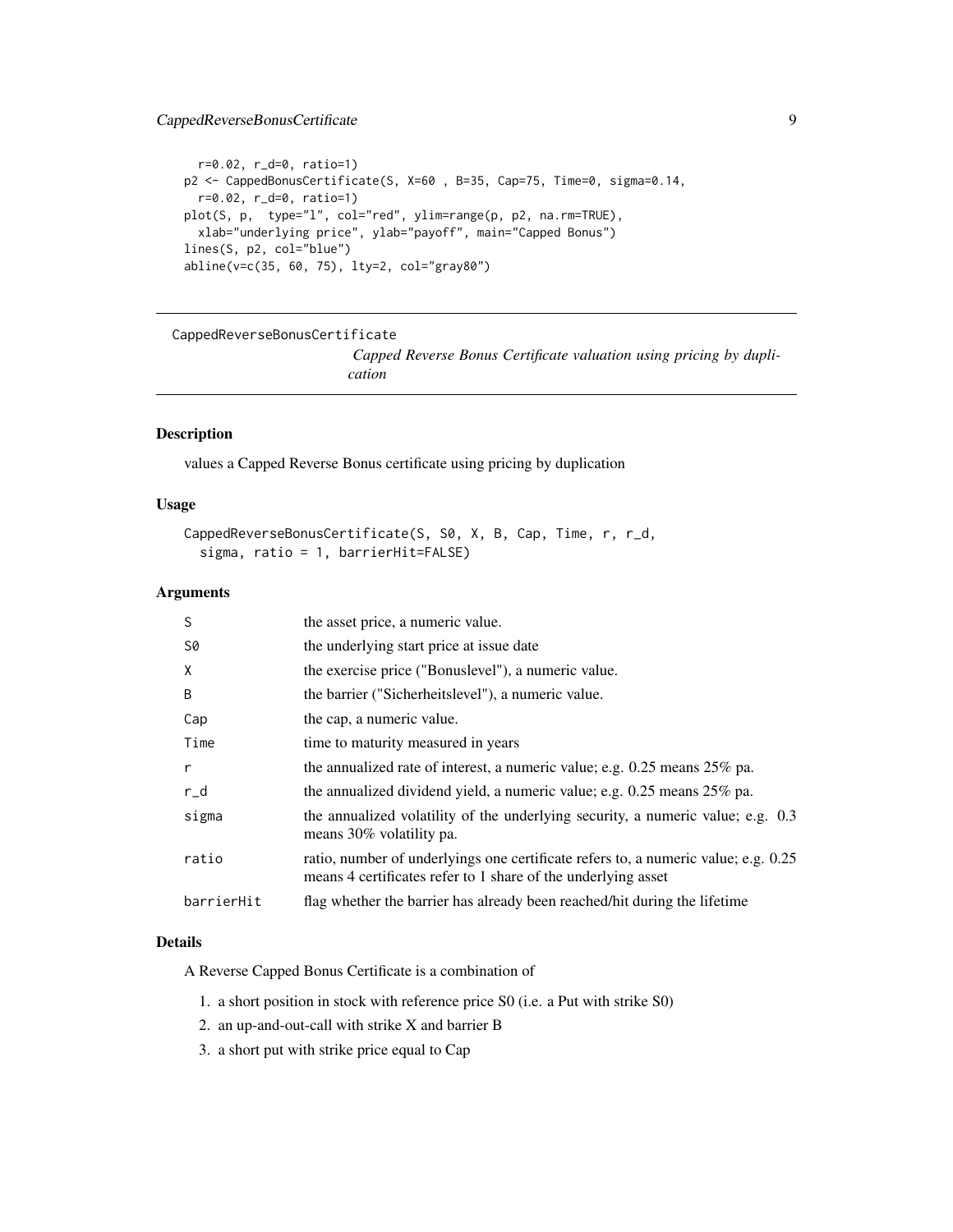# <span id="page-9-0"></span>Value

the price (scalar or vector) of the CappedReverseBonusCertificate

#### Author(s)

Stefan Wilhelm <wilhelm@financial.com>

# See Also

[ReverseBonusCertificate](#page-26-1), [ReverseDiscountCertificate](#page-31-1) for similar structures

#### Examples

```
##
CappedReverseBonusCertificate(S=110, S0=100, X=80, B=120, Cap=70, Time=1,
 r=0.045, r_d=0, sigma=0.4, ratio = 1)
## payoff diagram
S \leq - \text{seq}(0, 150)p <- CappedReverseBonusCertificate(S, S0=100, X=80, B=120, Cap=70, Time=1,
 r=0.045, r_d=0, sigma=0.4, ratio = 1)
p2 <- CappedReverseBonusCertificate(S, S0=100, X=80, B=120, Cap=70, Time=0,
 r=0.045, r_d=0, sigma=0.4, ratio = 1)
plot(S, p, type="l", col="red", ylim=range(p, p2, na.rm=TRUE),
 xlab="underlying price", ylab="payoff", main="Reverse Capped Bonus")
lines(S, p2, col="blue")
abline(v=c(70, 80, 120), lty=2, col="gray80")
```
CappedWarrant *Capped Warrant (Discount Call/Discount Put) valuation using pricing by duplication*

#### <span id="page-9-1"></span>Description

This function values a Capped Warrant (Discount Call/Discount Put) Certificate using pricing by duplication and the Generalized Black/Scholes formula.

#### Usage

```
DiscountCall(S, X, Cap, Time, r, r_d, sigma, ratio = 1)
DiscountPut(S, X, Cap, Time, r, r_d, sigma, ratio = 1)
```

| S   | the asset price, a numeric value.    |
|-----|--------------------------------------|
| x   | the exercise price, a numeric value. |
| Cap | the cap, a numeric value.            |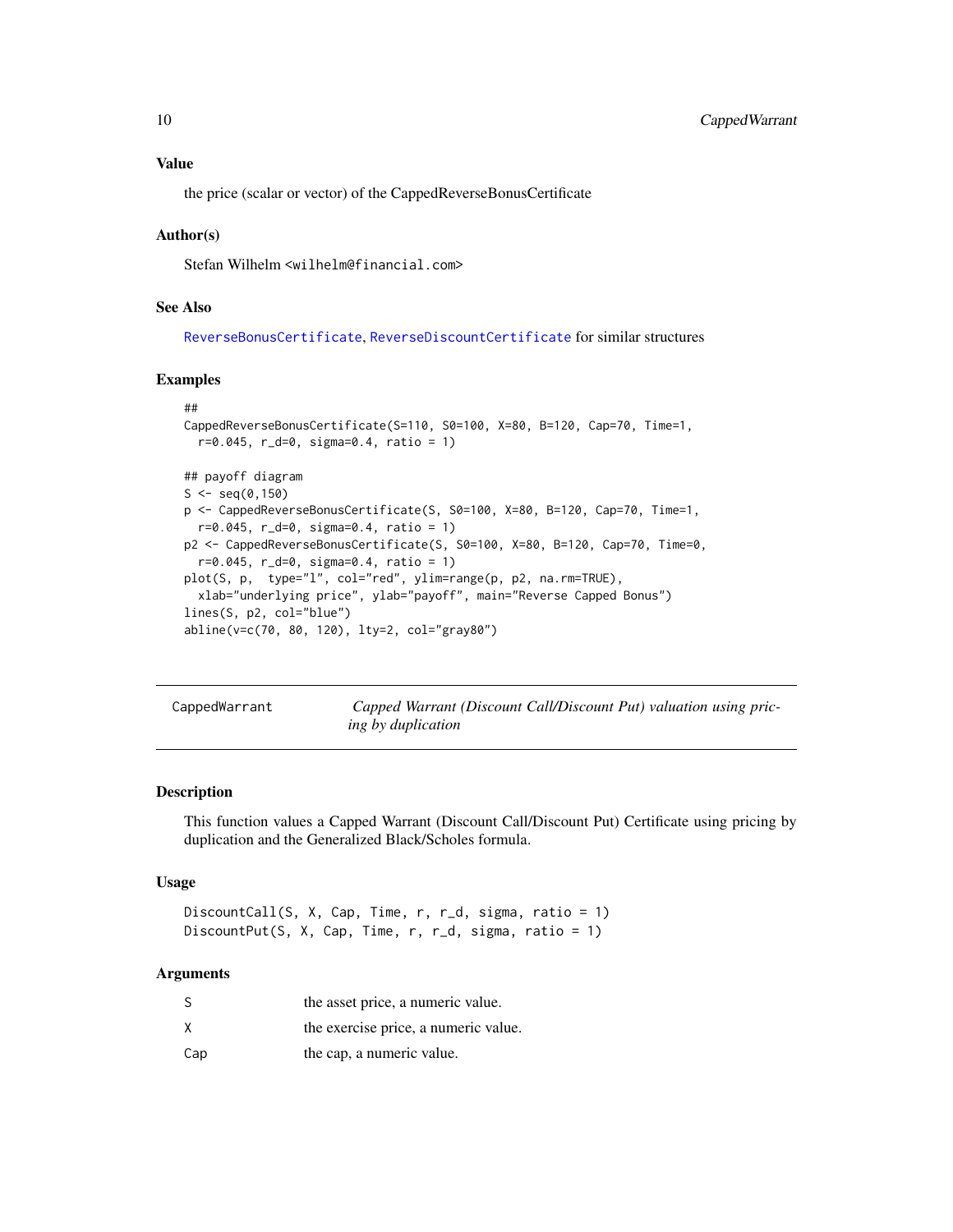# <span id="page-10-0"></span>Capped Warrant 11

| Time  | time to maturity measured in years                                                                                                                  |
|-------|-----------------------------------------------------------------------------------------------------------------------------------------------------|
| r     | the annualized rate of interest, a numeric value; e.g. $0.25$ means $25\%$ pa.                                                                      |
| $r_d$ | the annualized dividend yield, a numeric value; e.g. 0.25 means 25% pa.                                                                             |
| sigma | the annualized volatility of the underlying security, a numeric value; e.g. 0.3<br>means 30% volatility pa.                                         |
| ratio | ratio, number of underlyings one certificate refers to, a numeric value; e.g. 0.25<br>means 4 certificates refer to 1 share of the underlying asset |

# Details

A discount call is a combination of

- 1. a long call with strike X
- 2. a short call with strike Cap

Because of the short call component, the discount call is cheaper than a normal call which allows higher returns. On the other hand, the payoff is capped.

A discount put is a combination of

- 1. a long put with strike Cap
- 2. a short put with strike X

Because of the short put, the discount put is cheaper than a normal put which allows higher returns. On the other hand, the payoff is capped.

Also known as:

- Capped Warrant
- Spread Warrant

Classification according to the SVSP Swiss Derivative Map 2008: Spread Warrants (115)

# Value

the price (scalar or vector) of the Discount Call(Discount Put)

#### Author(s)

Stefan Wilhelm <wilhelm@financial.com>

#### References

SVSP Swiss Derivative Map <http://www.svsp-verband.ch/map/>

# See Also

[GBSOption](#page-0-0), [DiscountPut](#page-9-1)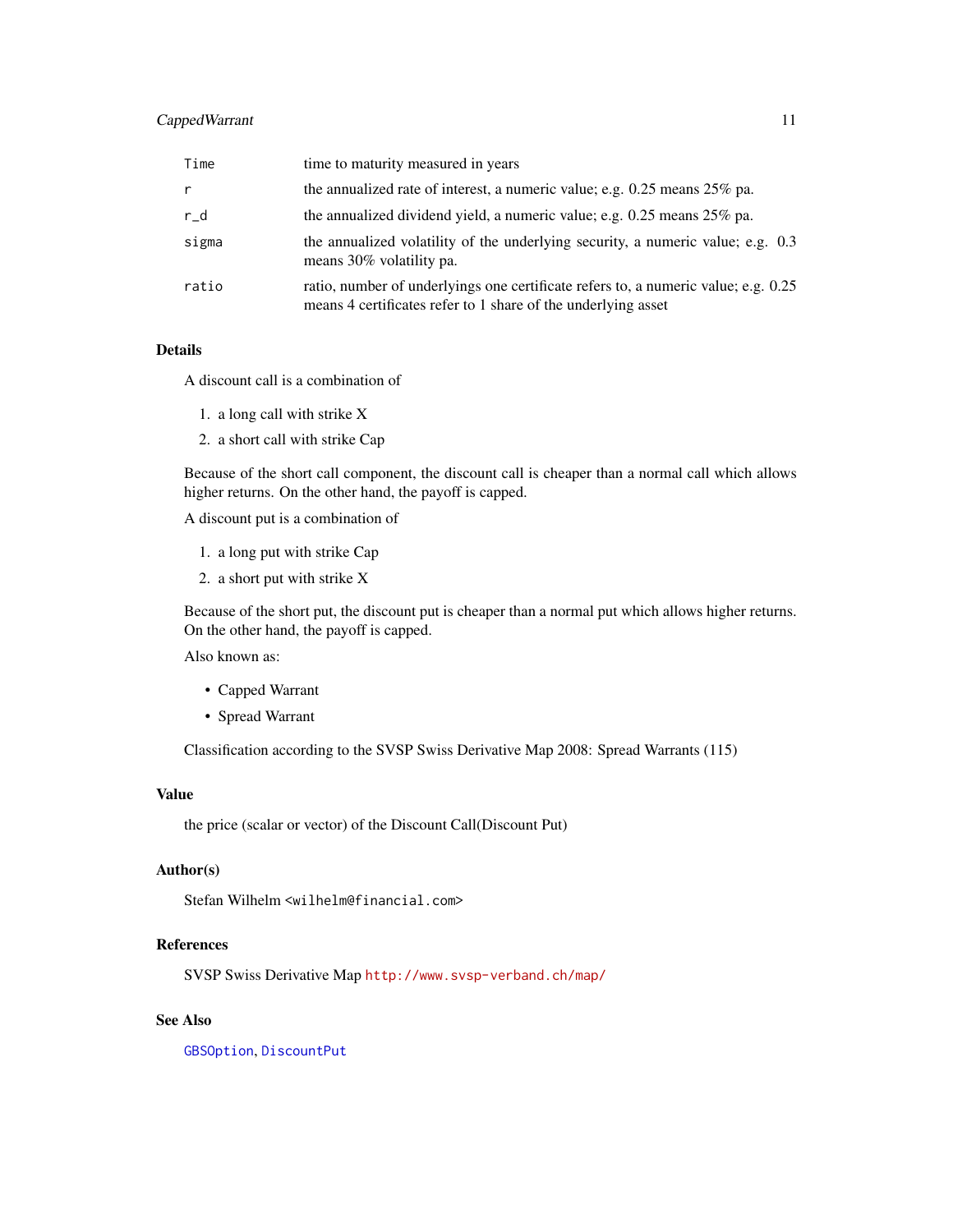#### Examples

```
##
DiscountCall(S=10, X=10, Cap=12, Time=1, r=0.045, r_d=0, sigma=0.2, ratio = 1)
## payoff diagram
S \leq -\text{seq}(0, 20, \text{ by}=0.1)p <- DiscountCall(S, X=10, Cap=12, Time=1, r=0.045, r_d=0, sigma=0.2, ratio = 1)
p2 <- DiscountCall(S, X=10, Cap=12, Time=0, r=0.045, r_d=0, sigma=0.2, ratio = 1)
plot(S, p, type="l", col="red", , ylim=range(p, p2, na.rm=TRUE),
  xlab="underlying price", ylab="payoff", main="Discount Call")
lines(S, p2, col="blue")
abline(v=c(10, 12), lty=2, col="gray80")
```
<span id="page-11-1"></span>DiscountCertificate *Discount Certificate valuation using pricing by duplication using pricing by duplication*

#### Description

This function values a Discount Certificate using pricing by duplication and the Generalized Black/Scholes formula.

# Usage

```
DiscountCertificate(S, X, Time, r, r_d, sigma, ratio = 1)
```
#### Arguments

| -S           | the asset price, a numeric value.                                                                                                                   |
|--------------|-----------------------------------------------------------------------------------------------------------------------------------------------------|
| $\times$     | the exercise price (cap), a numeric value.                                                                                                          |
| Time         | time to maturity measured in years                                                                                                                  |
| $\mathsf{r}$ | the annualized rate of interest, a numeric value; e.g. $0.25$ means $25\%$ pa.                                                                      |
| $r_d$        | the annualized dividend yield, a numeric value; e.g. $0.25$ means $25\%$ pa.                                                                        |
| sigma        | the annualized volatility of the underlying security, a numeric value; e.g. 0.3<br>means 30% volatility pa.                                         |
| ratio        | ratio, number of underlyings one certificate refers to, a numeric value; e.g. 0.25<br>means 4 certificates refer to 1 share of the underlying asset |

#### Details

A Discount Certificate is a combination of

- 1. a long position in the stock (aka Zero-Strike Call)
- 2. a short call with strike price  $X$  (= cap)

Also known as:

<span id="page-11-0"></span>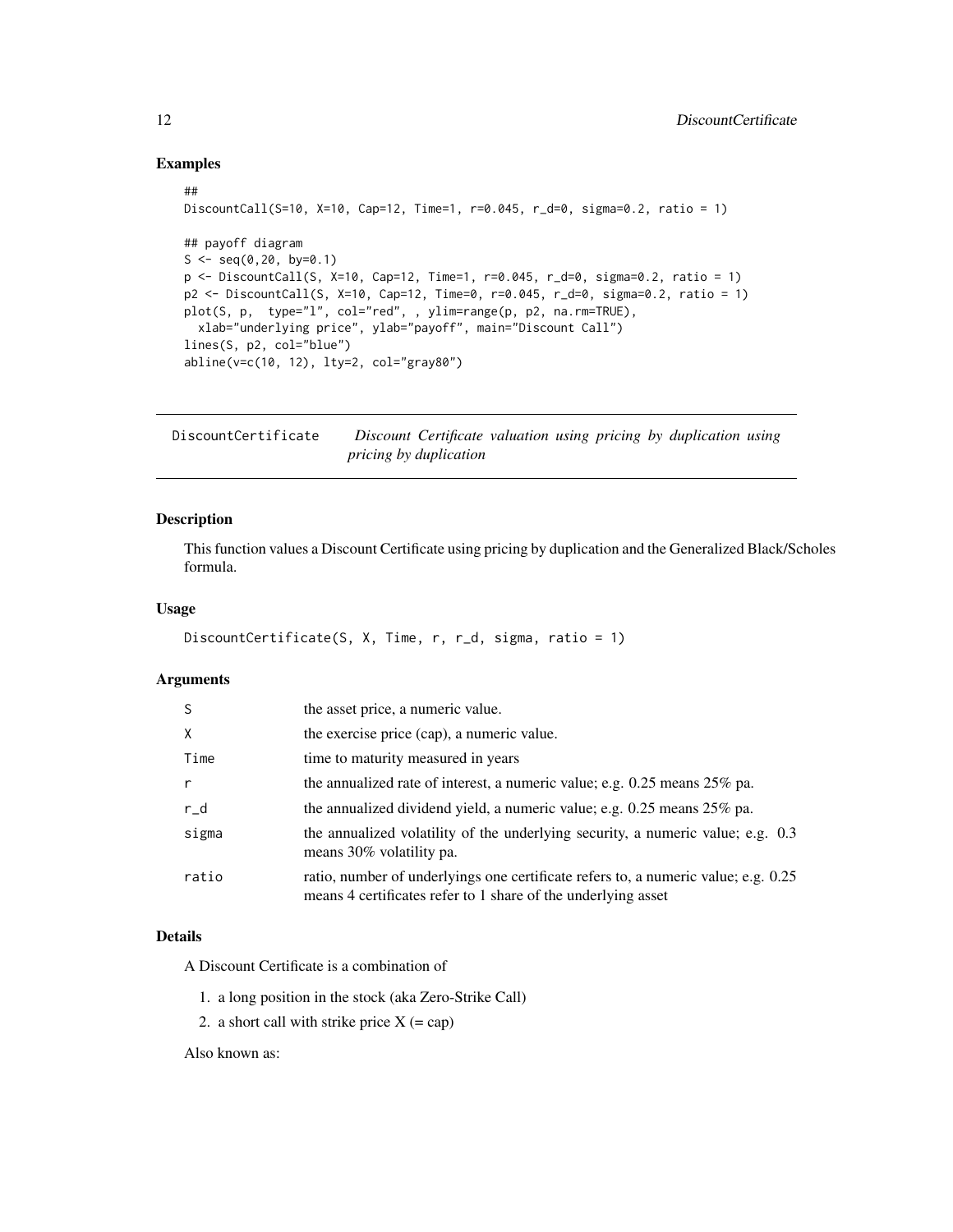# <span id="page-12-0"></span>DiscountPlusCertificate 13

- Covered Call
- Discountzertifikat Classic

Classification according to the SVSP Swiss Derivative Map 2008: Discount Certificates (310) Classification according to the SVSP Swiss Derivative Map 2010: Discount Certificates (1200)

#### Value

the price (scalar or vector) of the DiscountCertificate

#### Author(s)

Stefan Wilhelm <wilhelm@financial.com>

#### References

SVSP Swiss Derivative Map <http://www.svsp-verband.ch/map/>

#### See Also

[DiscountPlusCertificate](#page-12-1) for a similar structure and [GBSOption](#page-0-0)

#### Examples

```
##
DiscountCertificate(S=40, X=42, Time=1, r=0.035, r_d=0, sigma=0.3, ratio=1)
## payoff diagram
S \leq - \text{seq}(0, 100)p <- DiscountCertificate(S, X=42, Time=1, r=0.035, r_d=0, sigma=0.3, ratio=1)
p2 <- DiscountCertificate(S, X=42, Time=0, r=0.035, r_d=0, sigma=0.3, ratio=1)
plot(S, p, type="l", col="red", , ylim=range(p, p2, na.rm=TRUE),
  xlab="underlying price", ylab="payoff", main="Discount")
lines(S, p2, col="blue")
abline(v=42, lty=2, col="gray80")
```
<span id="page-12-1"></span>DiscountPlusCertificate

*DiscountPlus Certificate valuation using pricing by duplication*

#### Description

This function values a DiscountPlus certificate using pricing by duplication and the Generalized Black/Scholes formula.

#### Usage

```
DiscountPlusCertificate(S, X, B, Time, r, r_d, sigma, ratio = 1,
 barrierActive = TRUE,
 barrierHit = FALSE)
```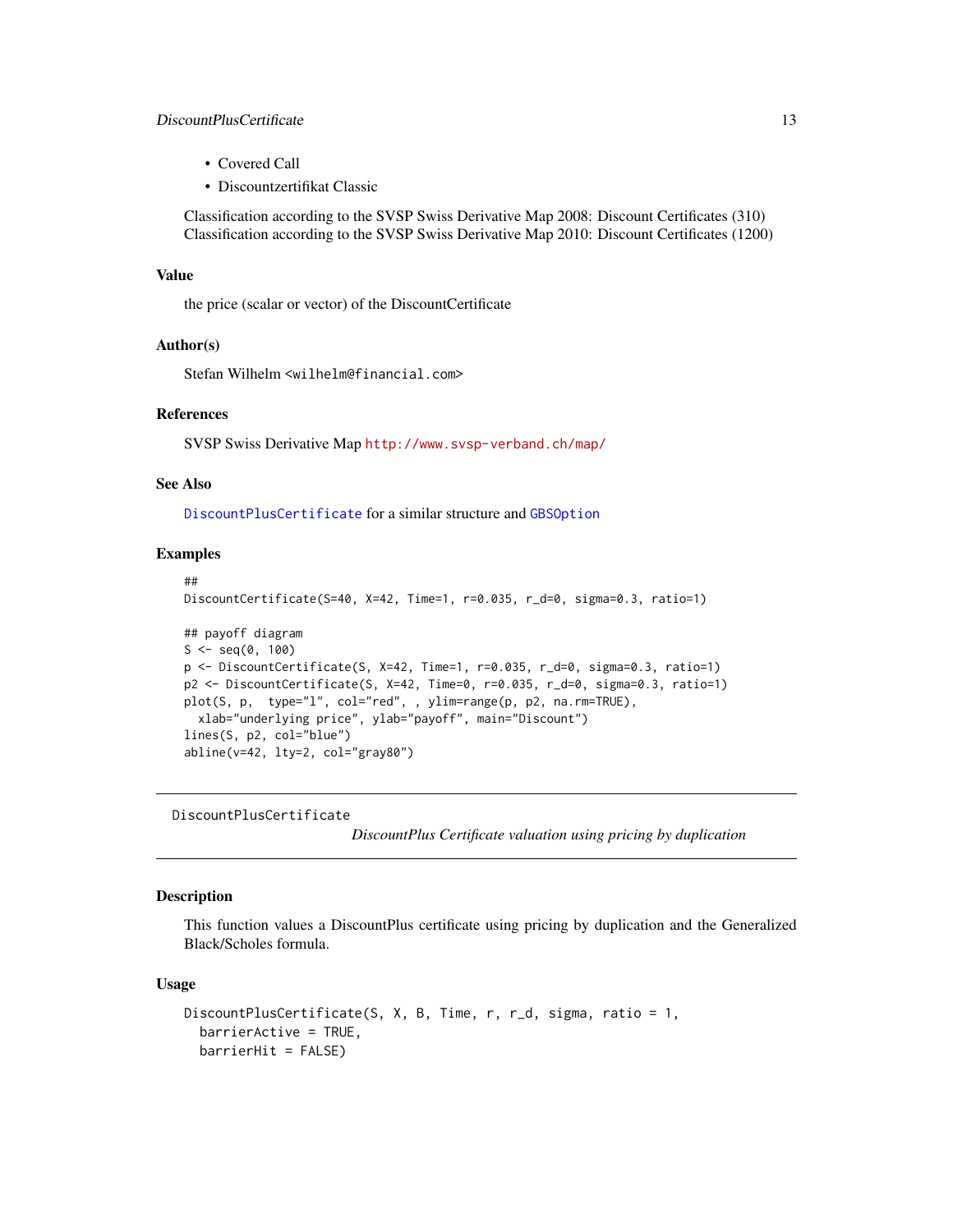# <span id="page-13-0"></span>Arguments

| S             | the asset price, a numeric value.                                                                                                                   |
|---------------|-----------------------------------------------------------------------------------------------------------------------------------------------------|
| X             | the exercise price (cap), a numeric value.                                                                                                          |
| B             | the barrier level, a numeric value.                                                                                                                 |
| Time          | time to maturity measured in years                                                                                                                  |
| r             | the annualized rate of interest, a numeric value; e.g. $0.25$ means $25\%$ pa.                                                                      |
| $r_d$         | the annualized dividend yield, a numeric value; e.g. 0.25 means 25% pa.                                                                             |
| sigma         | the annualized volatility of the underlying security, a numeric value; e.g. 0.3<br>means 30% volatility pa.                                         |
| ratio         | ratio, number of underlyings one certificate refers to, a numeric value; e.g. 0.25<br>means 4 certificates refer to 1 share of the underlying asset |
| barrierActive | flag telling whether barrier is currently active (TRUE) or inactive (FALSE). De-<br>fault value is TRUE.                                            |
| barrierHit    | flag whether the barrier has already been reached/hit during the lifetime                                                                           |

# Details

A Discount Plus Certificate is a combination of

- 1. a long position in the stock (aka Zero-Strike Call)
- 2. a short call with strike price  $X$  (= cap)
- 3. a long (partial-time) down-and-out-put

also known as:

• Barrier Discount Certificates

Classification according to the SVSP Swiss Derivative Map 2008: Barrier Discount Certificates (320)

Classification according to the SVSP Swiss Derivative Map 2010: Barrier Discount Certificates (1210)

#### Value

the price (scalar or vector) of the DiscountPlusCertificate

# Author(s)

Stefan Wilhelm <wilhelm@financial.com>

# References

SVSP Swiss Derivative Map <http://www.svsp-verband.ch/map/>

# See Also

[DiscountCertificate](#page-11-1) for a similar structure and [GBSOption](#page-0-0)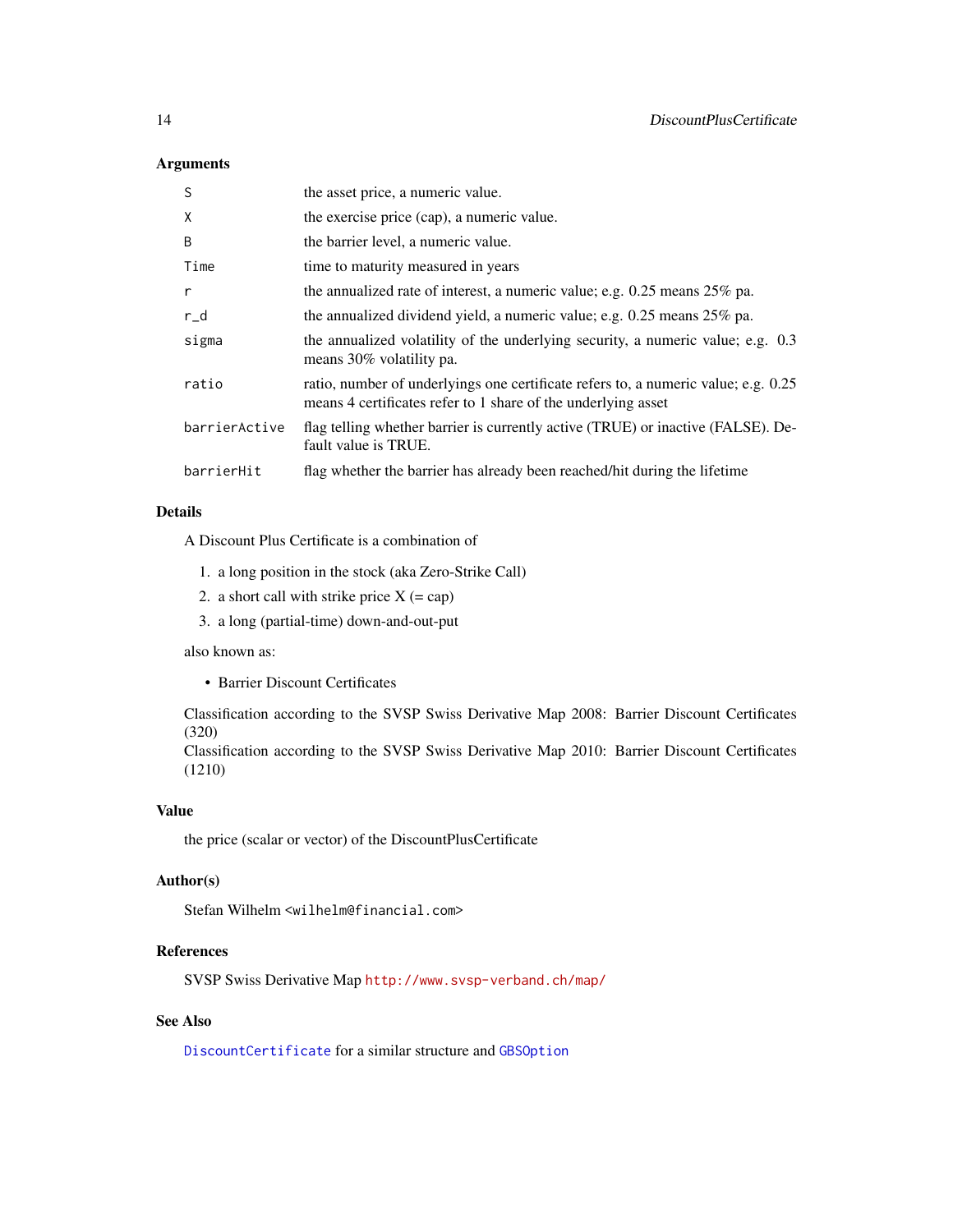# <span id="page-14-0"></span>DoubleBarrierBinaryCall 15

#### Examples

```
##
DiscountPlusCertificate(S=42, X=42, B=30, Time=1, r=0.035, r_d=0, sigma=0.3, ratio=1)
## payoff diagram
S \leq - \text{seq}(0, 100)p <- DiscountPlusCertificate(S, X=42, B=30, Time=1, r=0.035, r_d=0, sigma=0.3, ratio=1)
p2 <- DiscountPlusCertificate(S, X=42, B=30, Time=0, r=0.035, r_d=0, sigma=0.3, ratio=1)
plot(S, p, type="l", col="red", , ylim=range(p, p2, na.rm=TRUE),
  xlab="underlying price", ylab="payoff", main="Barrier Discount")
lines(S, p2, col="blue")
abline(v=c(30, 42), lty=2, col="gray80")
```
DoubleBarrierBinaryCall

*Double Barrier Binary Call valuation using pricing by duplication*

# Description

Valuation of a Double Barrier Binary Call, aka "Inline Warrant"

#### Usage

```
DoubleBarrierBinaryCall(S, K, L, U, T, r, r_d, sigma, ratio=1, nmax = 20)
```

| S            | the asset price, a numeric value.                                                                                                                   |
|--------------|-----------------------------------------------------------------------------------------------------------------------------------------------------|
| K            | the fixed cash rebate                                                                                                                               |
| L            | the lower barrier, a numeric value.                                                                                                                 |
| U            | the upper barrier, a numeric value.                                                                                                                 |
| $\mathsf{T}$ | time to maturity measured in years                                                                                                                  |
| $\mathsf{r}$ | the annualized rate of interest, a numeric value; e.g. $0.25$ means $25\%$ pa.                                                                      |
| $r_d$        | the annualized dividend yield, a numeric value; e.g. $0.25$ means $25\%$ pa.                                                                        |
| sigma        | the annualized volatility of the underlying security, a numeric value; e.g. 0.3<br>means 30% volatility pa.                                         |
| ratio        | ratio, number of underlyings one certificate refers to, a numeric value; e.g. 0.25<br>means 4 certificates refer to 1 share of the underlying asset |
| nmax         | maximum number of iterations. Defaults to 20.                                                                                                       |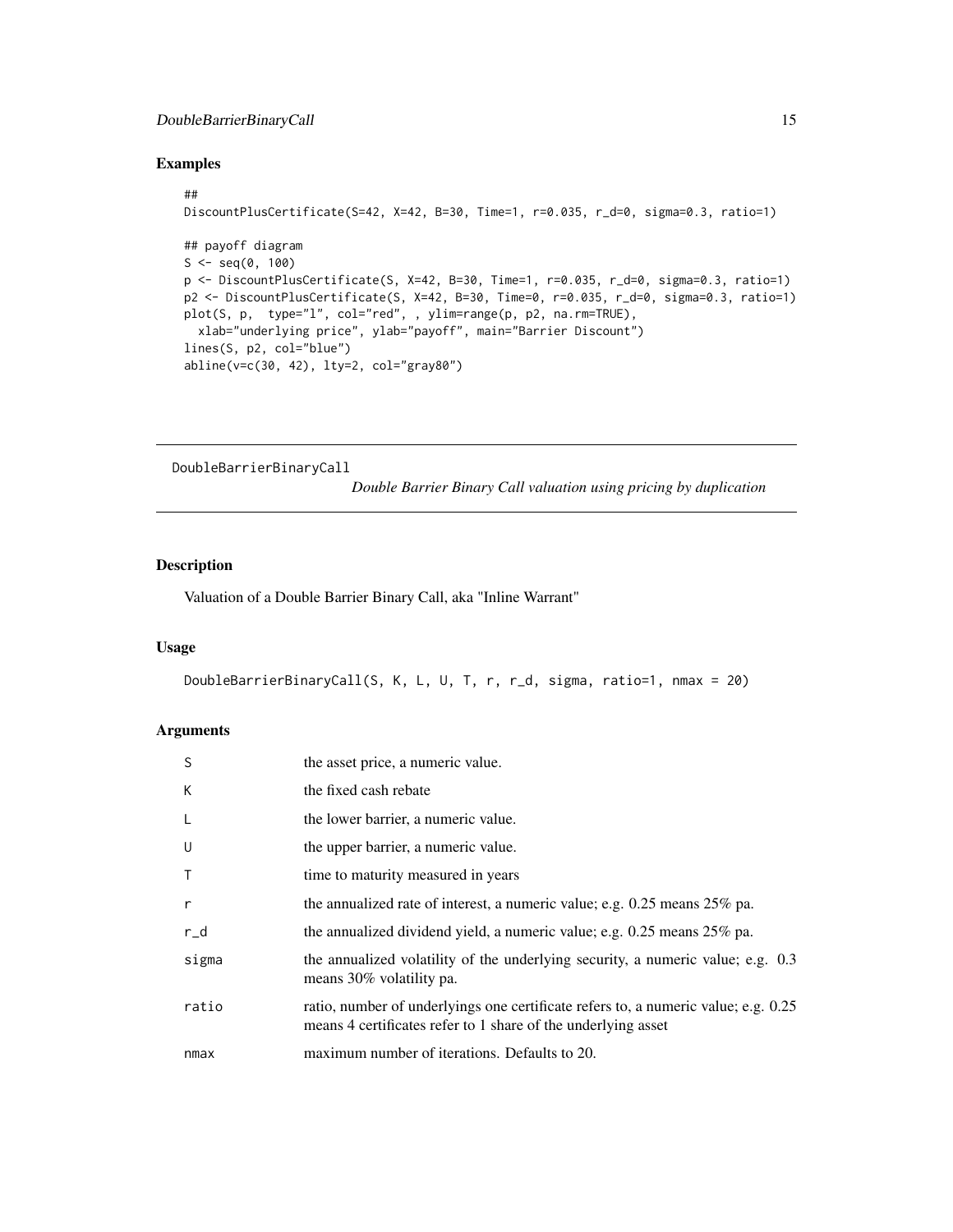#### Details

Double Barrier Binary Calls offer a fixed payoff if the underlying stays in the predetermined range [L,U] during the lifetime. If one of the barriers have been hit the certifiate is knocked out and will be worthless.

This method implements the Hui (1996) approach, which is a iteration up to a maximum number nmax.

Also known as:

- Inline Warrant
- Range Warrant

#### Value

the price (scalar or vector) of the Double Barrier Binary Call

# Author(s)

Stefan Wilhelm <wilhelm@financial.com>

#### References

Sutrick, Teall, Tucker, Wei (1997). The Range of Brownian Motion Processes. *The Journal of Financial Engineering*, 6, 31–46

Hui (1996). One-Touch Barrier Binary Option Values. *Applied Financial Economics*, 6, 343–346

Haug (2007). The complete Guide to Option Pricing Formulas. *Wiley & Sons*, 2nd edition, 180–181

#### See Also

[DoubleBarrierOption](#page-0-0)

```
p <- DoubleBarrierBinaryCall(S=100, K=10, L=80, U=120, T=1,
   r=0.02, r_d=0, sigma=0.2)
# Reproduce Table 4-23 in Haug (2007)
S < - 100T < -0.25L \leq -c(80, 85, 90, 95)U <- c(120, 115, 110, 105)
r <- 0.05
b \le 0.03r_d < -0.02K < -10sigma <- c(0.1, 0.2, 0.3, 0.5)
p \leftarrow matrix(NA, 4, 4)
for (i in 1:4)
{
 for (j in 1:4)
```
<span id="page-15-0"></span>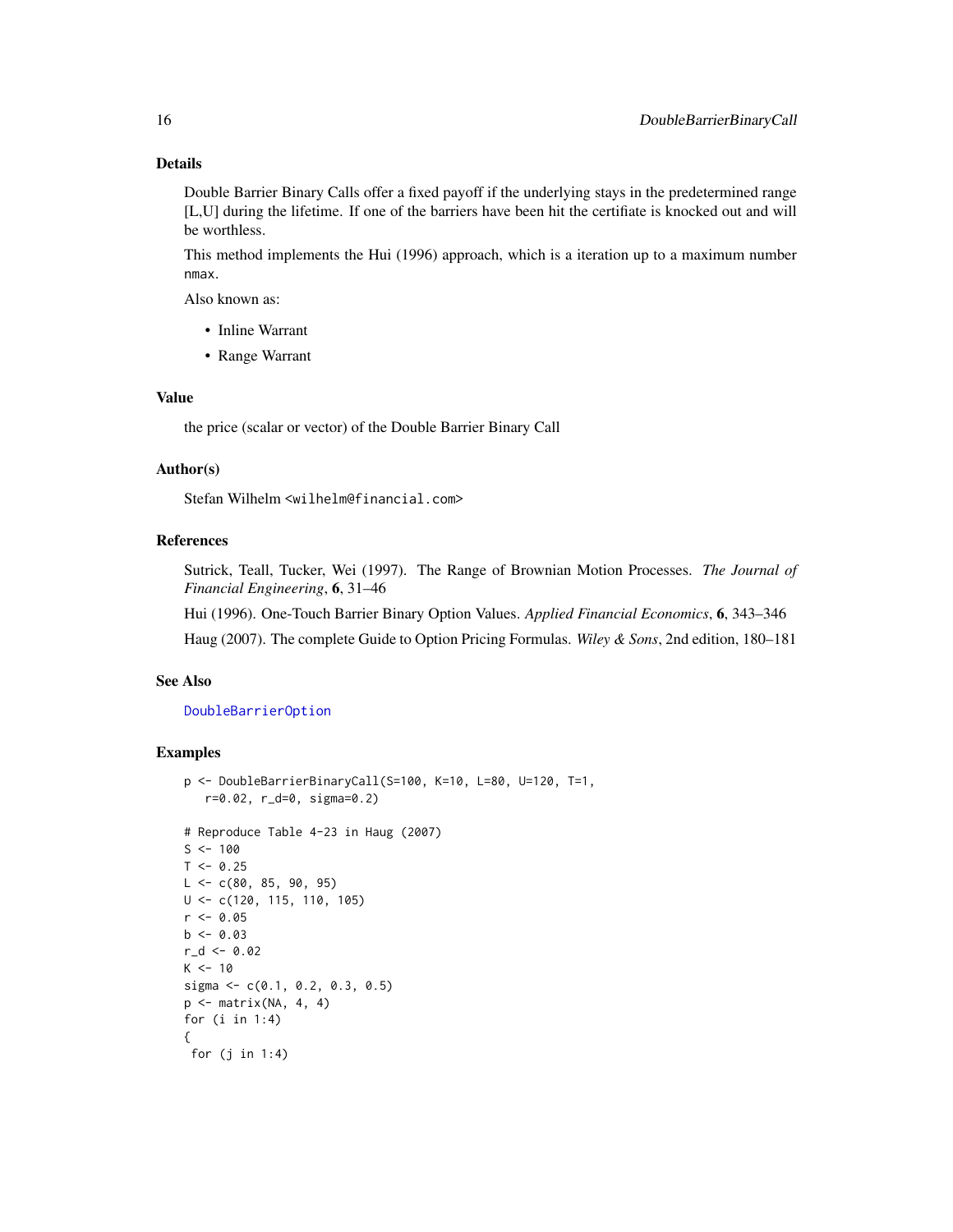```
{
   p[i,j] <- DoubleBarrierBinaryCall(S=S, K=K, L=L[i], U=U[i], T=T,
     r=r, r_d=r_d, sigma=sigma[j])
 }
}
X=cbind(L, U, p)
colnames(X)=c("L", "U", "sigma=0.1", "sigma=0.2", "sigma=0.3", "sigma=0.5")
X
```
EasyExpressCertificate

*Easy Express Certificate valuation using pricing by duplication*

# Description

values a Easy Express Certificate using pricing by duplication

# Usage

```
EasyExpressCertificate(S, S0, B, Time, r, r_d, sigma, ratio = 1)
```
#### Arguments

|              | the asset price, a numeric value.                                                                                                                   |
|--------------|-----------------------------------------------------------------------------------------------------------------------------------------------------|
| S0           | the fix amount payed at maturity if underlying is above B                                                                                           |
| <sup>B</sup> | the barrier ("Sicherheitslevel"), a numeric value.                                                                                                  |
| Time         | time to maturity measured in years                                                                                                                  |
|              | the annualized rate of interest, a numeric value; e.g. $0.25$ means $25\%$ pa.                                                                      |
| $r_d$        | the annualized dividend yield, a numeric value; e.g. $0.25$ means $25\%$ pa.                                                                        |
| sigma        | the annualized volatility of the underlying security, a numeric value; e.g. 0.3<br>means 30% volatility pa.                                         |
| ratio        | ratio, number of underlyings one certificate refers to, a numeric value; e.g. 0.25<br>means 4 certificates refer to 1 share of the underlying asset |

#### Details

There are more than one duplication of an Easy Express Certificate. One is a combination of

- 1. A zero bond/cash component that pays S0 at maturity
- 2. A short cash-or-nothing put ([CashOrNothingOption](#page-0-0)) with strike B and cash rebate S0-B
- 3. A short plain vanilla put with strike price B

Also known as:

• Zanonia-Easy-Zertifikat

Classification according to the SVSP Swiss Derivative Map 2008: Express Certificates (360) Classification according to the SVSP Swiss Derivative Map 2010: Express Certificates (1260)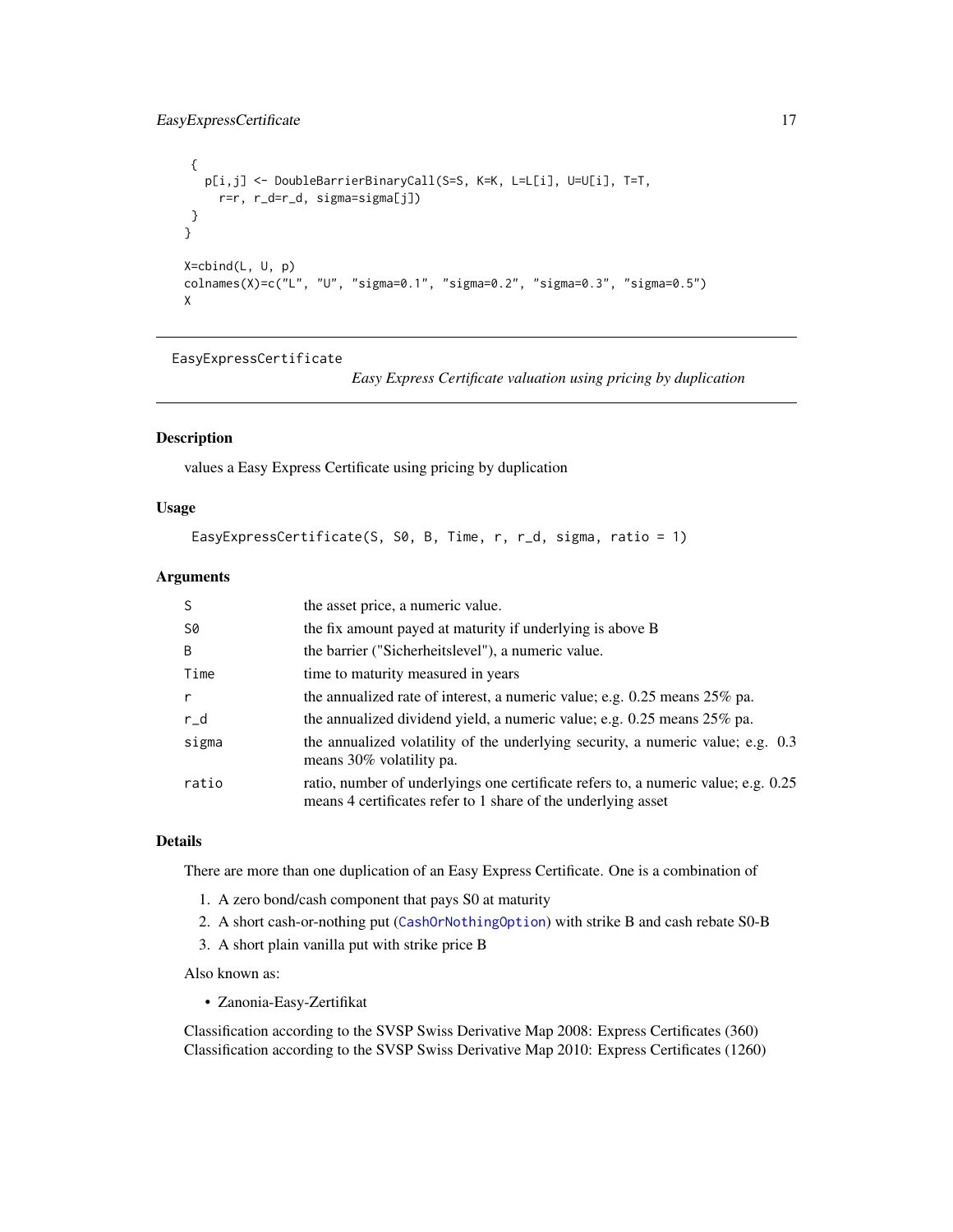# <span id="page-17-0"></span>Value

the price (scalar or vector) of the EasyExpressCertificate

#### Author(s)

Stefan Wilhelm <wilhelm@financial.com>

# References

SVSP Swiss Derivative Map <http://www.svsp-verband.ch/map/>

# See Also

[CashOrNothingOption](#page-0-0) in fExoticOptions package

# Examples

```
##
EasyExpressCertificate(S=80, S0=100, B=70, Time=1,
  r=0.045, r_d=0, sigma=0.4, ratio = 1)
## payoff diagramm
S \leq -seq(0, 140)p <- EasyExpressCertificate(S, S0=100, B=70, Time=1,
  r=0.045, r_d=0, sigma=0.4, ratio = 1)
p2 <- EasyExpressCertificate(S, S0=100, B=70, Time=0,
  r=0.045, r_d=0, sigma=0.4, ratio = 1)
plot(S, p, type="l", col="red", , ylim=range(p, p2, na.rm=TRUE),
  xlab="underlying price", ylab="payoff", main="Easy Express")
lines(S, p2, col="blue")
abline(v=70, lty=2, col="gray80")
```
GarantieCertificate *Guarantee Certificate valuation using pricing by duplication*

#### Description

values a Guarantee Certificate using pricing by duplication

# Usage

```
GarantieCertificate(S, X, Time, r, r_d, sigma,
  participation, ratio = 1, nominal)
```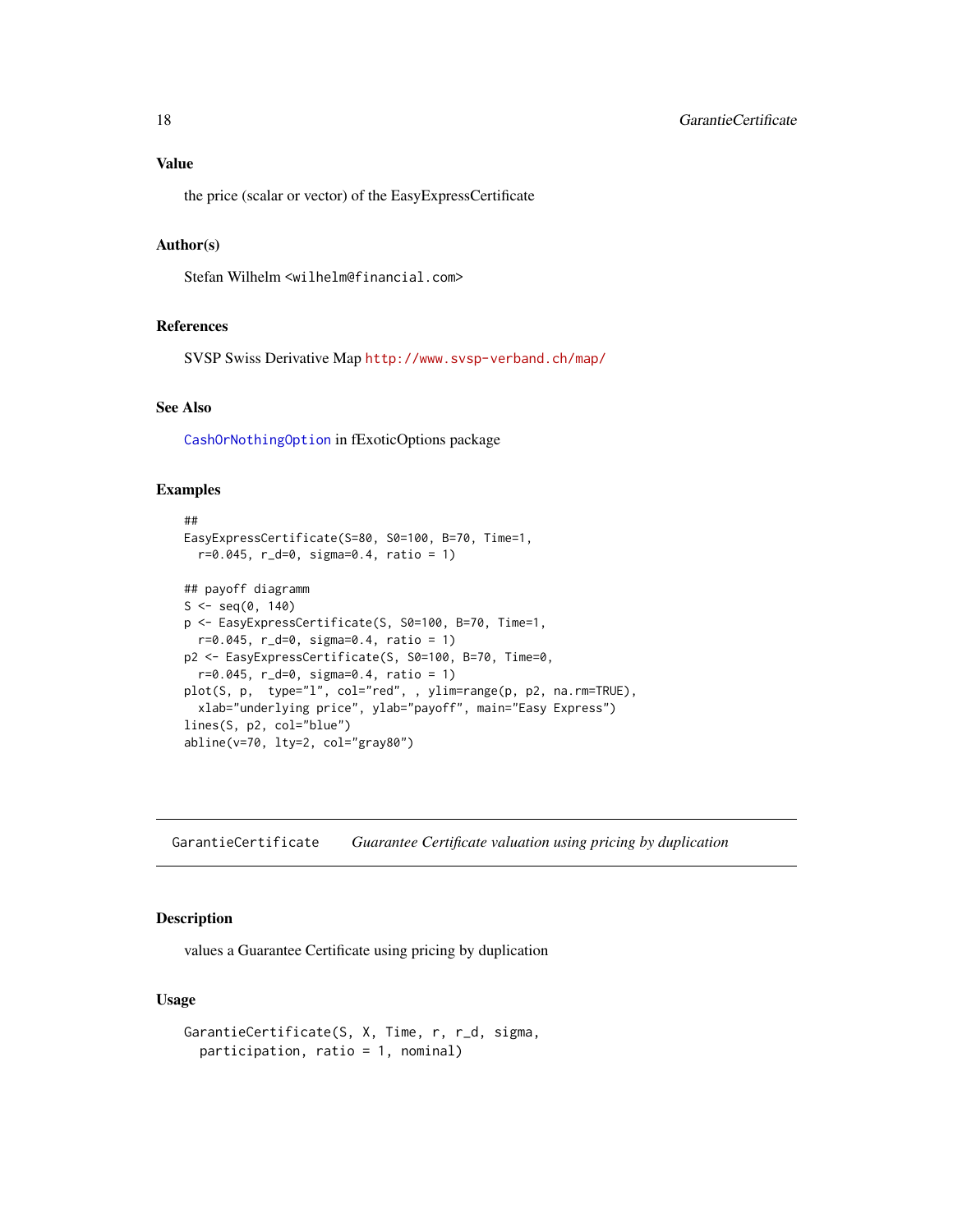# GarantieCertificate 19

#### Arguments

| S             | the asset price, a numeric value.                                                                                                                   |
|---------------|-----------------------------------------------------------------------------------------------------------------------------------------------------|
| X             | the exercise price ("Bonuslevel"), a numeric value.                                                                                                 |
| Time          | time to maturity measured in years                                                                                                                  |
| $\mathsf{r}$  | the annualized rate of interest, a numeric value; e.g. $0.25$ means $25\%$ pa.                                                                      |
| $r_d$         | the annualized dividend yield, a numeric value; e.g. 0.25 means 25% pa.                                                                             |
| sigma         | the annualized volatility of the underlying security, a numeric value; e.g. 0.3<br>means 30% volatility pa.                                         |
| participation | participation rate/factor above strike level. Defaults to 1.                                                                                        |
| ratio         | ratio, number of underlyings one certificate refers to, a numeric value; e.g. 0.25<br>means 4 certificates refer to 1 share of the underlying asset |
| nominal       | nominal value, e.g. 1000 EUR that is guaranteed; can be the same as S the price<br>of one share                                                     |

# Details

A Guarantee Certificate is a combination of

- 1. a zero bond with nominal value "nominal"
- 2. a number of long calls ("participation", default 1) with strike price X

The long calls allow for upside participation while the zero bond ensures the nominal value at maturity (hence a guarantee).

Also known as:

- Capital Protected Certificate
- Structured Note

Classification according to the SVSP Swiss Derivative Map 2008: Uncapped Capital Protection (410)

Classification according to the SVSP Swiss Derivative Map 2010: Uncapped Capital Protection (1100)

# Value

the price (scalar or vector) of the GarantieCertificate

#### Author(s)

Stefan Wilhelm <wilhelm@financial.com>

#### References

SVSP Swiss Derivative Map <http://www.svsp-verband.ch/map/>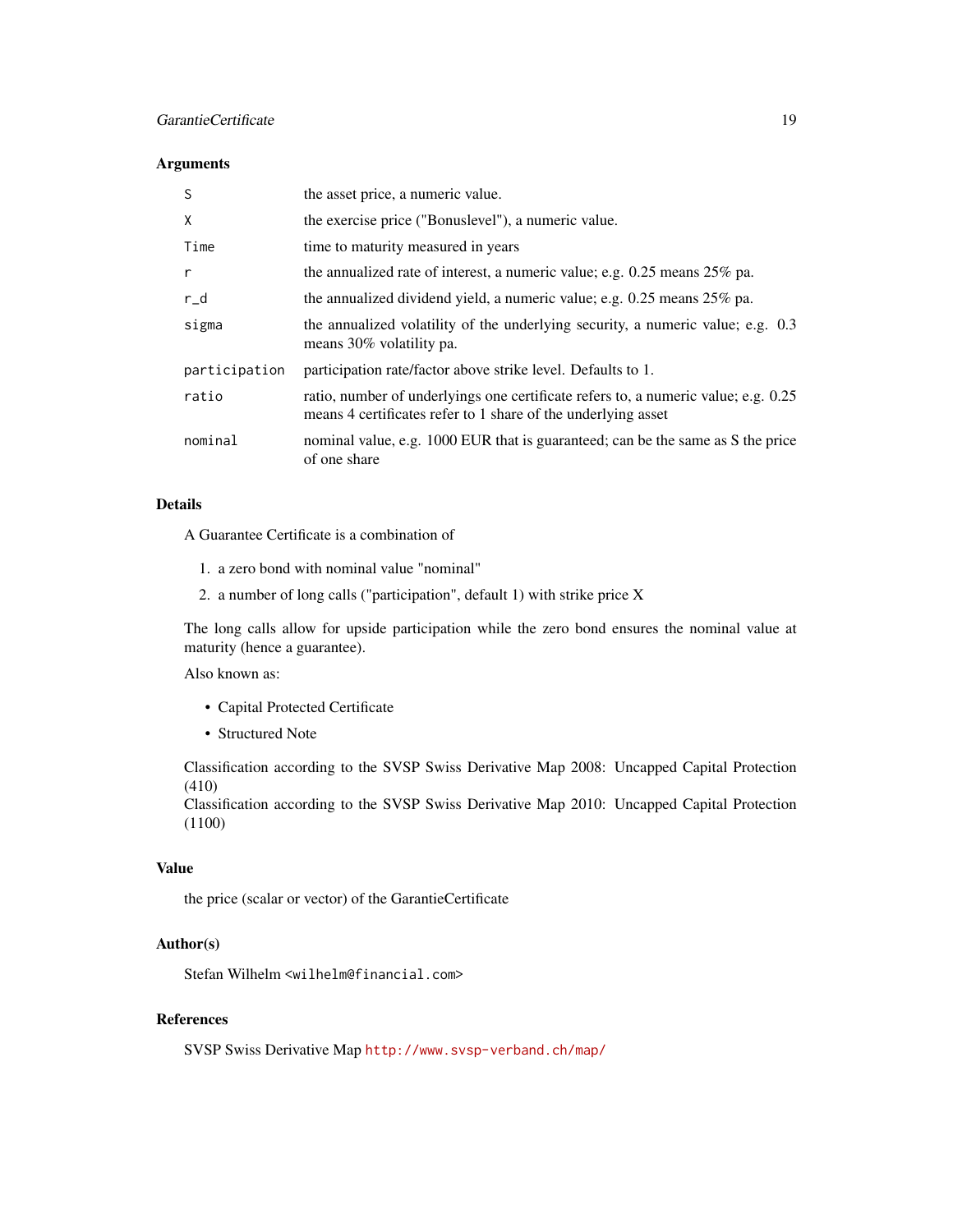#### Examples

```
##
GarantieCertificate(S=110, X=90, Time=1, r=0.045, r_d=0,
  sigma=0.4, participation=0.8, ratio = 1, nominal=110)
## payoff diagram
S \leq - \text{seq}(0, 150)p <- GarantieCertificate(S, X=90, Time=1, r=0.045, r_d=0,
  sigma=0.4, participation=0.8, ratio = 1, nominal=110)
p2 <- GarantieCertificate(S, X=90, Time=0, r=0.045, r_d=0,
  sigma=0.4, participation=0.8, ratio = 1, nominal=110)
plot(S, p, type="l", col="red", , ylim=range(p, p2, na.rm=TRUE),
  xlab="underlying price", ylab="payoff",
  main="Uncapped Capital Protection")
lines(S, p2, col="blue")
abline(v=90, lty=2, col="gray80")
```
implyVolatility *imply the volatility of the certificate with Newton/Raphson*

# Description

The function implies the volatility of the certificate with one-dimensional Newton/Raphson method

#### Usage

```
implyVolatility(price, f, interval = c(0, 1), sigma = NULL, doPlot=False, ...)
```
#### Arguments

| price        | current price of the certificate                                                             |
|--------------|----------------------------------------------------------------------------------------------|
| $\mathsf{f}$ | The pricing function of the certificate, e.g. Bonus Certificate                              |
| interval     | interval to search for implied volatility                                                    |
| sigma        | start value for the volatility                                                               |
| doPlot       | flag whether to plot price function for convergence diagnostics. Defaults to<br><b>FALSE</b> |
| $\cdots$     | additional parameters passed to the pricing function, e.g. $S=100$ , $X=100$ etc.            |

# Value

returns the implied volatility if it can be implied. Otherwise NA.

#### Author(s)

Stefan Wilhelm <wilhelm@financial.com>

<span id="page-19-0"></span>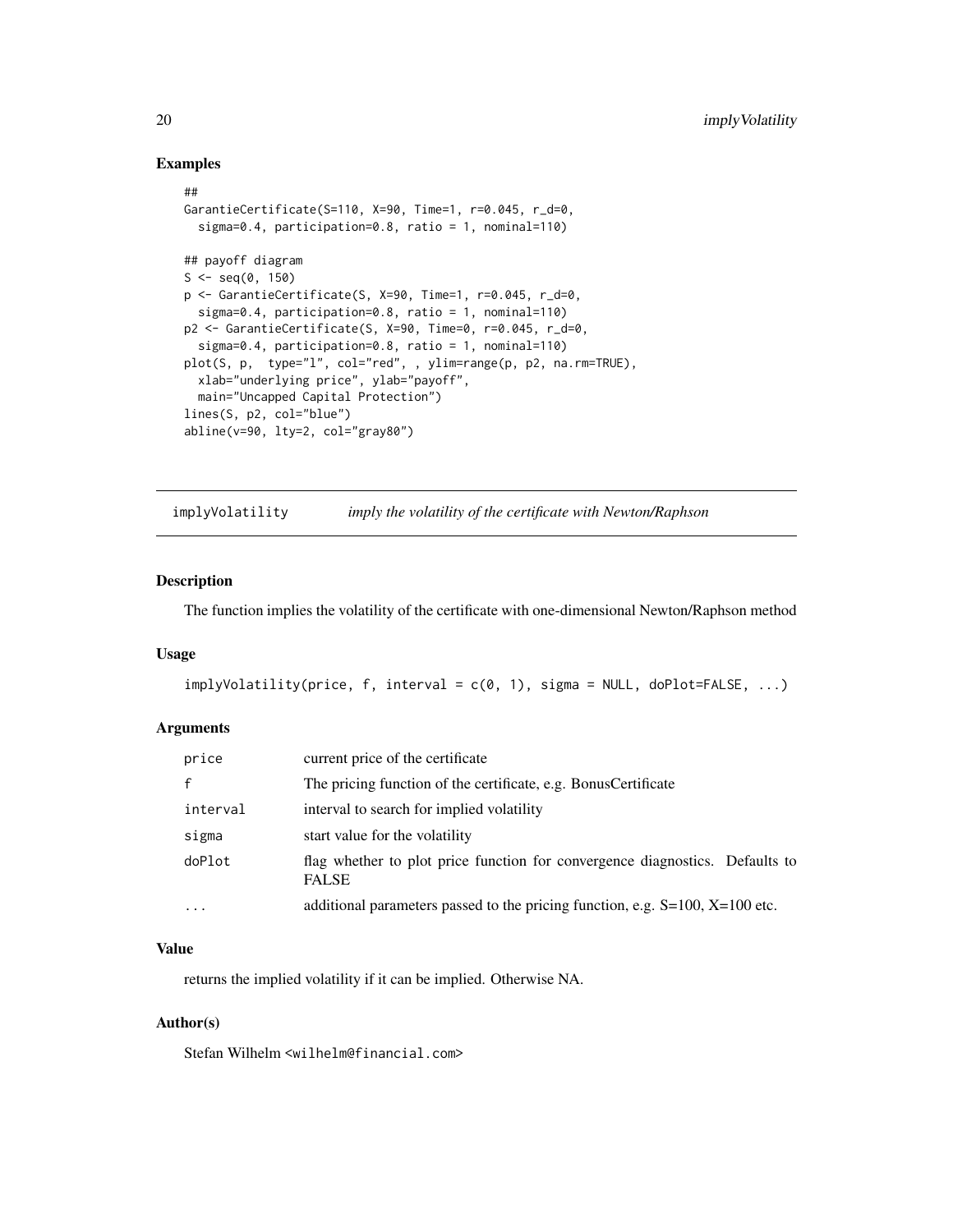# <span id="page-20-0"></span>LeveragedBonusCertificate 21

# Examples

```
p <- DiscountCertificate(S=100, X=110, Time=1, r=0.01, r_d=0, sigma=0.5)
implyVolatility(price=p, DiscountCertificate, S=100, X=110, Time=1, r=0.01, r_d=0)
```

```
p <- DiscountCertificate(S=100, X=110, Time=1, r=0.01, r_d=0, sigma=0.5)
implyVolatility(price=p, DiscountCertificate, doPlot=TRUE, S=100, X=110, Time=1, r=0.01, r_d=0)
```
LeveragedBonusCertificate

*Leveraged Bonus Certificate valuation using pricing by duplication*

# Description

values a Leveraged Bonus Certificate using pricing by duplication

# Usage

```
LeveragedBonusCertificate(S, X, B, B2, Time, r, r_d,
  sigma, ratio = 1, barrierHit = FALSE)
```
# Arguments

| S          | the asset price, a numeric value.                                                                                                                   |
|------------|-----------------------------------------------------------------------------------------------------------------------------------------------------|
| X          | the exercise price ("Bonuslevel"), a numeric value.                                                                                                 |
| B          | the barrier ("Sicherheitslevel"), a numeric value.                                                                                                  |
| <b>B2</b>  | knock-out level for the long position $(B2 < B)$                                                                                                    |
| Time       | time to maturity measured in years                                                                                                                  |
| r          | the annualized rate of interest, a numeric value; e.g. $0.25$ means $25\%$ pa.                                                                      |
| $r_d$      | the annualized dividend yield, a numeric value; e.g. $0.25$ means $25\%$ pa.                                                                        |
| sigma      | the annualized volatility of the underlying security, a numeric value; e.g. 0.3<br>means 30% volatility pa.                                         |
| ratio      | ratio, number of underlyings one certificate refers to, a numeric value; e.g. 0.25<br>means 4 certificates refer to 1 share of the underlying asset |
| barrierHit | flag whether the barrier has already been reached/hit during the lifetime. Default<br>is FALSE                                                      |

#### Details

A Leveraged Bonus Certificate is a combination of

- 1. a long leveraged position in the stock (aka Turbo Call)
- 2. a long down-and-out-put with strike price X and barrier B ([StandardBarrierOption](#page-0-0))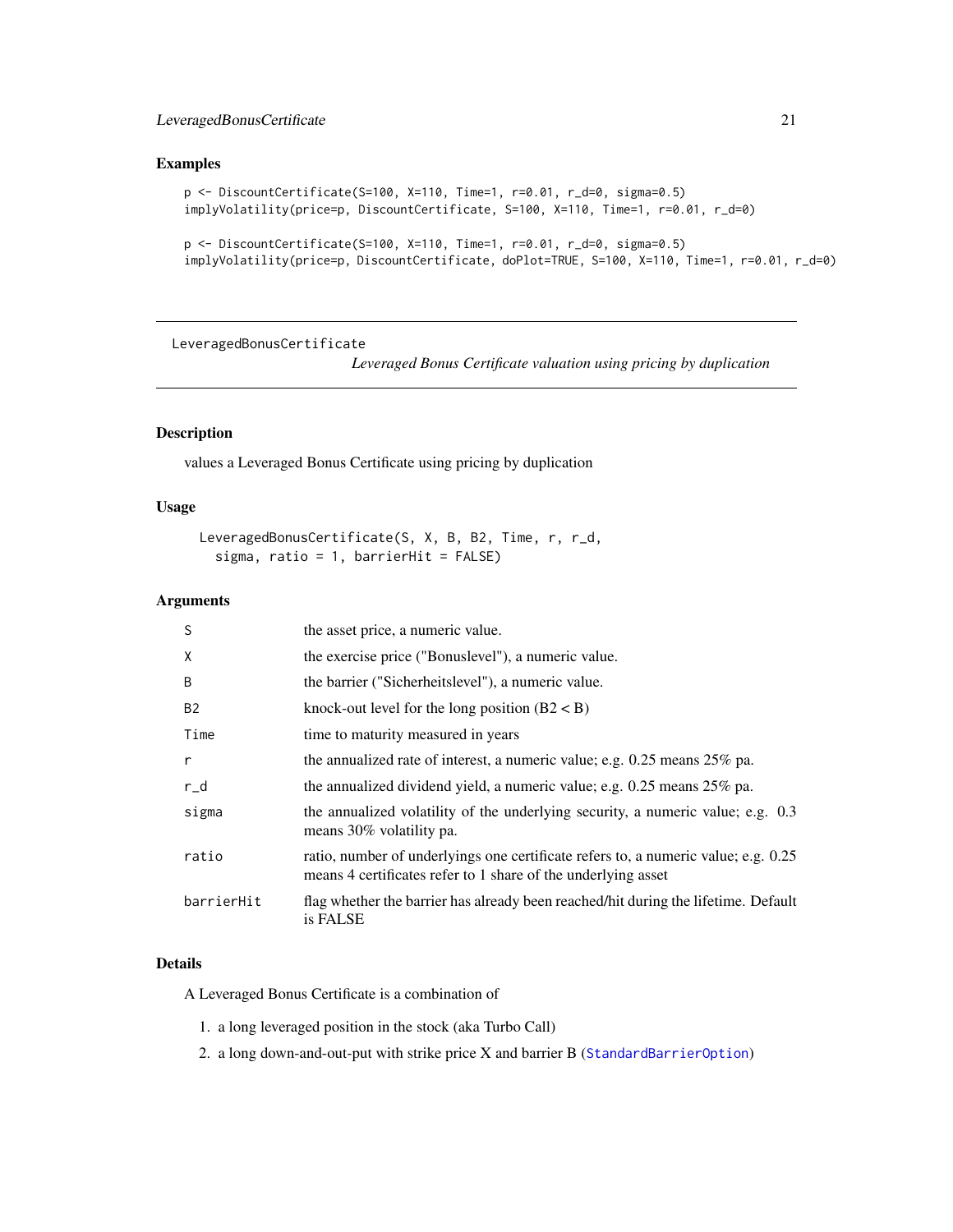<span id="page-21-0"></span>In contrast to normal Bonus Certificates, a Leveraged Bonus Certificates have a second barrier B2 which marks the knock-out level for the long position (turbo call). They are cheaper than conventional Bonus Certificates because of the inherent barrier risk, but allow for higher performances.

Classification according to the SVSP Swiss Derivative Map 2008: Outperformance Bonus Certificates (235)

Classification according to the SVSP Swiss Derivative Map 2010: Outperformance Bonus Certificates (1330)

#### Value

the price (scalar or vector) of the Leveraged Bonus Certificate

#### Author(s)

Stefan Wilhelm <wilhelm@financial.com>

#### References

SVSP Swiss Derivative Map 2008 <http://www.svsp-verband.ch/>

#### See Also

[StandardBarrierOption](#page-0-0) in fExoticOptions package.

#### Examples

```
##
LeveragedBonusCertificate(S=100, X=120, B=80, B2=70, Time=1, r=0.01, r_d=0,
  sigma=0.3, ratio=1, barrierHit=FALSE)
## payoff diagram
S \leq -seq(0, 140)p <- LeveragedBonusCertificate(S, X=120, B=80, B2=70, Time=1, r=0.01, r_d=0,
  sigma=0.3, ratio=1, barrierHit=FALSE)
p2 <- LeveragedBonusCertificate(S, X=120, B=80, B2=70, Time=0, r=0.01, r_d=0,
  sigma=0.3, ratio=1, barrierHit=FALSE)
plot(S, p, type="l", col="red", , ylim=range(p, p2, na.rm=TRUE),
  xlab="underlying price", ylab="payoff", main="Leveraged Bonus")
lines(S, p2, col="blue")
abline(v=c(70, 80, 120), lty=2, col="gray80")
```
<span id="page-21-1"></span>OutperformanceCertificate

*Outperformance Certificate valuation using pricing by duplication*

#### **Description**

values a Outperformance Certificate using pricing by duplication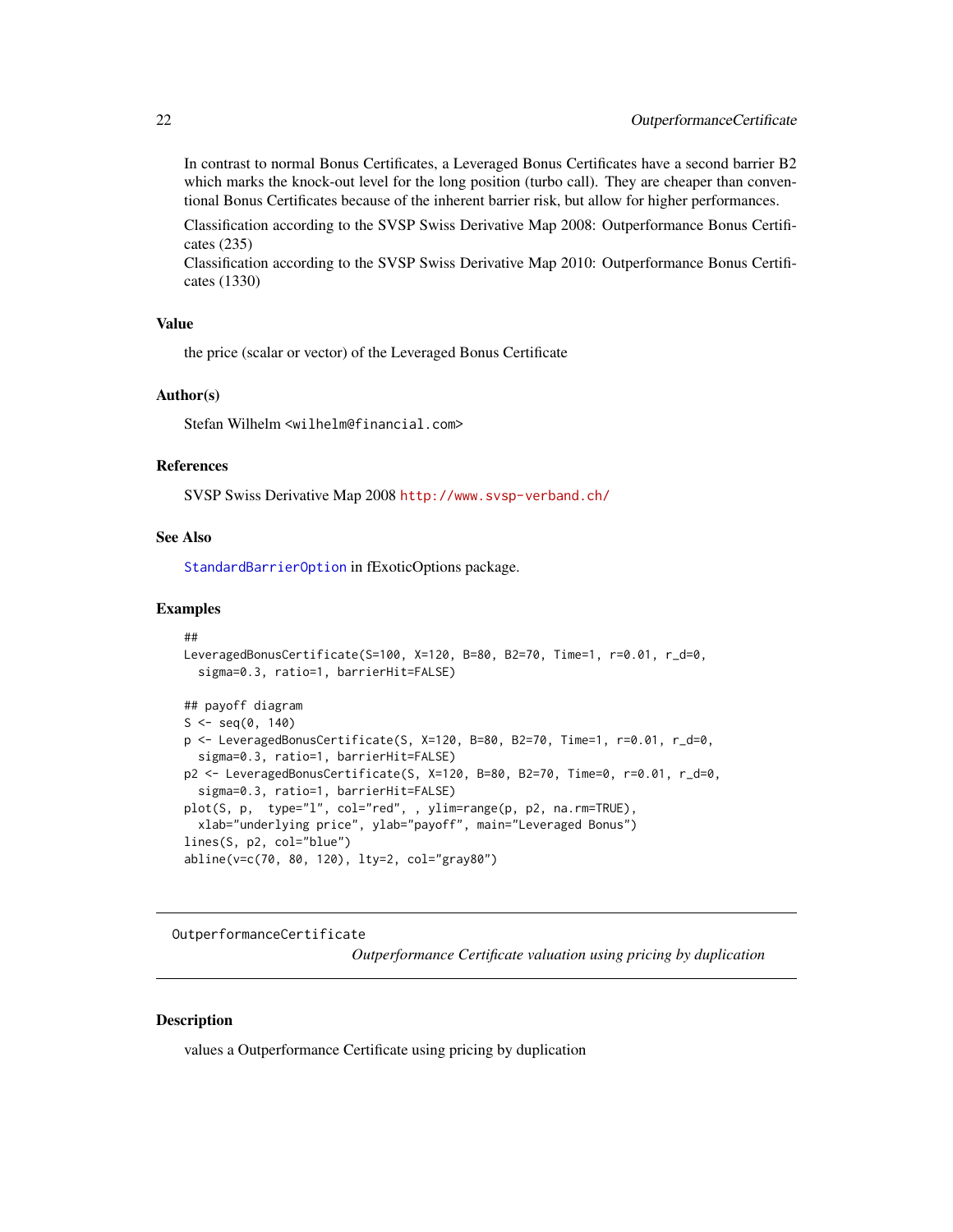# OutperformanceCertificate 23

# Usage

OutperformanceCertificate(S, X, Time, r, r\_d, sigma, participation, ratio = 1)

# Arguments

| S             | the asset price, a numeric value.                                                                                                                   |
|---------------|-----------------------------------------------------------------------------------------------------------------------------------------------------|
| X             | the exercise price (cap), a numeric value.                                                                                                          |
| Time          | time to maturity measured in years                                                                                                                  |
| r             | the annualized rate of interest, a numeric value; e.g. $0.25$ means $25\%$ pa.                                                                      |
| $r_d$         | the annualized dividend yield, a numeric value; e.g. $0.25$ means $25\%$ pa.                                                                        |
| sigma         | the annualized volatility of the underlying security, a numeric value; e.g. 0.3<br>means 30% volatility pa.                                         |
| participation | participation rate/factor above strike level. Defaults to 1.                                                                                        |
| ratio         | ratio, number of underlyings one certificate refers to, a numeric value; e.g. 0.25<br>means 4 certificates refer to 1 share of the underlying asset |

# Details

A Outperformance Certificate is a combination of

- 1. a long position in the stock (aka Zero-Strike Call)
- 2. a long call with strike price X

The long call permits a outperformance above strike level X.

Classification according to the SVSP Swiss Derivative Map 2008: Outperformance Certificates (230)

Classification according to the SVSP Swiss Derivative Map 2010: Outperformance Certificates (1310)

# Value

the price (scalar or vector) of the OutperformanceCertificate

# Author(s)

Stefan Wilhelm <wilhelm@financial.com>

# References

SVSP Swiss Derivative Map <http://www.svsp-verband.ch/map/>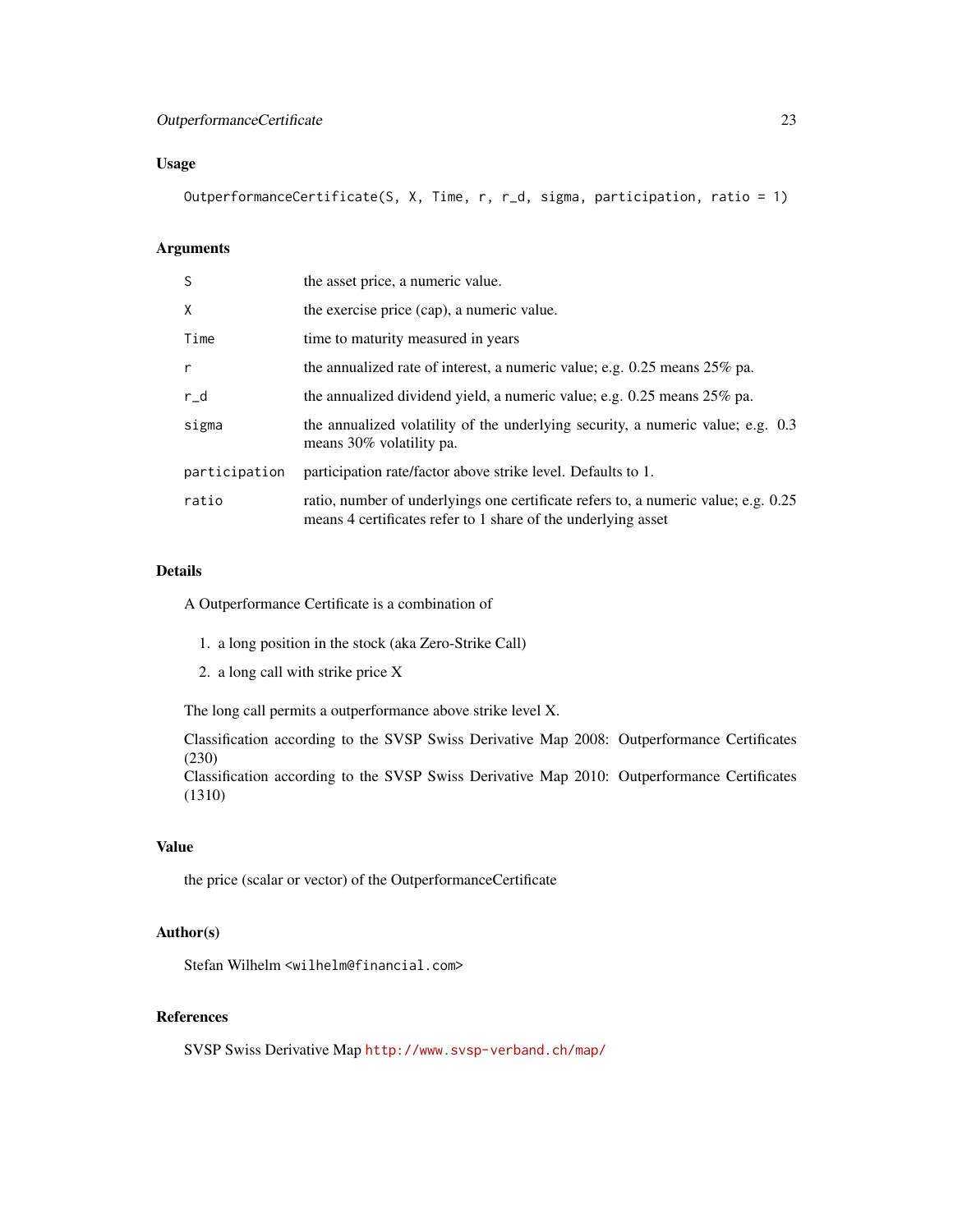#### Examples

```
##
OutperformanceCertificate(S=50, X=60, Time=1,
  r=0.03, r_d=0, sigma=0.4, participation=1.2, ratio = 1)
## payoff diagram
S < -seq(0,100)p <- OutperformanceCertificate(S, X=60, Time=1,
  r=0.03, r_d=0, sigma=0.4, participation=1.2, ratio = 1)
p2 <- OutperformanceCertificate(S, X=60, Time=0,
  r=0.03, r_d=0, sigma=0.4, participation=1.2, ratio = 1)
plot(S, p, type="l", col="red", , ylim=range(p, p2, na.rm=TRUE),
  xlab="underlying price", ylab="payoff", main="Outperformance")
lines(S, p2, col="blue")
abline(v=60, lty=2, col="gray80")
```
OutperformancePlusCertificate

*Outperformance Plus Certificate valuation using pricing by duplication*

#### Description

values a Outperformance Plus Certificate using pricing by duplication

#### Usage

```
OutperformancePlusCertificate(S, X, B, Time, r,
r_d, sigma, participation, ratio = 1, barrierHit=FALSE)
```

| S             | the asset price, a numeric value.                                                                                                                   |
|---------------|-----------------------------------------------------------------------------------------------------------------------------------------------------|
| X             | the exercise price, a numeric value.                                                                                                                |
| B             | the barrier ("Sicherheitslevel"), a numeric value.                                                                                                  |
| Time          | time to maturity measured in years                                                                                                                  |
| r             | the annualized rate of interest, a numeric value; e.g. $0.25$ means $25\%$ pa.                                                                      |
| $r_d$         | the annualized dividend yield, a numeric value; e.g. $0.25$ means $25\%$ pa.                                                                        |
| sigma         | the annualized volatility of the underlying security, a numeric value; e.g. 0.3<br>means 30% volatility pa.                                         |
| participation | participation rate/factor above strike level. Defaults to 1.                                                                                        |
| ratio         | ratio, number of underlyings one certificate refers to, a numeric value; e.g. 0.25<br>means 4 certificates refer to 1 share of the underlying asset |
| barrierHit    | flag whether the barrier has already been reached/hit during the lifetime. De-<br>faults to FALSE.                                                  |

<span id="page-23-0"></span>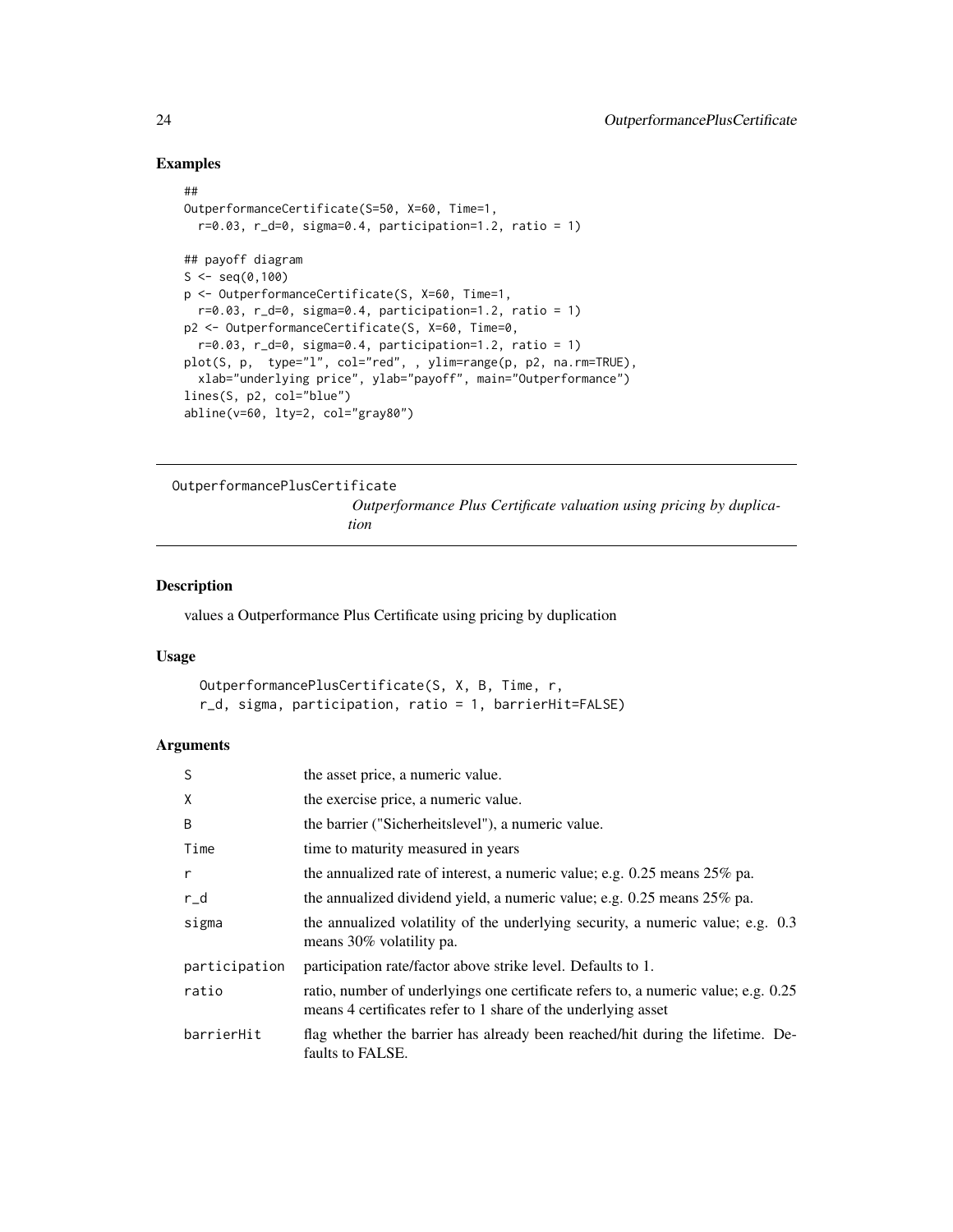#### <span id="page-24-0"></span>Details

A Outperformance Plus Certificate is a combination of

- 1. a long position in the stock (aka Zero-Strike Call)
- 2. a number of long calls ("participation") with strike price X
- 3. a (partial time) down-and-out-put with strike price X and barrier level B

The long call permits a outperformance above strike level X. The down-and-out-put offers partial protection.

Also known as:

• Outperformance Bonus Certificate

Classification according to the SVSP Swiss Derivative Map 2008: Outperformance Bonus Certificates (235)

Classification according to the SVSP Swiss Derivative Map 2010: Outperformance Bonus Certificates (1330)

# Value

the price (scalar or vector) of the OutperformancePlusCertificate

#### Author(s)

Stefan Wilhelm <wilhelm@financial.com>

#### References

SVSP Swiss Derivative Map <http://www.svsp-verband.ch/map/>

#### See Also

similar structures: [OutperformanceCertificate](#page-21-1)

```
##
OutperformancePlusCertificate(S=10, X=12, B=7, Time=1,
  r=0.045, r_d=0, sigma=0.4, participation=1.2, ratio = 1)
## payoff diagram
S \leq -\text{seq}(30, 100, \text{ by=0.1})p <- OutperformancePlusCertificate(S, X=60, B=40, Time=1,
  r=0.045, r_d=0, sigma=0.4, participation=1.2, ratio = 1)
p2 <- OutperformancePlusCertificate(S, X=60, B=40, Time=0,
  r=0.045, r_d=0, sigma=0.4, participation=1.2, ratio = 1)
plot(S, p, type="l", col="red", , ylim=range(p, p2, na.rm=TRUE),
  xlab="underlying price", ylab="payoff", main="Outperformance Bonus")
lines(S, p2, col="blue")
abline(v=c(40, 60), lty=2, col="gray80")
```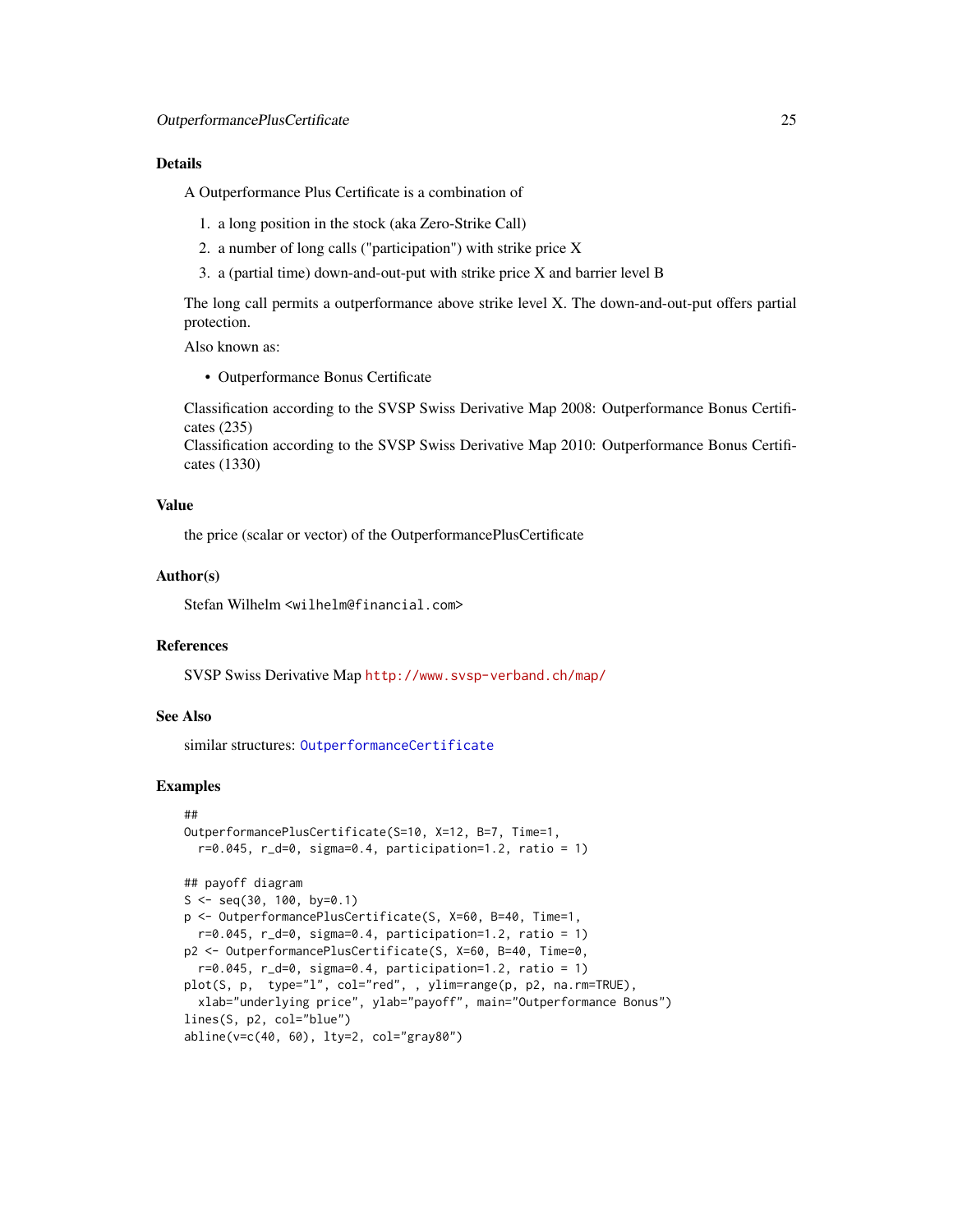<span id="page-25-0"></span>

#### Description

This function values a Return certificate using pricing by duplication and the Generalized Black/Scholes formula.

# Usage

```
ReturnCertificate(S, Bonus, S0, B, Cap, Time, r, r_d, sigma, ratio = 1,
 barrierHit=FALSE)
```
# Arguments

| S            | the asset price, a numeric value.                                                                                                                   |
|--------------|-----------------------------------------------------------------------------------------------------------------------------------------------------|
| <b>Bonus</b> | the bonus payment/cash rebate in EUR                                                                                                                |
| S0           | underlying start price                                                                                                                              |
| B            | the barrier ("Sicherheitslevel"), a numeric value.                                                                                                  |
| Cap          | the cap, a numeric value.                                                                                                                           |
| Time         | time to maturity measured in years                                                                                                                  |
| r            | the annualized rate of interest, a numeric value; e.g. $0.25$ means $25\%$ pa.                                                                      |
| $r_d$        | the annualized dividend yield, a numeric value; e.g. 0.25 means 25% pa.                                                                             |
| sigma        | the annualized volatility of the underlying security, a numeric value; e.g. 0.3<br>means 30% volatility pa.                                         |
| ratio        | ratio, number of underlyings one certificate refers to, a numeric value; e.g. 0.25<br>means 4 certificates refer to 1 share of the underlying asset |
| barrierHit   | flag whether the barrier has already been reached/hit during the lifetime                                                                           |

#### Details

A Return Certificate is similar to a Bonus Certificate in the way it offers an extra payment ("bonus") under certain conditions. However, while with Bonus Certificates this bonus is a fixed amount is payed in the range B and X, Return certificates pays a bonus on top of the underlying price.

- 1. a long position in the stock (aka Zero-Strike Call)
- 2. a long binary down-and-out-cash-or-nothing-put with strike price X and barrier B and cash rebate Bonus ([BinaryBarrierOption](#page-0-0))
- 3. a short call with strike equal to Cap

#### Value

the price (scalar or vector) of the ReturnCertificate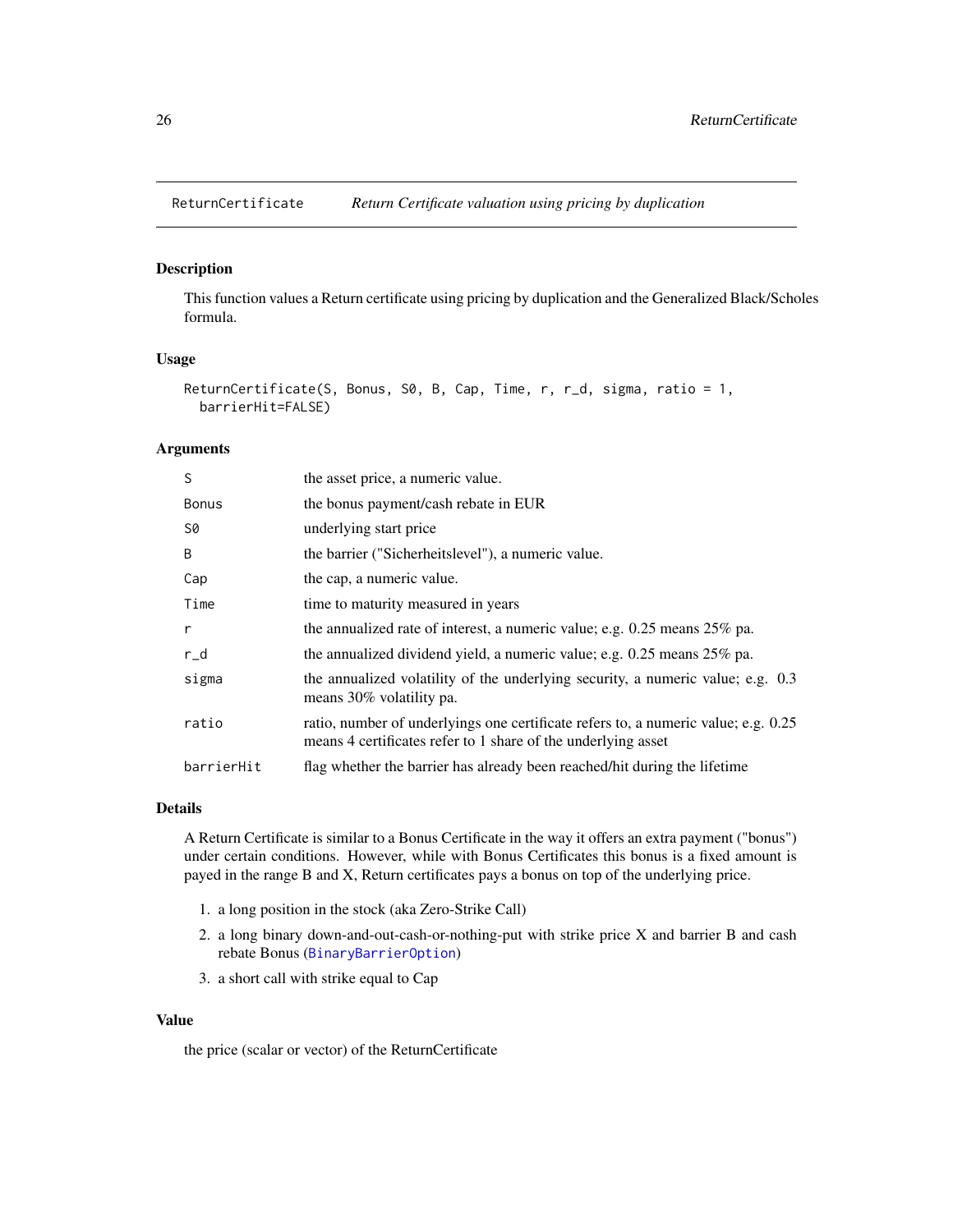#### <span id="page-26-0"></span>Author(s)

Stefan Wilhelm <wilhelm@financial.com>

#### References

see packages fOptions and [BinaryBarrierOption](#page-0-0) in package fExoticOptions

# See Also

See also [GBSOption](#page-0-0) in package fOptions, [BinaryBarrierOption](#page-0-0) in package fExoticOptions, [BonusCertificate](#page-2-1)

#### Examples

```
##
ReturnCertificate (S=100, S0=91.7, Bonus=11, B=45, Cap=91.7,
  Time=0, r=0.02, r_d = 0, sigma=0.3, ratio = 1## payoff diagram
S \leq -\text{seq}(30, 120, \text{ by}=1)p <- ReturnCertificate (S, S0=91.7, Bonus=11, B=45, Cap=91.7,
 Time=0.5, r=0.02, r_d = 0, sigma=0.3, ratio = 1p2 <- ReturnCertificate (S, S0=91.7, Bonus=11, B=45, Cap=91.7,
  Time=0, r=0.02, r_d = 0, sigma=0.3, ratio = 1)
plot(S, p, type="l", col="red", , ylim=range(p, p2, na.rm=TRUE),
  xlab="underlying price", ylab="payoff", main="Return Certificate")
lines(S, p2, col="blue")
abline(v=c(45,91.7), lty=2, col="gray80")
```
<span id="page-26-1"></span>ReverseBonusCertificate

*Reverse Bonus Certificate valuation using pricing by duplication*

#### Description

values a Reverse Bonus Certificate using pricing by duplication

#### Usage

```
ReverseBonusCertificate(S, S0, X, B, Time, r, r_d, sigma, ratio=1,
 barrierHit=FALSE)
```

| S  | the asset price, a numeric value.                   |
|----|-----------------------------------------------------|
| S0 | the underlying start price at issue date            |
| x. | the exercise price ("Bonuslevel"), a numeric value. |
| R. | the barrier ("Sicherheitslevel"), a numeric value.  |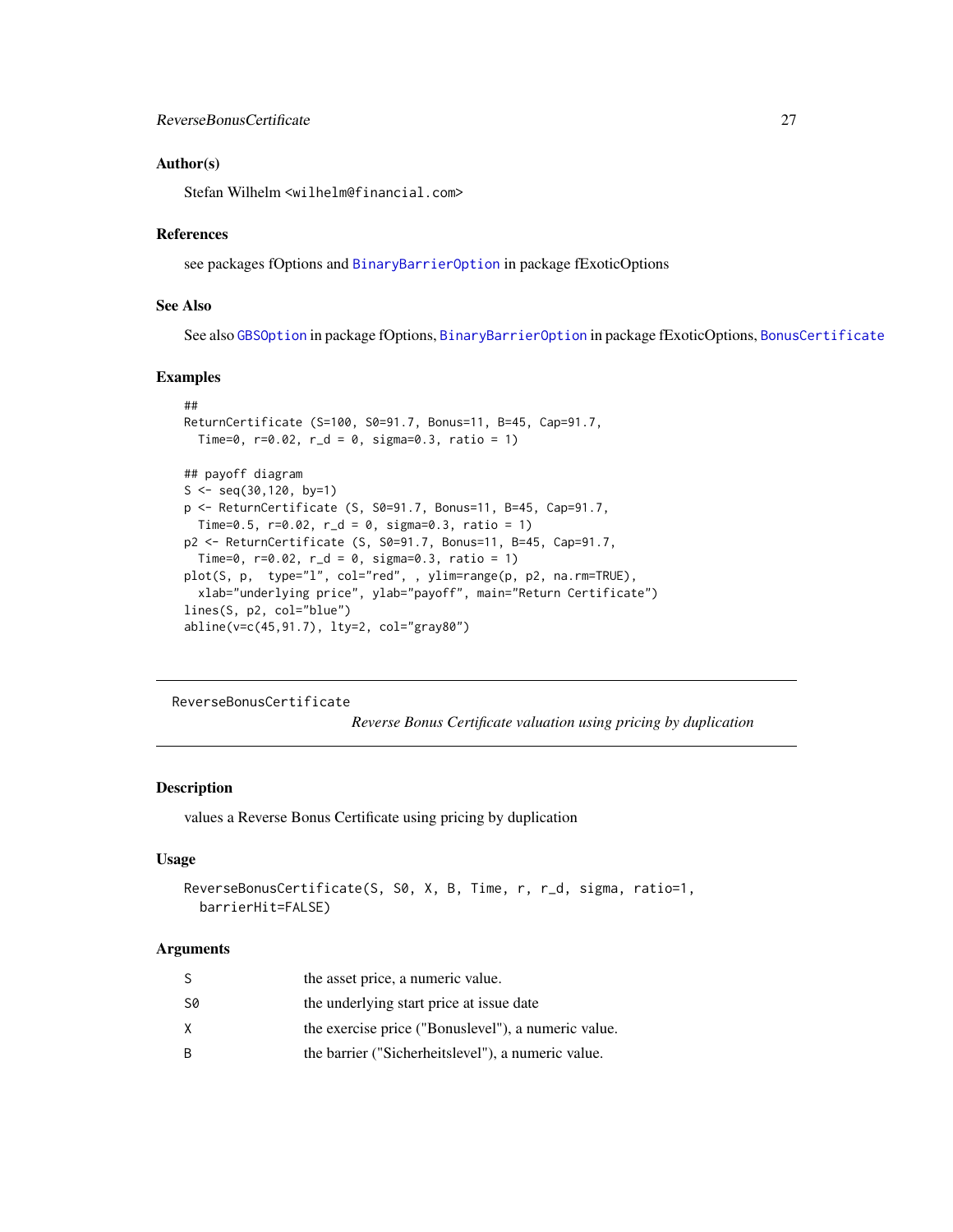| Time       | time to maturity measured in years                                                                                                                  |
|------------|-----------------------------------------------------------------------------------------------------------------------------------------------------|
| r          | the annualized rate of interest, a numeric value; e.g. 0.25 means 25% pa.                                                                           |
| r_d        | the annualized dividend yield, a numeric value; e.g. $0.25$ means $25\%$ pa.                                                                        |
| sigma      | the annualized volatility of the underlying security, a numeric value; e.g. 0.3<br>means 30% volatility pa.                                         |
| ratio      | ratio, number of underlyings one certificate refers to, a numeric value; e.g. 0.25<br>means 4 certificates refer to 1 share of the underlying asset |
| barrierHit | flag whether the barrier has already been reached/hit during the lifetime                                                                           |

# Details

A Reverse Bonus Certificate is a combination of

- 1. a short position in the stock with reference price 2\*S0 (aka long put with Strike 2\*S0)
- 2. a up-and-out-call with strike X and barrier B (Cash rebate  $K = 0$  for standard barrier options)

# Value

the price (scalar or vector) of the ReverseBonusCertificate

#### Author(s)

Stefan Wilhelm <wilhelm@financial.com>

```
##
ReverseBonusCertificate(S=110, S0=120, X=100, B=140, Time=1, r=0.045,
  r_d=0, sigma=0.4, ratio=1)
## payoff diagram
S \leq - \text{seq}(0, 150)p <- ReverseBonusCertificate(S, S0=120, X=100, B=140, Time=0.1, r=0.045,
  r_d=0, sigma=0.4, ratio=1)
p2 <- ReverseBonusCertificate(S, S0=120, X=100, B=140, Time=0, r=0.045,
  r_d=0, sigma=0.4, ratio=1)
plot(S, p, type="l", col="red", , ylim=range(p, p2, na.rm=TRUE),
  xlab="underlying price", ylab="payoff", main="Reverse Bonus")
lines(S, p2, col="blue")
abline(v=c(100, 140), lty=2, col="gray80")
```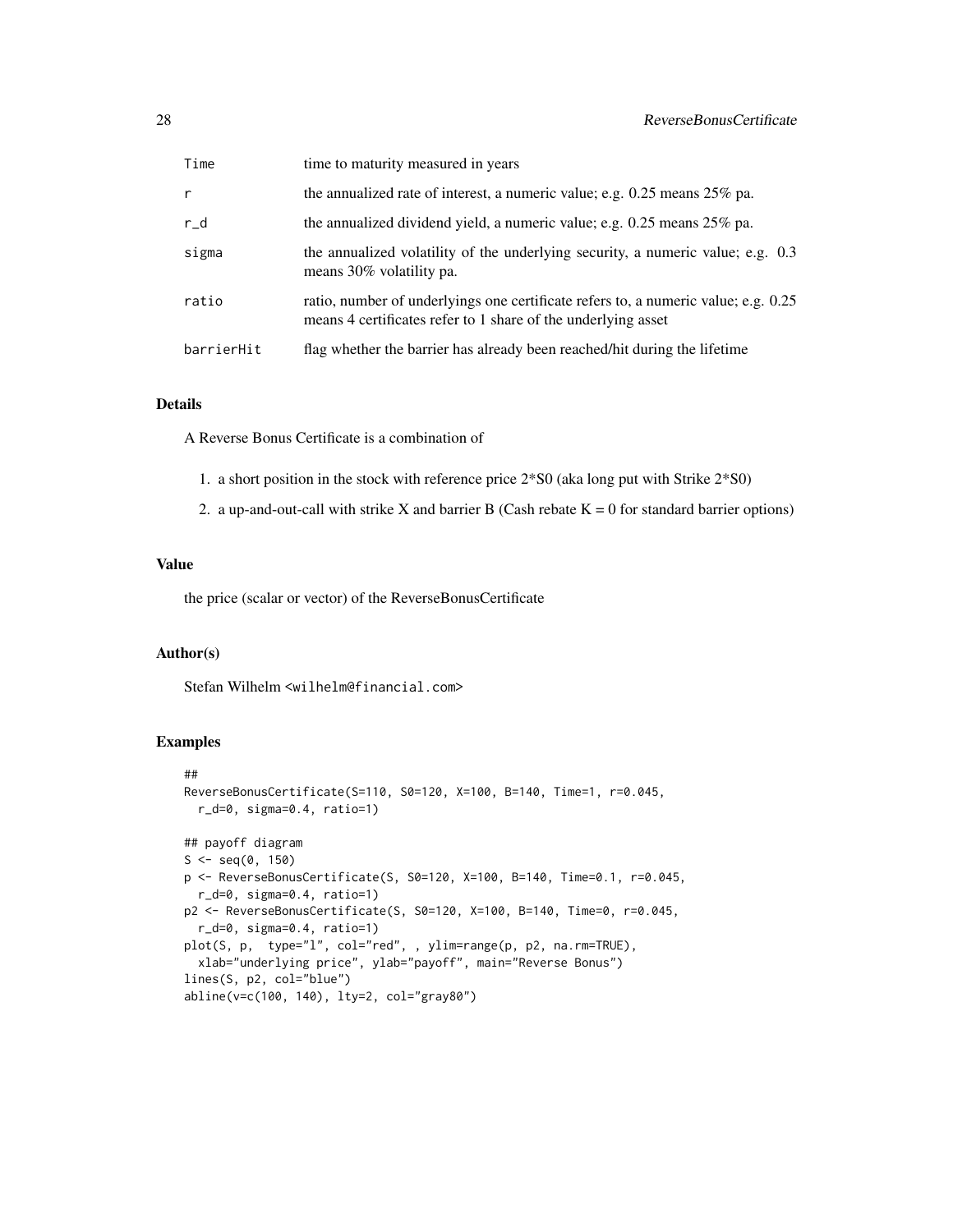<span id="page-28-1"></span><span id="page-28-0"></span>ReverseConvertible *Reverse Convertible Certificate valuation using pricing by duplication*

# Description

values a Reverse Convertible Certificate using pricing by duplication

#### Usage

ReverseConvertible(S, Cap, Time, r, r\_d, sigma, nominal, coupon)

# Arguments

| the asset price, a numeric value.                                                                           |
|-------------------------------------------------------------------------------------------------------------|
| the cap, a numeric value.                                                                                   |
| time to maturity measured in years                                                                          |
| the annualized rate of interest, a numeric value; e.g. $0.25$ means $25\%$ pa.                              |
| the annualized dividend yield, a numeric value; e.g. $0.25$ means $25\%$ pa.                                |
| the annualized volatility of the underlying security, a numeric value; e.g. 0.3<br>means 30% volatility pa. |
| nominal value, e.g. 1000 EUR                                                                                |
| annualized coupon rate, e.g. 0.14 means 14% coupon p.a.                                                     |
|                                                                                                             |

#### Details

Duplication:

- coupon bond with nominal value nominal and coupon coupon
- nominal/Cap short puts with strike price equal to Cap

Also known as:

• Aktienanleihe

Classification according to the SVSP Swiss Derivative Map 2008: Reverse Convertibles (330) Classification according to the SVSP Swiss Derivative Map 2010: Reverse Convertibles (1220)

# Value

the price (scalar or vector) of the Reverse Convertible

#### Author(s)

Stefan Wilhelm <wilhelm@financial.com>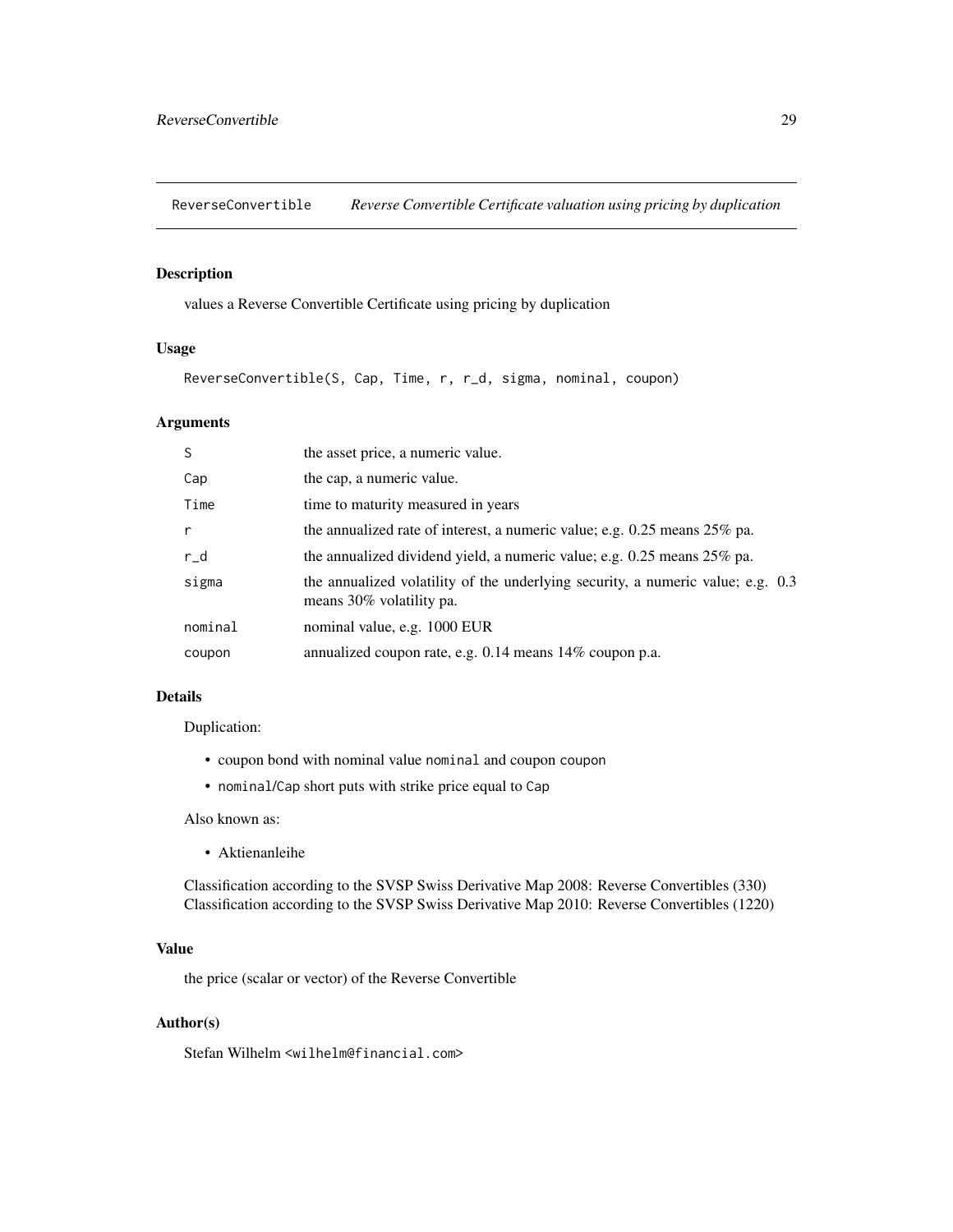#### <span id="page-29-0"></span>References

SVSP Swiss Derivative Map <http://www.svsp-verband.ch/map/>

#### See Also

similar structures : [ReverseConvertiblePlusPro](#page-29-1),[DiscountCertificate](#page-11-1)

# Examples

```
##
ReverseConvertible(S=40, Cap=50, Time=1, r=0.045, r_d=0, sigma=0.4,
  nominal=1000, coupon=0.14)
## payoff diagram
S \leq - \text{seq}(0, 100)p <- ReverseConvertible(S, Cap=50, Time=1, r=0.045, r_d=0, sigma=0.4,
  nominal=1000, coupon=0.14)
p2 <- ReverseConvertible(S, Cap=50, Time=0, r=0.045, r_d=0, sigma=0.4,
  nominal=1000, coupon=0.14)
plot(S, p, type="l", col="red", xlab="underlying price",
  ylab="payoff", main="Reverse Convertible")
lines(S, p2, col="blue")
abline(v=50, lty=2, col="gray80")
```

```
ReverseConvertiblePlusPro
```
*Reverse Convertible Plus Pro Certificate valuation using pricing by duplication*

#### Description

values a Reverse Convertible Plus Pro Certificate using pricing by duplication

#### Usage

```
ReverseConvertiblePlusPro(S, Cap, B, Time, r, r_d, sigma, nominal,
 coupon, barrierHit=FALSE)
```

| S    | the asset price, a numeric value.                                            |
|------|------------------------------------------------------------------------------|
| Cap  | the cap, a numeric value.                                                    |
| B    | the barrier ("Sicherheitslevel"), a numeric value.                           |
| Time | time to maturity measured in years                                           |
| r    | the annualized rate of interest, a numeric value; e.g. 0.25 means 25% pa.    |
| r_d  | the annualized dividend yield, a numeric value; e.g. $0.25$ means $25\%$ pa. |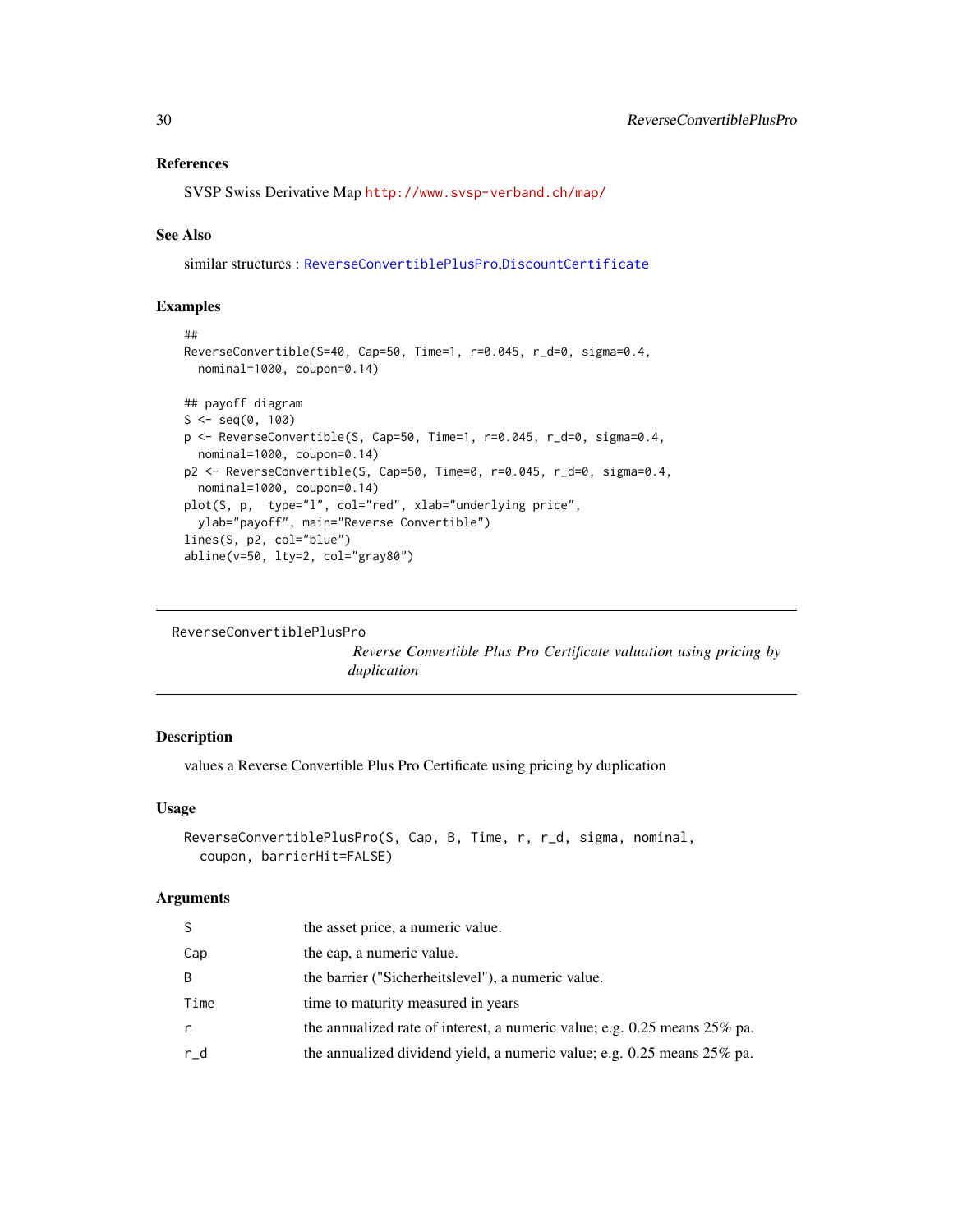<span id="page-30-0"></span>

| sigma      | the annualized volatility of the underlying security, a numeric value; e.g. 0.3<br>means 30% volatility pa. |
|------------|-------------------------------------------------------------------------------------------------------------|
| nominal    | nominal value, e.g. 1000 EUR                                                                                |
| coupon     | annualized coupon rate, e.g. $0.14$ means $14\%$ coupon p.a.                                                |
| barrierHit | flag whether the barrier has already been reached/hit during the lifetime. De-<br>faults to FALSE.          |

# Details

Also known as:

• Barrier Reverse Convertibles

Classification according to the SVSP Swiss Derivative Map 2008: Barrier Reverse Convertibles (340)

Classification according to the SVSP Swiss Derivative Map 2010: Barrier Reverse Convertibles (1230)

#### Value

the price (scalar or vector) of the ReverseConvertible

#### Author(s)

Stefan Wilhelm <wilhelm@financial.com>

# References

SVSP Swiss Derivative Map <http://www.svsp-verband.ch/map/>

# See Also

similar structures: [ReverseConvertible](#page-28-1)

```
##
ReverseConvertiblePlusPro(S=40, Cap=50, B=35, Time=1, r=0.045, r_d=0,
  sigma=0.4, nominal=1000, coupon=0.14)
## payoff diagram
S \leq - \text{seq}(0, 100)p <- ReverseConvertiblePlusPro(S, Cap=50, B=35, Time=1, r=0.045, r_d=0,
  sigma=0.4, nominal=1000, coupon=0.14)
p2 <- ReverseConvertiblePlusPro(S, Cap=50, B=35, Time=0, r=0.045, r_d=0,
  sigma=0.4, nominal=1000, coupon=0.14)
plot(S, p, type="l", col="red", xlab="underlying price",
  ylab="payoff", main="Barrier Reverse Convertible")
lines(S, p2, col="blue")
abline(v=c(35, 50), lty=2, col="gray80")
```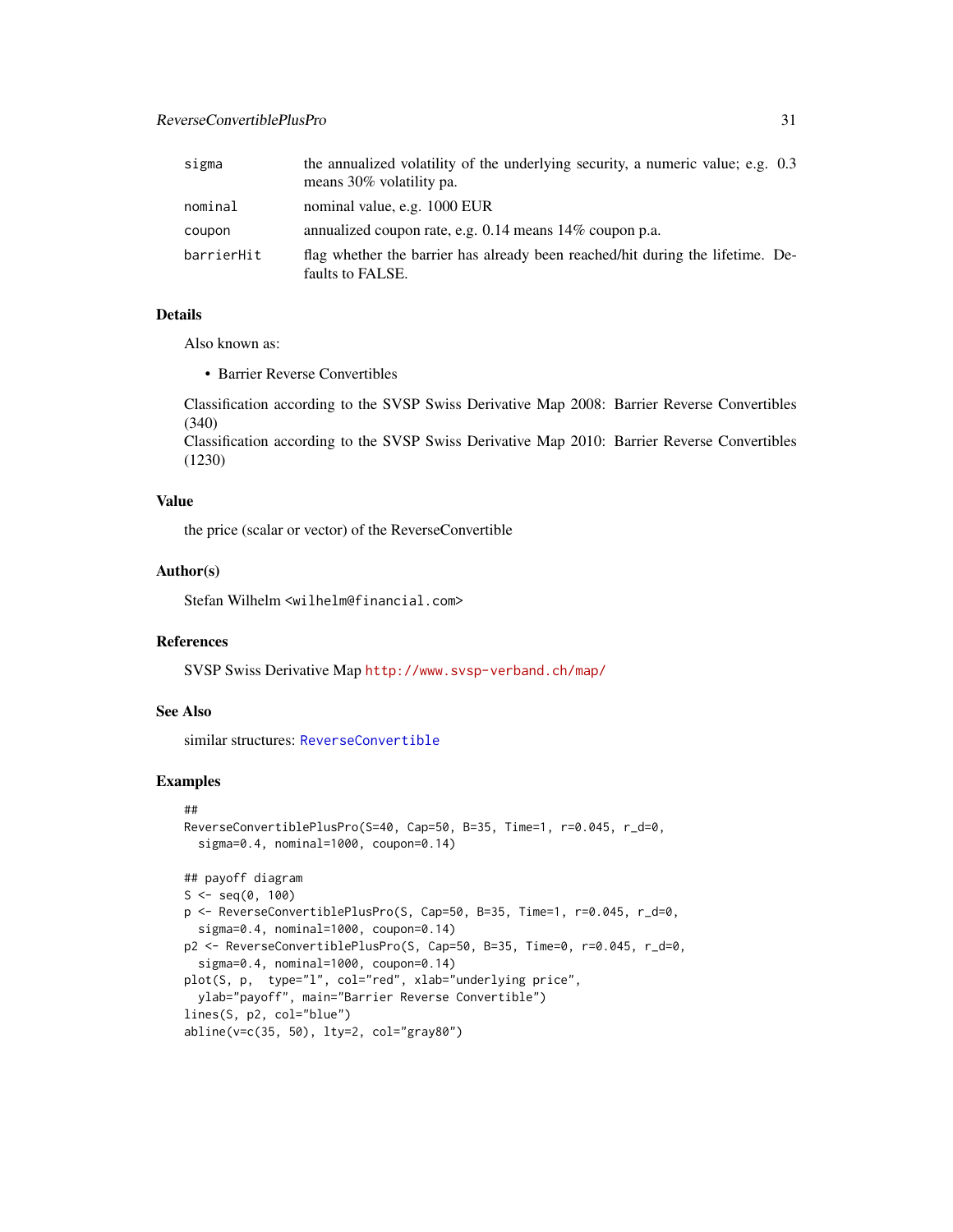```
ReverseDiscountCertificate
```
*Reverse Discount Certificate valuation using pricing by duplication*

# Description

values a Reverse Discount certificate using pricing by duplication

# Usage

```
ReverseDiscountCertificate(S, S0, X, Time, r, r_d, sigma, ratio = 1)
```
# Arguments

| S            | the asset price, a numeric value.                                                                                                                   |
|--------------|-----------------------------------------------------------------------------------------------------------------------------------------------------|
| S0           | the underlying start price at issue date                                                                                                            |
| X            | the exercise price, a numeric value.                                                                                                                |
| Time         | time to maturity measured in years                                                                                                                  |
| $\mathsf{r}$ | the annualized rate of interest, a numeric value; e.g. $0.25$ means $25\%$ pa.                                                                      |
| $r_d$        | the annualized dividend yield, a numeric value; e.g. 0.25 means 25% pa.                                                                             |
| sigma        | the annualized volatility of the underlying security, a numeric value; e.g. 0.3<br>means 30% volatility pa.                                         |
| ratio        | ratio, number of underlyings one certificate refers to, a numeric value; e.g. 0.25<br>means 4 certificates refer to 1 share of the underlying asset |

# Details

A Reverse Discount certificate is composed of

- 1. a short position in stock with reference price S0 (i.e. a Put with strike S0)
- 2. a short put with strike price X

#### Value

the price (scalar or vector) of the Reverse Discount Certificate

# Author(s)

Stefan Wilhelm <wilhelm@financial.com>

# See Also

similar structures: [DiscountCertificate](#page-11-1), [ReverseDiscountPlusCertificate](#page-32-1)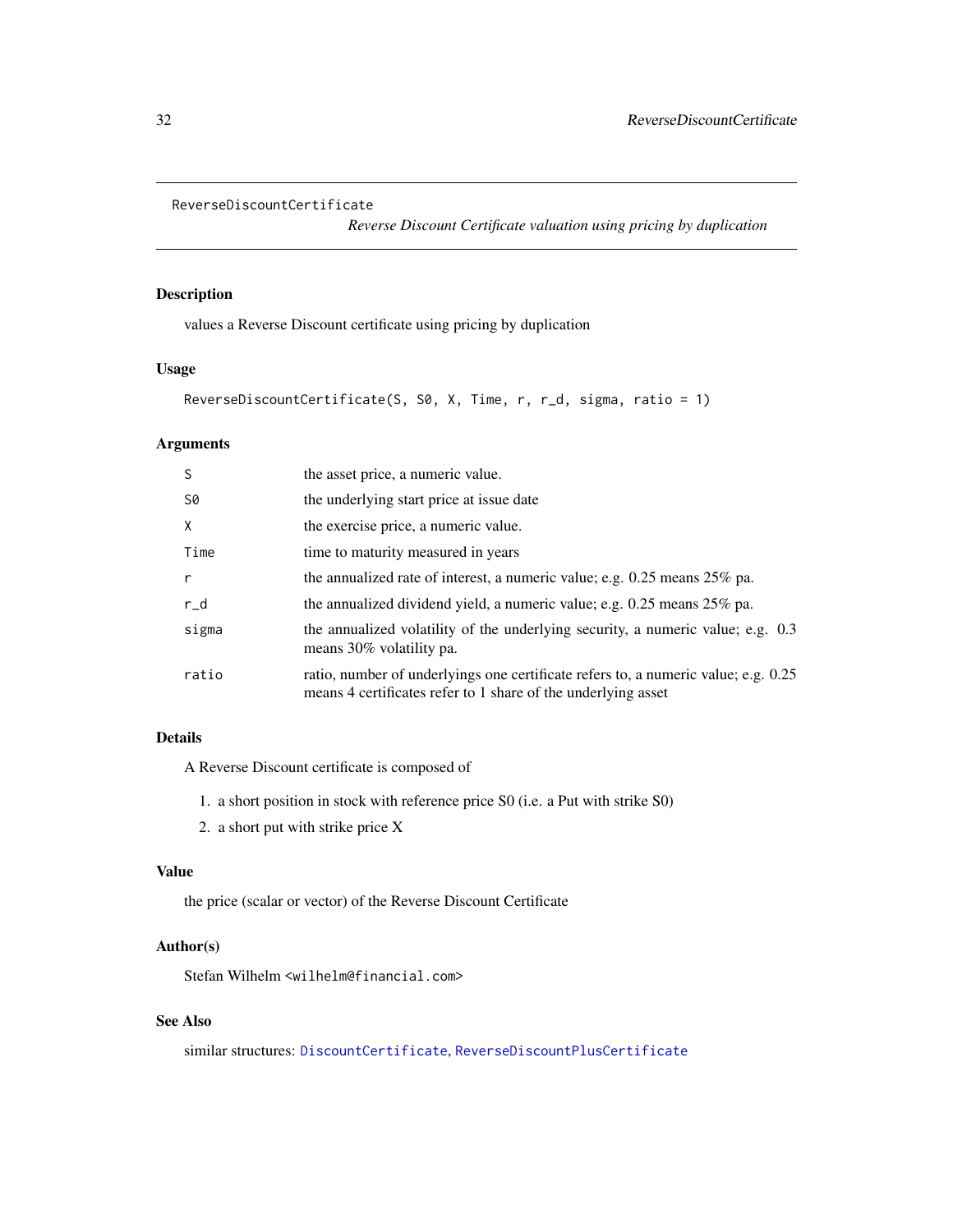# <span id="page-32-0"></span>ReverseDiscountPlusCertificate 33

#### Examples

```
##
ReverseDiscountCertificate(S=100, S0=100, X=90, Time=1,
  r=0.045, r_d=0, sigma=0.4, ratio=1)
## payoff diagram
S \leq - \text{seq}(0, 150)p <- ReverseDiscountCertificate(S, S0=100, X=90, Time=1,
  r=0.045, r_d=0, sigma=0.4, ratio=1)
p2 <- ReverseDiscountCertificate(S, S0=100, X=90, Time=0,
  r=0.045, r_d=0, sigma=0.4, ratio=1)
plot(S, p, type="l", col="red", ylim=range(p, p2, na.rm=TRUE),
 xlab="underlying price", ylab="payoff", main="Reverse Discount")
lines(S, p2, col="blue")
abline(v=90, lty=2, col="gray80")
```
<span id="page-32-1"></span>ReverseDiscountPlusCertificate

*Reverse Discount Plus Certificate valuation using pricing by duplication*

#### Description

values a Reverse Discount Plus Certificate using pricing by duplication

#### Usage

```
ReverseDiscountPlusCertificate(S, S0, X, B, Time, r, r_d, sigma,
  ratio = 1, barrierActive = TRUE)
```

| S             | the asset price, a numeric value.                                                                                                                   |
|---------------|-----------------------------------------------------------------------------------------------------------------------------------------------------|
| S0            | the underlying start price at issue date                                                                                                            |
| X             | the exercise price, a numeric value.                                                                                                                |
| B             | the barrier ("Sicherheitslevel"), a numeric value.                                                                                                  |
| Time          | time to maturity measured in years                                                                                                                  |
| $\mathsf{r}$  | the annualized rate of interest, a numeric value; e.g. 0.25 means 25% pa.                                                                           |
| r_d           | the annualized dividend yield, a numeric value; e.g. $0.25$ means $25\%$ pa.                                                                        |
| sigma         | the annualized volatility of the underlying security, a numeric value; e.g. 0.3<br>means 30% volatility pa.                                         |
| ratio         | ratio, number of underlyings one certificate refers to, a numeric value; e.g. 0.25<br>means 4 certificates refer to 1 share of the underlying asset |
| barrierActive | flag whether barrier is active or not                                                                                                               |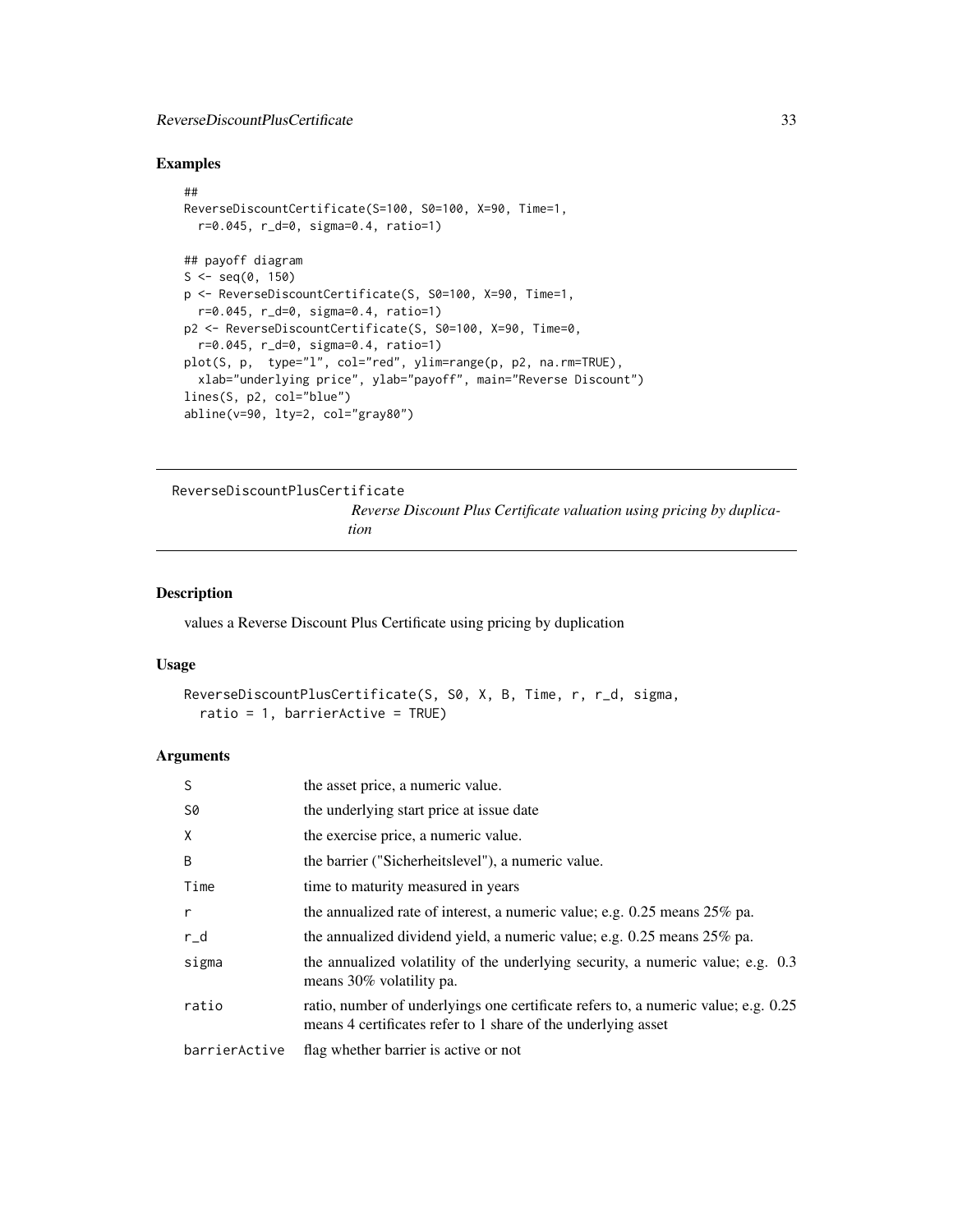<span id="page-33-0"></span>A Reverse Discount Plus Certificate is composed of

- 1. a short position in stock with reference price S0 (i.e. a Put with strike S0)
- 2. a short put with strike price X
- 3. a up-and-out-call

#### Value

the price (scalar or vector) of the Reverse Discount Plus Certificate

#### Author(s)

Stefan Wilhelm <wilhelm@financial.com>

#### See Also

similar structures: [ReverseDiscountCertificate](#page-31-1)

#### Examples

```
##
ReverseDiscountPlusCertificate(S=100, S0=100, X=90, B=110, Time=1,
  r=0.045, r_d=0, sigma=0.4, ratio = 1, barrierActive = TRUE)
## payoff diagram
S \leq - \text{seq}(0, 150)p <- ReverseDiscountPlusCertificate(S, S0=100, X=90, B=110, Time=1,
  r=0.045, r_d=0, sigma=0.4, ratio = 1, barrierActive = TRUE)
p2 <- ReverseDiscountPlusCertificate(S, S0=100, X=90, B=110, Time=0,
  r=0.045, r_d=0, sigma=0.4, ratio = 1, barrierActive = FALSE)
p3 <- ReverseDiscountPlusCertificate(S, S0=100, X=90, B=110, Time=0,
  r=0.045, r_d=0, sigma=0.4, ratio = 1, barrierActive = TRUE)
plot(S, p, type="l", col="red", ylim=range(p, p2, na.rm=TRUE),
  xlab="underlying price", ylab="payoff", main="Reverse Discount Plus Pro")
lines(S, p2, col="blue", lty=2)
lines(S, p3, col="blue")
abline(v=c(90, 110), lty=2, col="gray80")
```
ReverseOutperformanceCertificate

*Reverse Outperformance Certificatevaluation using pricing by duplication*

#### **Description**

values a Reverse Outperformance Certificate using pricing by duplication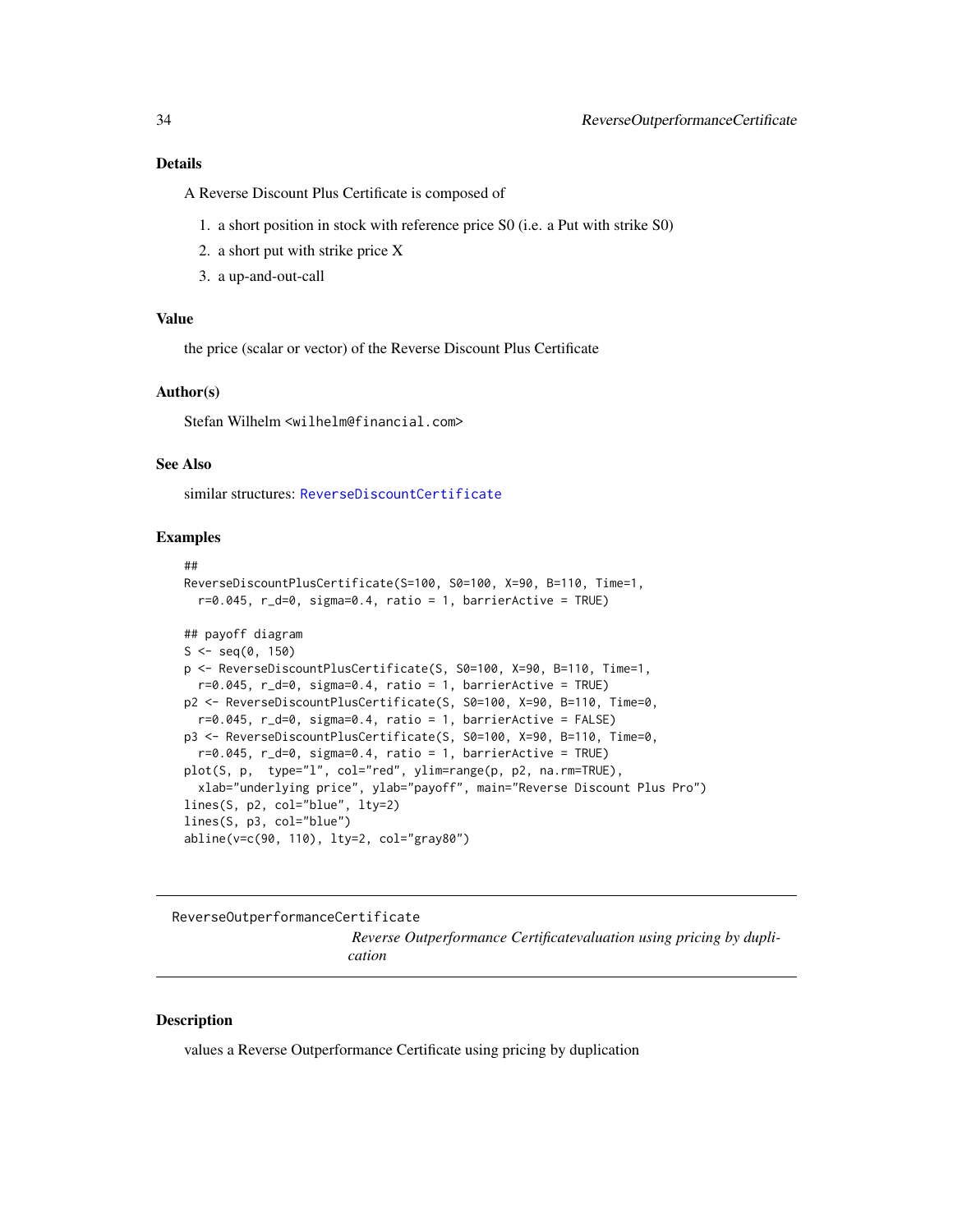# <span id="page-34-0"></span>Usage

```
ReverseOutperformanceCertificate(S, S0, X, Time, r, r_d, sigma,
 participation, ratio = 1)
```
# Arguments

| S             | the asset price, a numeric value.                                                                                                                   |
|---------------|-----------------------------------------------------------------------------------------------------------------------------------------------------|
| S0            | the underlying start price at issue date                                                                                                            |
| X             | the exercise price, a numeric value.                                                                                                                |
| Time          | time to maturity measured in years                                                                                                                  |
| r             | the annualized rate of interest, a numeric value; e.g. $0.25$ means $25\%$ pa.                                                                      |
| $r_d$         | the annualized dividend yield, a numeric value; e.g. $0.25$ means $25\%$ pa.                                                                        |
| sigma         | the annualized volatility of the underlying security, a numeric value; e.g. 0.3<br>means 30% volatility pa.                                         |
| participation | participation rate/factor below strike level. Defaults to 1.                                                                                        |
| ratio         | ratio, number of underlyings one certificate refers to, a numeric value; e.g. 0.25<br>means 4 certificates refer to 1 share of the underlying asset |

#### Details

A Reverse Outperformance Certificate is composed of

- 1. a short position in stock with reference price S0 (i.e. a Put with strike S0)
- 2. a number of long puts ("participation") with strike price X

#### Value

the price (scalar or vector) of the Reverse Outperformance Certificate

#### Author(s)

Stefan Wilhelm <wilhelm@financial.com>

# See Also

similar structures: [OutperformanceCertificate](#page-21-1)

```
##
ReverseOutperformanceCertificate(S=105, S0=100, X=90, Time=1,
  r=0.045, r_d=0, sigma=0.4, participation=1.2, ratio=1)
## payoff diagram
S \leq -seq(0, 150)p <- ReverseOutperformanceCertificate(S, S0=100, X=90, Time=1,
  r=0.045, r_d=0, sigma=0.4, participation=1.2, ratio=1)
p2 <- ReverseOutperformanceCertificate(S, S0=100, X=90, Time=0,
```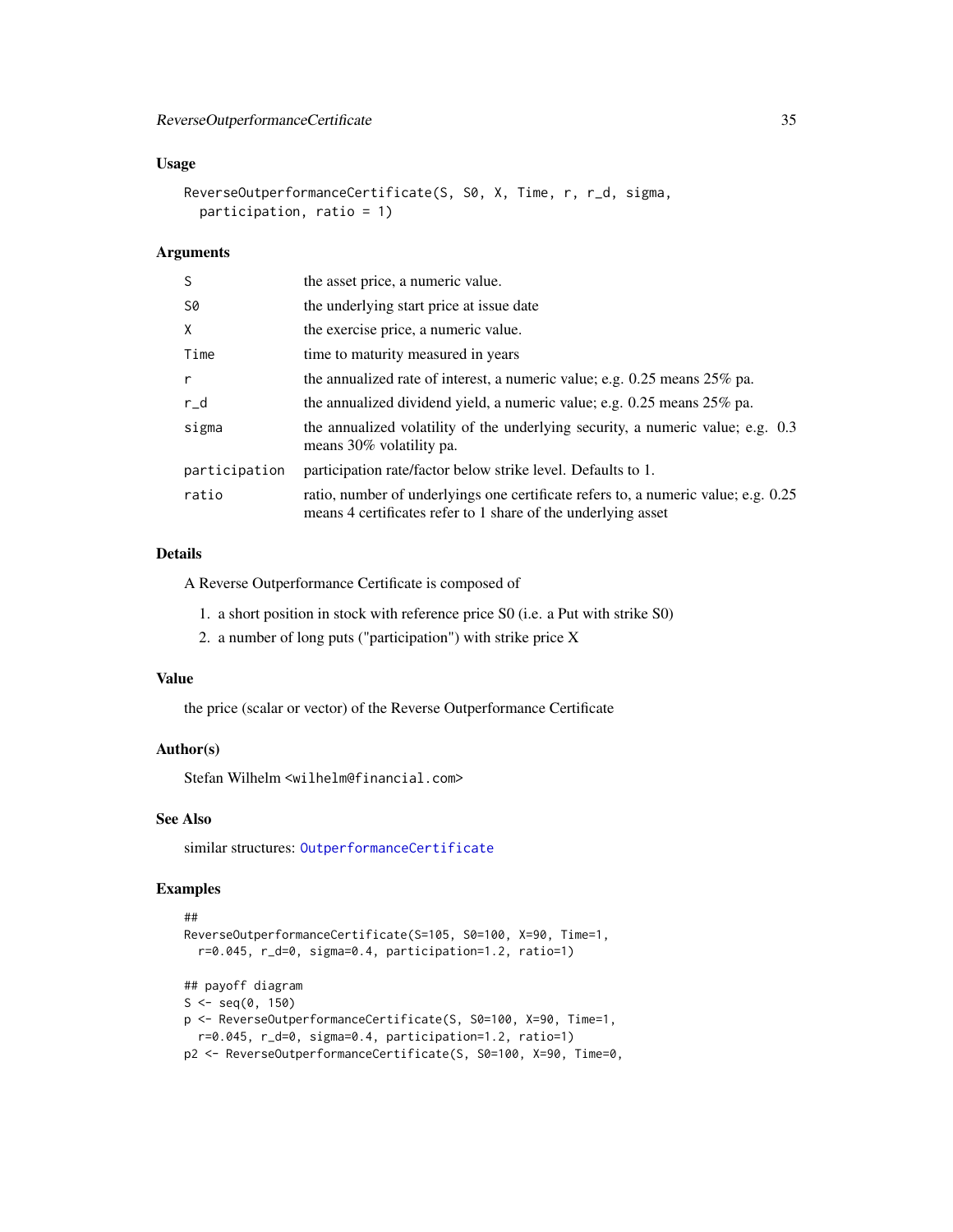```
36 SprintCertificate
```

```
r=0.045, r_d=0, sigma=0.4, participation=1.2, ratio=1)
plot(S, p, type="l", col="red", ylim=range(p, p2, na.rm=TRUE),
  xlab="underlying price", ylab="payoff", main="Reverse Outperformance")
lines(S, p2, col="blue")
abline(v=90, lty=2, col="gray80")
```
SprintCertificate *Sprint Certificate valuation using pricing by duplication*

#### Description

This function values a Sprint Certificate using pricing by duplication and the Generalized Black/Scholes formula.

# Usage

```
SprintCertificate(S, X, Cap, Time, r, r_d, sigma, participation, ratio = 1)
```
# Arguments

| S             | the asset price, a numeric value.                                                                                                                   |
|---------------|-----------------------------------------------------------------------------------------------------------------------------------------------------|
| X             | the exercise price, a numeric value.                                                                                                                |
| Cap           | the cap, a numeric value.                                                                                                                           |
| Time          | time to maturity measured in years                                                                                                                  |
| r             | the annualized rate of interest, a numeric value; e.g. $0.25$ means $25\%$ pa.                                                                      |
| $r_d$         | the annualized dividend yield, a numeric value; e.g. $0.25$ means $25\%$ pa.                                                                        |
| sigma         | the annualized volatility of the underlying security, a numeric value; e.g. 0.3<br>means 30% volatility pa.                                         |
| participation | participation rate/factor above strike level. Defaults to 1.                                                                                        |
| ratio         | ratio, number of underlyings one certificate refers to, a numeric value; e.g. 0.25<br>means 4 certificates refer to 1 share of the underlying asset |

#### Details

A Sprint Certificate is a combination of

- 1. a long position in the stock (aka Zero-Strike Call)
- 2. 2 long calls with strike price X
- 3. a short call with strike price Cap

The long calls permit an outperformance (double participation) in the range between strike level X and Cap at maturity. It is somehow a capped outperformance certificate.

Alternative names of this structure are:

1. Kick-start-Certificates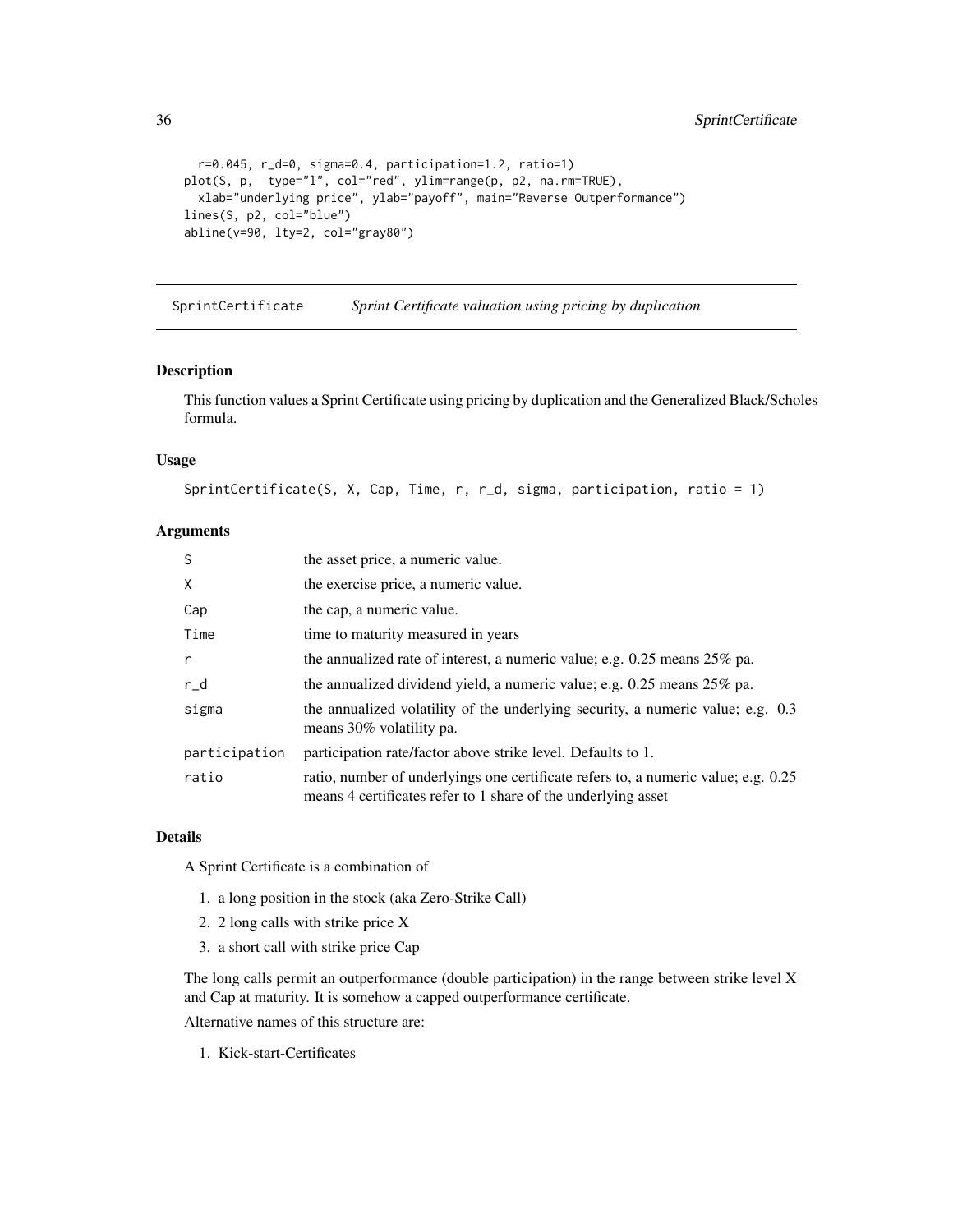#### <span id="page-36-0"></span>Straddle 37

- 2. Double-Chance-Certificate
- 3. Capped Outperformance Certificate

Classification according to the SVSP Swiss Derivative Map 2008: Capped Outperformance Certificates (350)

Classification according to the SVSP Swiss Derivative Map 2010: Capped Outperformance Certificates (1240)

#### Value

the price (scalar or vector) of the SprintCertificate

#### Author(s)

Stefan Wilhelm <wilhelm@financial.com>

# References

SVSP Swiss Derivative Map <http://www.svsp-verband.ch/map/>

# See Also

similar structures: [OutperformanceCertificate](#page-21-1)

#### Examples

```
##
SprintCertificate(S=32, X=30, Cap=40, Time=1, r=0.045,
 r_d=0, sigma=0.4, participation=2, ratio = 1)
## payoff diagramm
S \leq -seq(0, 100)p <- SprintCertificate(S, X=30, Cap=40, Time=1, r=0.045,
 r_d=0, sigma=0.4, participation=2, ratio = 1)
p2 <- SprintCertificate(S, X=30, Cap=40, Time=0, r=0.045,
 r_d=0, sigma=0.4, participation=2, ratio = 1)
plot(S, p, type="l", col="red", , ylim=range(p, p2, na.rm=TRUE),
 xlab="underlying price", ylab="payoff", main="Sprint")
lines(S, p2, col="blue")
abline(v=c(30, 40), lty=2, col="gray80")
```
<span id="page-36-1"></span>Straddle *Straddle valuation*

#### Description

valuation of a long Straddle strategy (one long call + one long put with same strike price) using pricing by duplication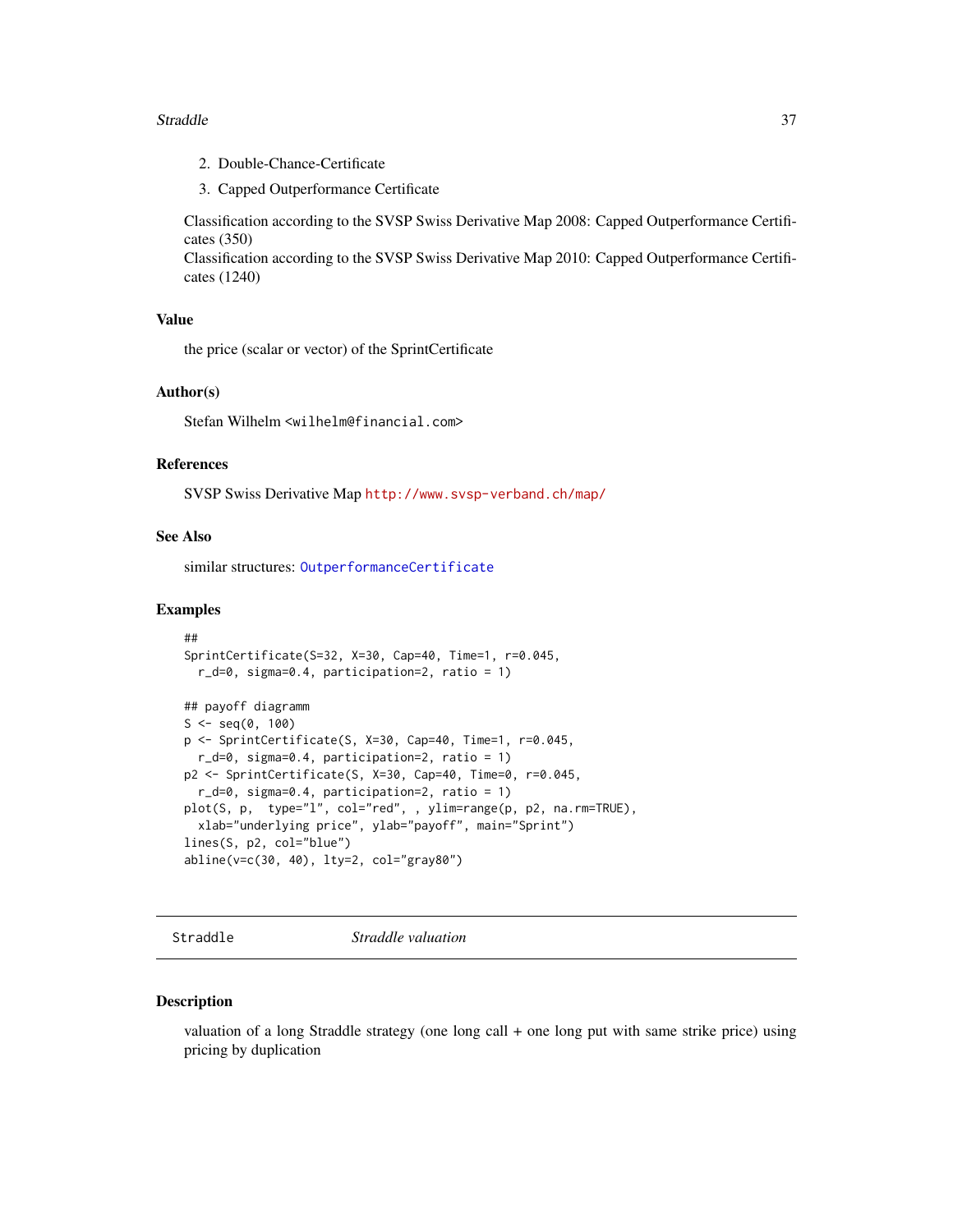#### Usage

Straddle(S, X, Time, r, r\_d, sigma, ratio = 1)

#### Arguments

| <sub>S</sub> | the asset price, a numeric value.                                                                                                                   |
|--------------|-----------------------------------------------------------------------------------------------------------------------------------------------------|
| X            | the exercise price, a numeric value.                                                                                                                |
| Time         | time to maturity measured in years                                                                                                                  |
| $\mathsf{r}$ | the annualized rate of interest, a numeric value; e.g. $0.25$ means $25\%$ pa.                                                                      |
| $r_d$        | the annualized dividend yield, a numeric value; e.g. 0.25 means 25% pa.                                                                             |
| sigma        | the annualized volatility of the underlying security, a numeric value; e.g. 0.3<br>means 30% volatility pa.                                         |
| ratio        | ratio, number of underlyings one certificate refers to, a numeric value; e.g. 0.25<br>means 4 certificates refer to 1 share of the underlying asset |

# Details

A strangle is a combination of

- 1. a long put
- 2. a long call

with the same strike price X. If the strike prices of the 2 options differ (i.e.  $X1 < X2$ ), then the strategy is called a long strangle.

#### Value

the price of the Straddle, either scalar or vector

# Author(s)

Stefan Wilhelm <wilhelm@financial.com>

# See Also

[GBSOption](#page-0-0), [Strangle](#page-38-1)

```
S \leq -seq(0, 100)prices <- Straddle(S, X=50, Time=0, r=0.05, r_d=0, sigma=0.2, ratio = 1)
plot(S, prices, type="l", xlab="underlying price", ylab="payoff")
## Straddle payoff diagram
S \leq - \text{seq}(0, 100)ps1 <- Straddle(S, X=45, Time=1, r=0.01, r_d=0, sigma=0.3, ratio=1)
ps2 <- Straddle(S, X=45, Time=0, r=0.01, r_d=0, sigma=0.3, ratio=1)
ps3 <- Straddle(S, X=45, Time=1, r=0.01, r_d=0, sigma=0.4, ratio=1)
```
<span id="page-37-0"></span>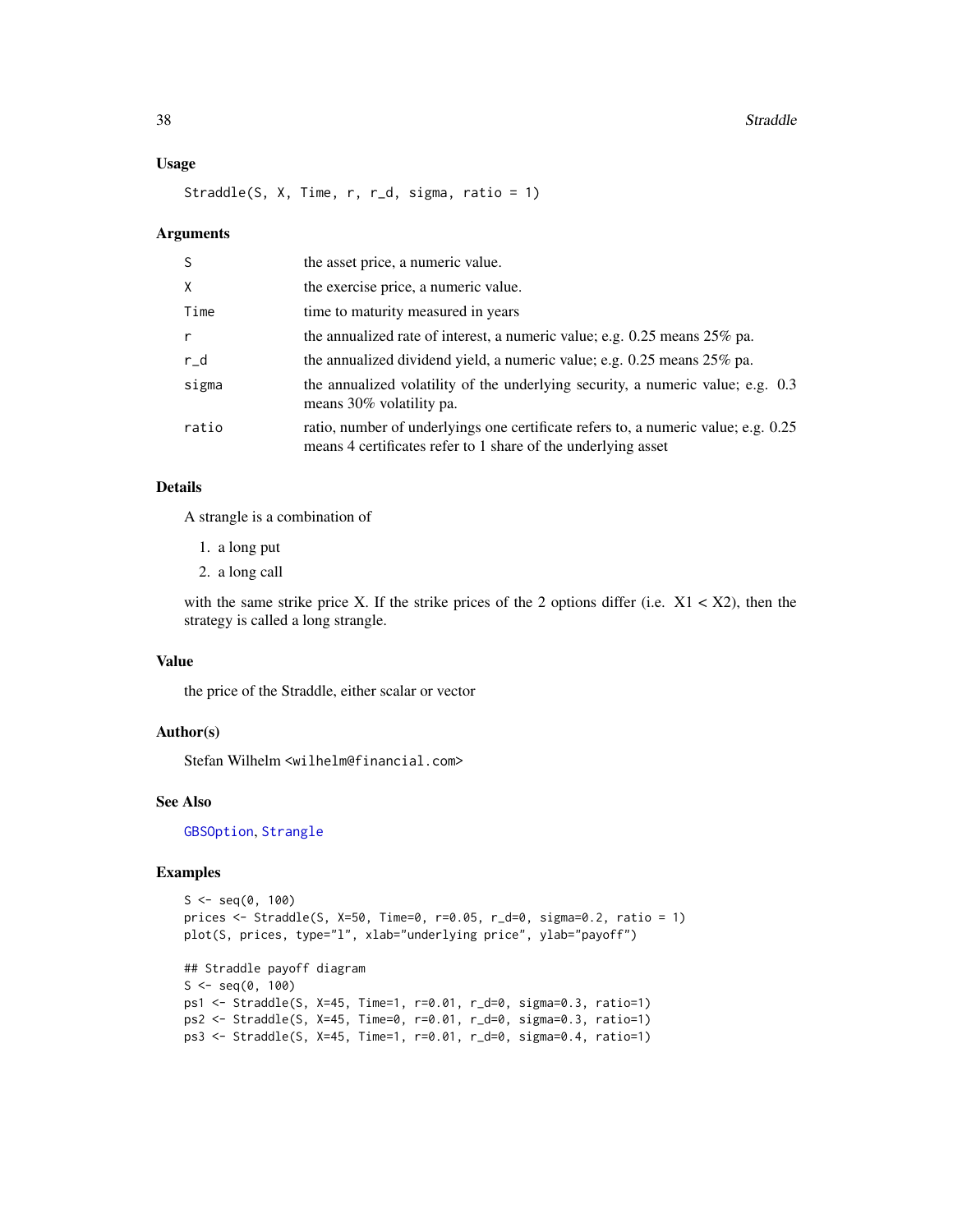#### <span id="page-38-0"></span>Strangle 39

```
plot(S, ps2, type="l", col="red", xlab="underlying price",
  ylab="payoff", main="Straddle")
lines(S, ps1, col="blue")
lines(S, ps3, col="green")
abline(v=45, lty=2, col="gray80")
```
<span id="page-38-1"></span>Strangle *Strangle valuation*

# Description

valuation of a long strangle strategy (one long call + one long put with different strike prices) using pricing by duplication

# Usage

Strangle(S, X1, X2, Time, r, r\_d, sigma, ratio = 1)

# Arguments

| -S           | the asset price, a numeric value or vector.                                                                                                         |
|--------------|-----------------------------------------------------------------------------------------------------------------------------------------------------|
| X1           | the exercise price of the long put, a numeric value.                                                                                                |
| X2           | the exercise price of the long call, a numeric value.                                                                                               |
| Time         | time to maturity measured in years.                                                                                                                 |
| $\mathsf{r}$ | the annualized rate of interest, a numeric value; e.g. $0.25$ means $25\%$ pa.                                                                      |
| $r_d$        | the annualized dividend yield, a numeric value; e.g. $0.25$ means $25\%$ pa.                                                                        |
| sigma        | the annualized volatility of the underlying security, a numeric value; e.g. 0.3<br>means 30% volatility pa.                                         |
| ratio        | ratio, number of underlyings one certificate refers to, a numeric value; e.g. 0.25<br>means 4 certificates refer to 1 share of the underlying asset |

# Details

A strangle is a combination of

- 1. a long put with strike price X1 and
- 2. a long call with strike price  $X2 (X1 < X2)$ .

When  $X1 = X2$  the strategy becomes a straddle.

# Value

the price of the Strangle

# Author(s)

Stefan Wilhelm <wilhelm@financial.com>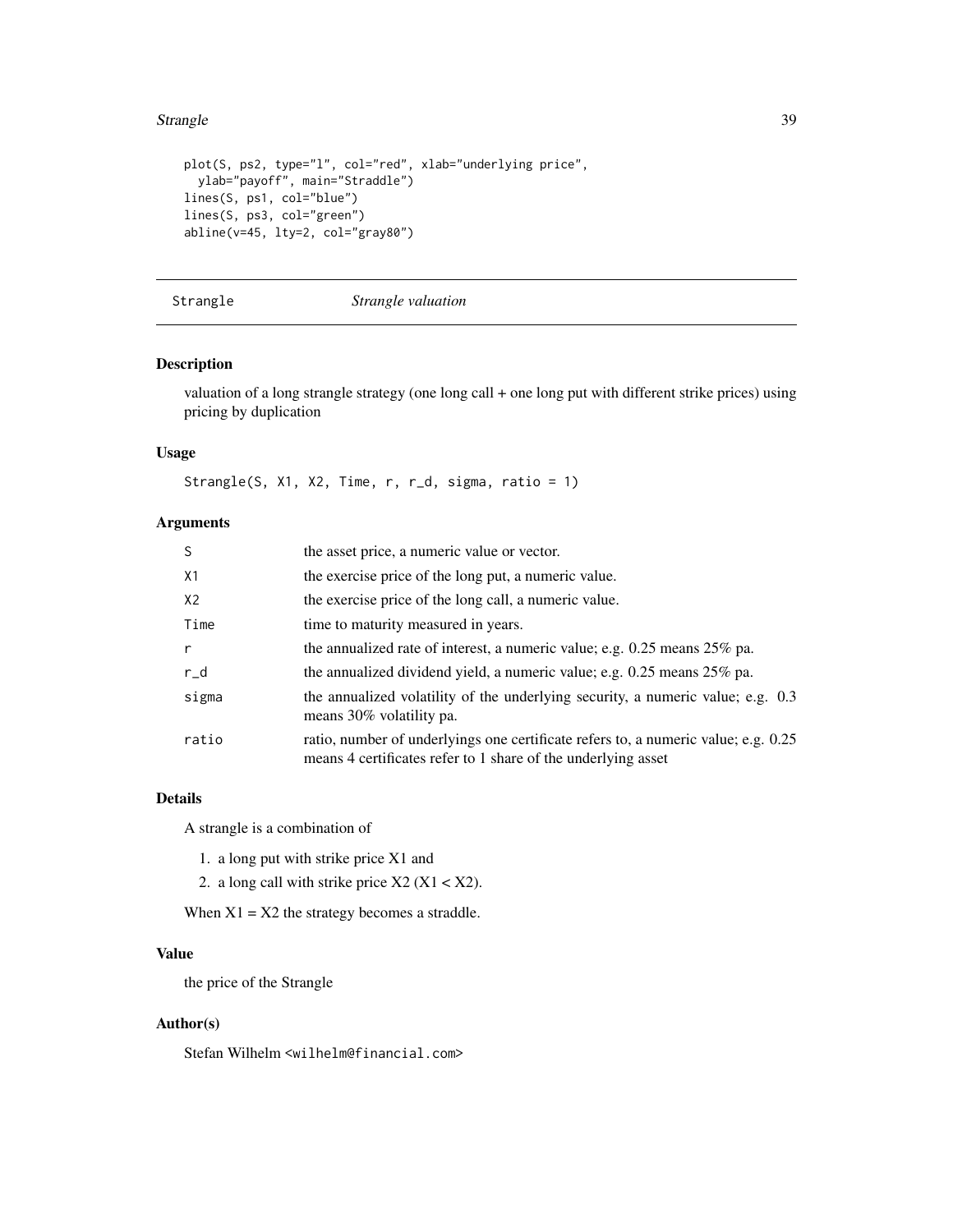# See Also

[GBSOption](#page-0-0), [Straddle](#page-36-1)

#### Examples

```
##
Strangle(S=50, X1=40, X2=60, Time=1, r=0.01, r_d=0, sigma=0.3, ratio=1)
## payoff diagram
S < -1:100ps1 <- Strangle(S, X1=45, X2=55, Time=1, r=0.01, r_d=0, sigma=0.3, ratio=1)
ps2 <- Strangle(S, X1=45, X2=55, Time=0, r=0.01, r_d=0, sigma=0.3, ratio=1)
ps3 <- Strangle(S, X1=45, X2=55, Time=1, r=0.01, r_d=0, sigma=0.4, ratio=1)
plot(S, ps2, type="l", col="red", xlab="underlying price",
 ylab="payoff", main="Strangle")
lines(S, ps1, col="blue")
lines(S, ps3, col="green")
abline(v=c(45, 55), lty=2, col="gray80")
```
TurboCertificate *Turbo Certificate valuation*

# Description

This function values a TurboCertificate using barrier option formulas. "Call Turbos/Turbo Bulls" are effectively long down-and-out calls and "Put Turbos/Turbo Bears" are effectively up-and-outputs.

# Usage

```
TurboCertificate(type, S, X, B, Time, r, r_d, sigma, ratio = 1)
```

| type         | type flag, either "c" for long and "p" for short                                                                                                    |
|--------------|-----------------------------------------------------------------------------------------------------------------------------------------------------|
| <sub>S</sub> | the asset price, a numeric value                                                                                                                    |
| X            | the exercise price (strike), a numeric value.                                                                                                       |
| B            | the barrier (knock-out-level), a numeric value.                                                                                                     |
| Time         | time to maturity measured in years                                                                                                                  |
| $\mathsf{r}$ | the annualized rate of interest, a numeric value; e.g. $0.25$ means $25\%$ pa.                                                                      |
| $r_d$        | the annualized dividend yield, a numeric value; e.g. $0.25$ means $25\%$ pa.                                                                        |
| sigma        | the annualized volatility of the underlying security, a numeric value; e.g. 0.3<br>means 30% volatility pa.                                         |
| ratio        | ratio, number of underlyings one certificate refers to, a numeric value; e.g. 0.25<br>means 4 certificates refer to 1 share of the underlying asset |

<span id="page-39-0"></span>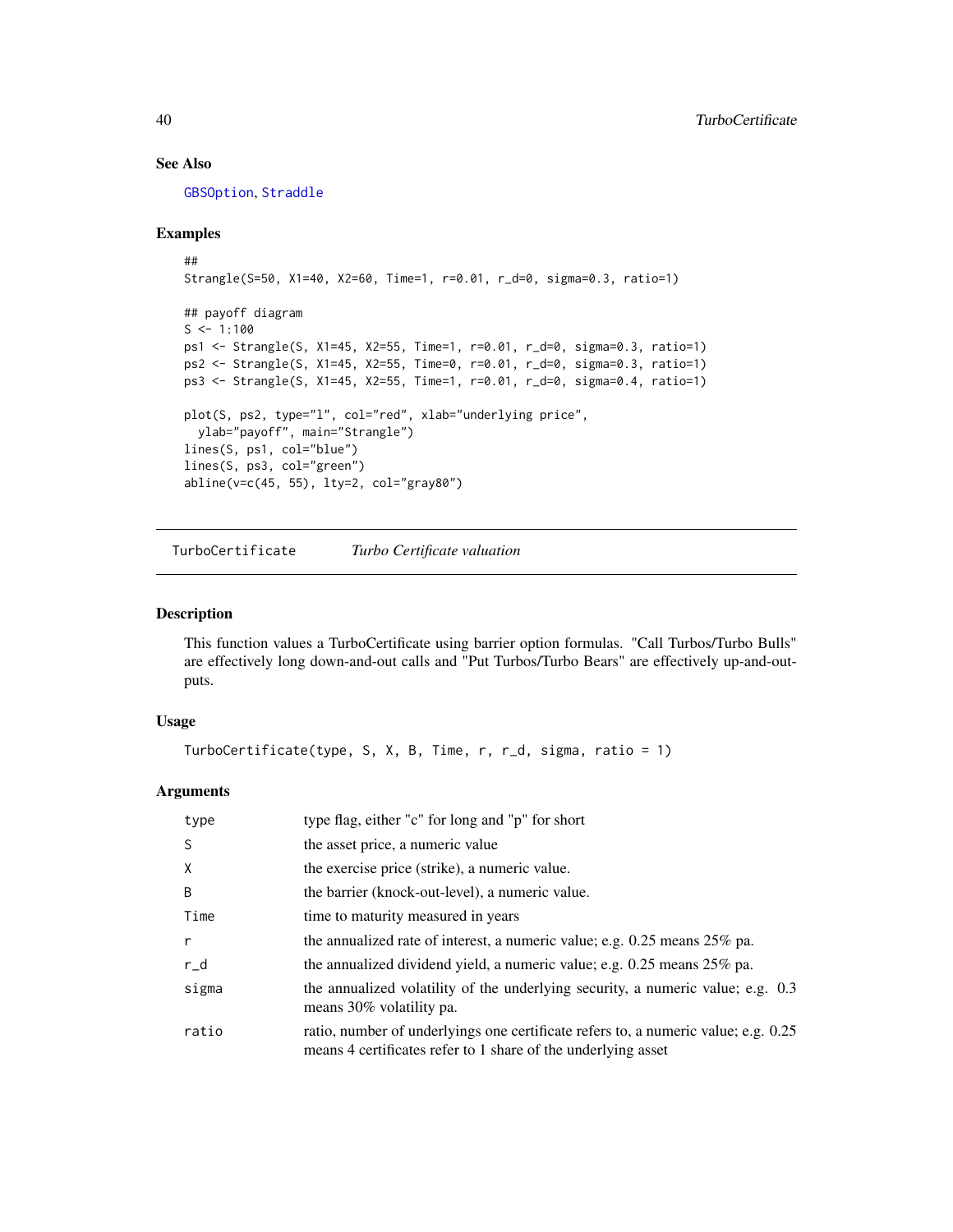# <span id="page-40-0"></span>TurboCertificate 41

# Details

This is simply a convenience wrapper function for the StandardBarrierOption method which can also scale with a ratio.

Also known as:

- Knock-out Warrant
- Turbo Bull/Turbo Bear
- Turbo Long/Turbo Short
- Up-and-Out-Call/Down-and-Out-Put
- Barrier Option

Classification according to the SVSP Swiss Derivative Map 2008: Knock-out Warrants (120) Classification according to the SVSP Swiss Derivative Map 2010: Knock-out Warrants (2200)

#### Value

the price of the TurboCertificate

# Author(s)

Stefan Wilhelm <wilhelm@financial.com>

#### References

SVSP Swiss Derivative Map <http://www.svsp-verband.ch/map/>

# See Also

#### [StandardBarrierOption](#page-0-0)

```
##
TurboCertificate("c", S=40, X=42, B=38, Time=1, r=0.035, r_d=0,
  sigma=0.3, ratio=1)
## payoff
S \leq - \text{seq}(0, 100)p <- TurboCertificate("c", S, X=42, B=38, Time=1, r=0.035, r_d=0,
  sigma=0.3, ratio=1)
p2 <- TurboCertificate("c", S, X=42, B=38, Time=0, r=0.035, r_d=0,
  sigma=0.3, ratio=1)
plot(S, p, type="l", col="red", , ylim=range(p, p2, na.rm=TRUE),
  xlab="underlying price", ylab="payoff", main="Knock-out Warrant")
lines(S, p2, col="blue")
abline(v=c(38, 42), lty=2, col="gray80")
```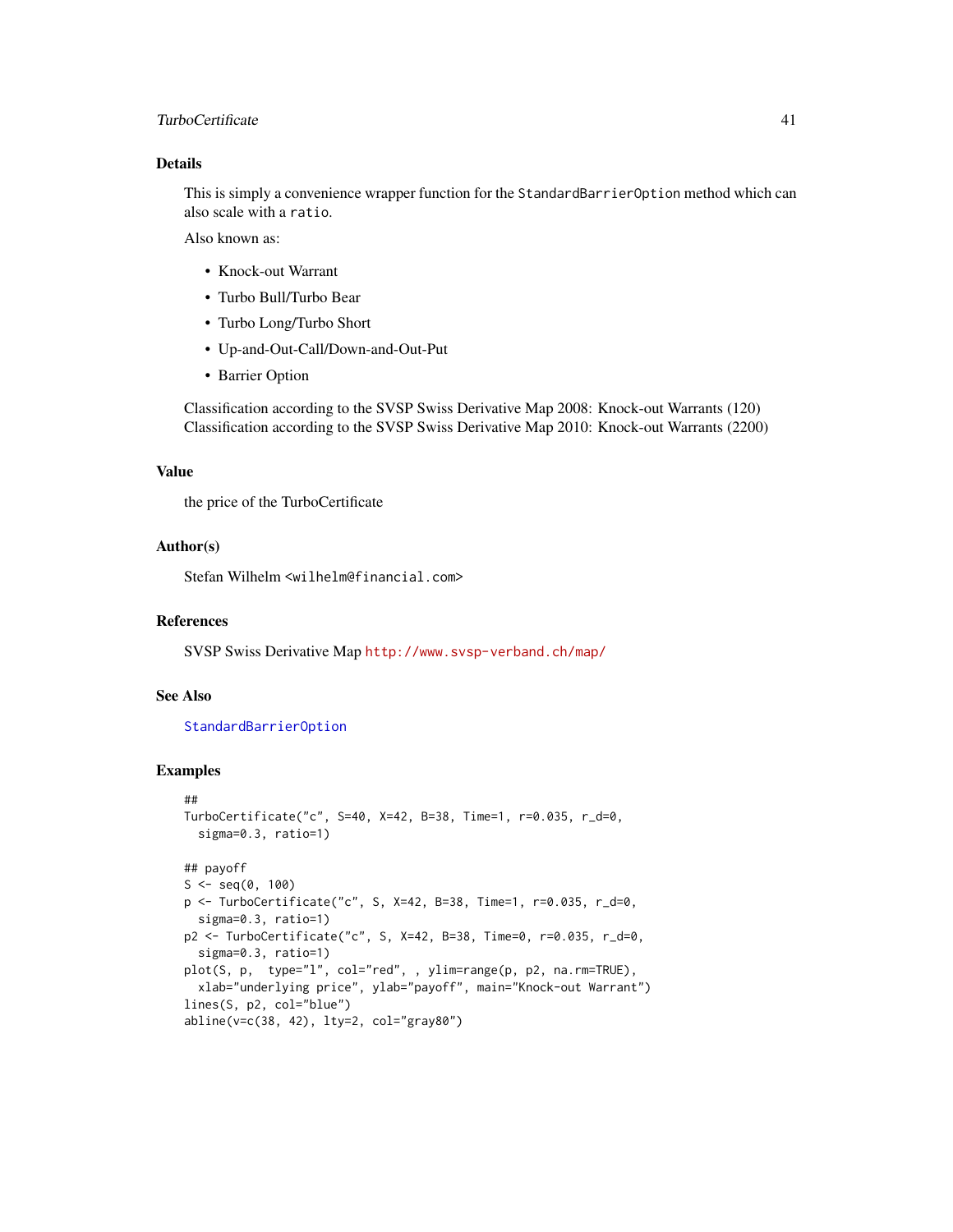<span id="page-41-0"></span>TwinWinCertificate *Twin Win Certificate valuation using pricing by duplication*

# Description

This function values a Twin Win Certificate using pricing by duplication and the Generalized Black/Scholes formula.

#### Usage

```
TwinWinCertificate(S, X, B, Time, r, r_d, sigma,
 participation = 1, ratio = 1)
```
# Arguments

| the asset price, a numeric value.                                                                                                                   |
|-----------------------------------------------------------------------------------------------------------------------------------------------------|
| the exercise price ("Bonuslevel"), a numeric value.                                                                                                 |
| the barrier ("Sicherheitslevel"), a numeric value.                                                                                                  |
| time to maturity measured in years                                                                                                                  |
| the annualized rate of interest, a numeric value; e.g. $0.25$ means $25\%$ pa.                                                                      |
| the annualized dividend yield, a numeric value; e.g. 0.25 means 25% pa.                                                                             |
| the annualized volatility of the underlying security, a numeric value; e.g. 0.3<br>means 30% volatility pa.                                         |
| participation rate/factor between bonus level and strike level. Defaults to 1.                                                                      |
| ratio, number of underlyings one certificate refers to, a numeric value; e.g. 0.25<br>means 4 certificates refer to 1 share of the underlying asset |
|                                                                                                                                                     |

# Details

A Twin Win Certificate is a combination of

- 1. a long position in the stock (aka Zero-Strike Call)
- 2. 2 long down-and-out-puts with strike price X and barrier B (StandardBarrierOption)

The structure is similar to a Bonus Certificate, the only difference is a double participation at maturity in the range between B and X, implying a "Twin Win" situation for slightly falling underlying prices.

Classification according to the SVSP Swiss Derivative Map 2008: Twin-Win Certificates (250) Classification according to the SVSP Swiss Derivative Map 2010: Twin-Win Certificates (1340)

# Value

the price (scalar or vector) of the Twin Win Certificate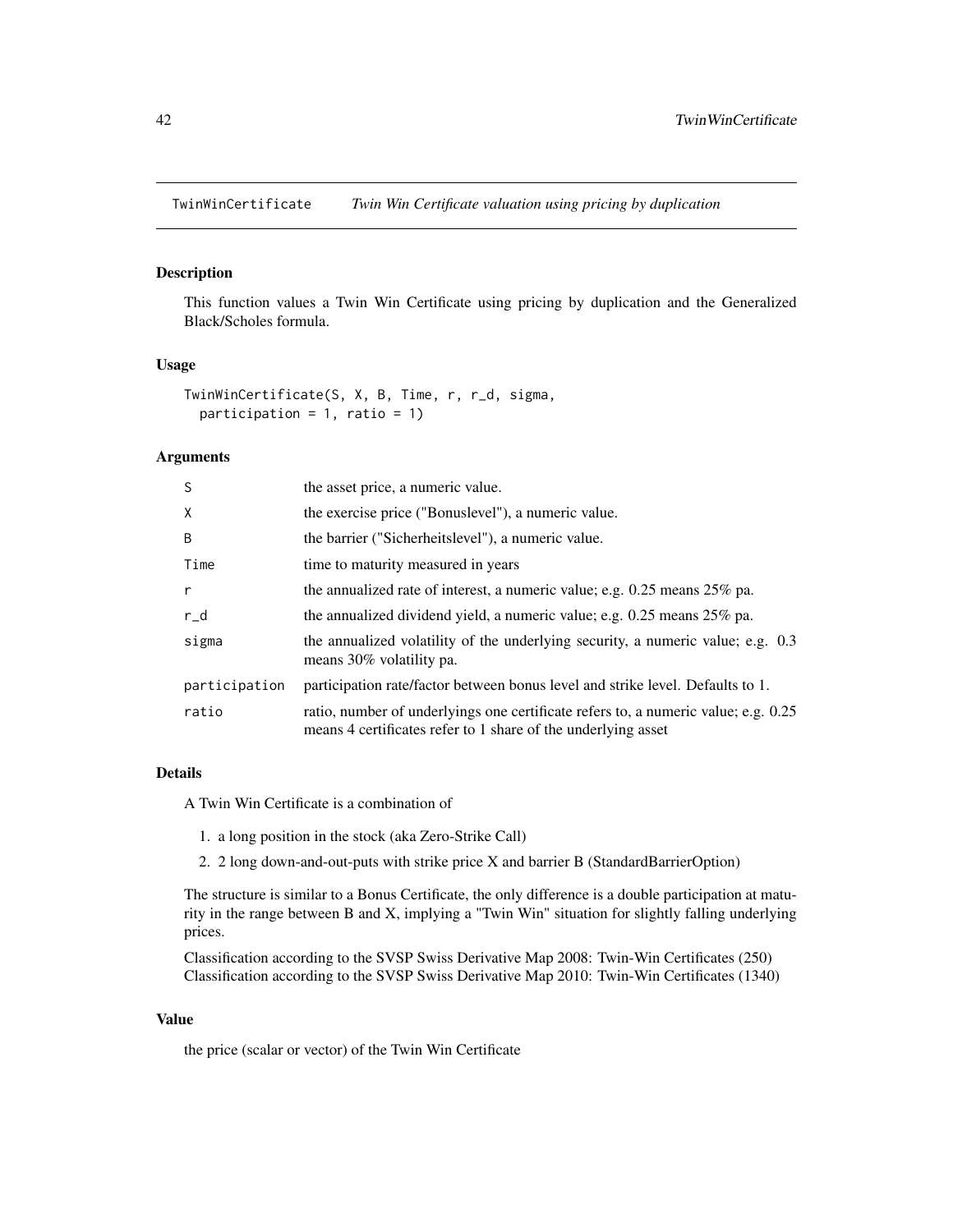#### <span id="page-42-0"></span>Warrant **43**

# Author(s)

Stefan Wilhelm <wilhelm@financial.com>

#### References

SVSP Swiss Derivative Map <http://www.svsp-verband.ch/map/>

#### See Also

[BonusCertificate](#page-2-1) for a similar structure

#### Examples

```
##
TwinWinCertificate(S=100, X=100, B=80, Time=2, r = 0.03, r_d = 0,
  sigma=0.15, participation=1.2, ratio = 1)
## payoff diagram
S \leq -\text{seq}(50, 150, \text{ by=0.1})p \leftarrow TwinWinCertificate(S, X=100, B=80, Time=0.2, r = 0.03, r_d = 0,
  sigma=0.15, participation=1.2, ratio = 1)
p2 <- TwinWinCertificate(S, X=100, B=80, Time=0, r = 0.03, r_d = 0,
  sigma=0.15, participation=1.2, ratio = 1)
plot(S, p, type="l", col="red", , ylim=range(p, p2, na.rm=TRUE),
  xlab="underlying price", ylab="payoff", main="Twin-Win")
lines(S, p2, col="blue")
abline(v=c(80, 100), lty=2, col="gray80")
```
Warrant *Warrant valuation using pricing by duplication*

# Description

convenience method for standard Warrant pricing

# Usage

```
Warrant(type, S, X, Time, r, r_d, sigma, ratio = 1)
```

| type  | "call" or "put"                                                                |
|-------|--------------------------------------------------------------------------------|
| S     | the asset price, a numeric value.                                              |
| X.    | the exercise price, a numeric value.                                           |
| Time  | time to maturity measured in years                                             |
| r     | the annualized rate of interest, a numeric value; e.g. $0.25$ means $25\%$ pa. |
| $r_d$ | the annualized dividend yield, a numeric value; e.g. $0.25$ means $25\%$ pa.   |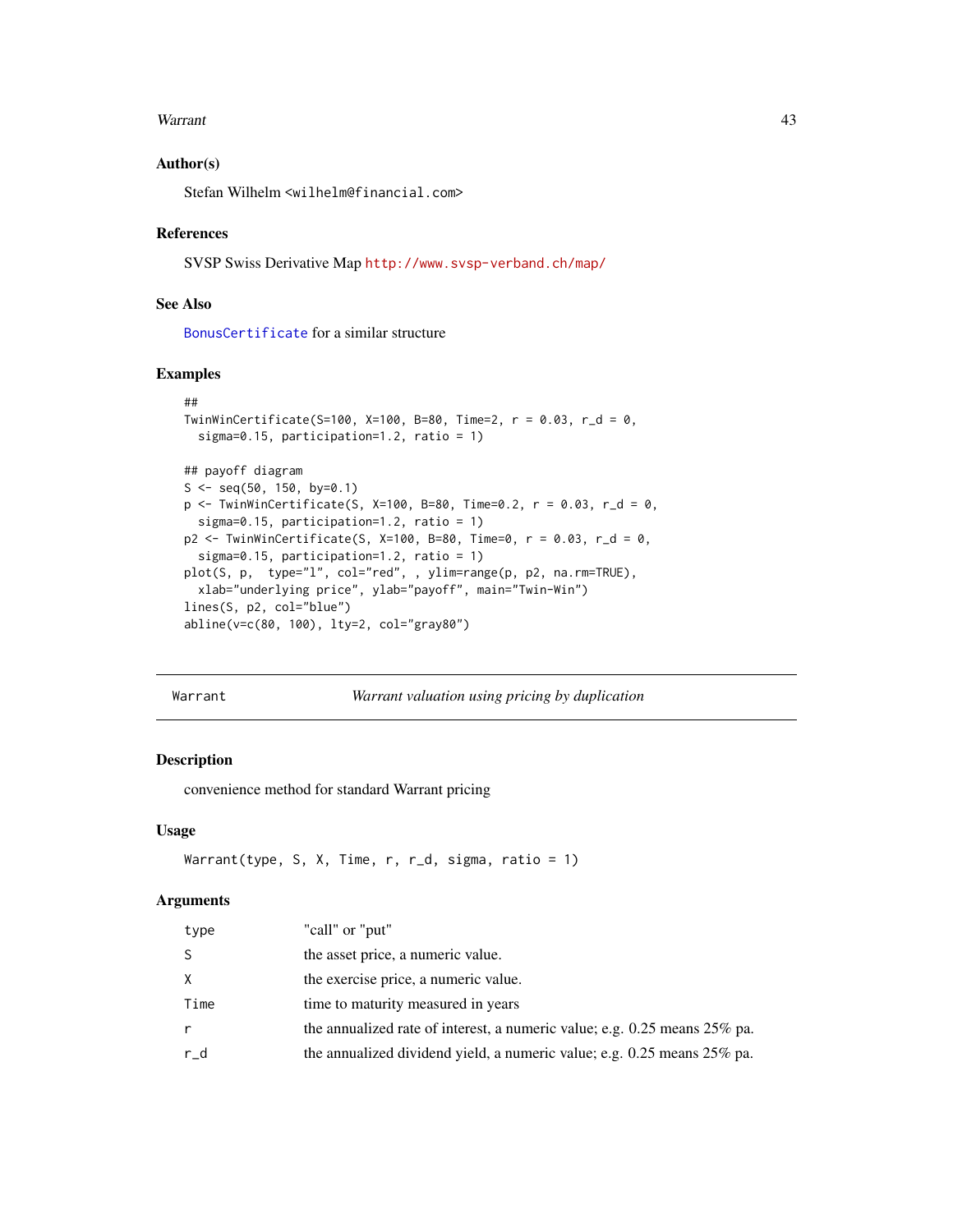<span id="page-43-0"></span>

| sigma | the annualized volatility of the underlying security, a numeric value; e.g. 0.3<br>means 30% volatility pa.                                         |
|-------|-----------------------------------------------------------------------------------------------------------------------------------------------------|
| ratio | ratio, number of underlyings one certificate refers to, a numeric value; e.g. 0.25<br>means 4 certificates refer to 1 share of the underlying asset |

# Details

This is simply a convenience wrapper function for the [GBSOption](#page-0-0) method which can also scale with a ratio.

Classification according to the SVSP Swiss Derivative Map 2008: Warrants (110) Classification according to the SVSP Swiss Derivative Map 2010: Warrants (2100)

#### Value

the price (scalar or vector) of the Warrant

# Author(s)

Stefan Wilhelm <wilhelm@financial.com>

# References

SVSP Swiss Derivative Map <http://www.svsp-verband.ch/map/>

# See Also

[GBSOption](#page-0-0) in fOptions package

```
##
Warrant("c", S=40, X=42, Time=1, r=0.035, r_d=0, sigma=0.3, ratio=0.1)
```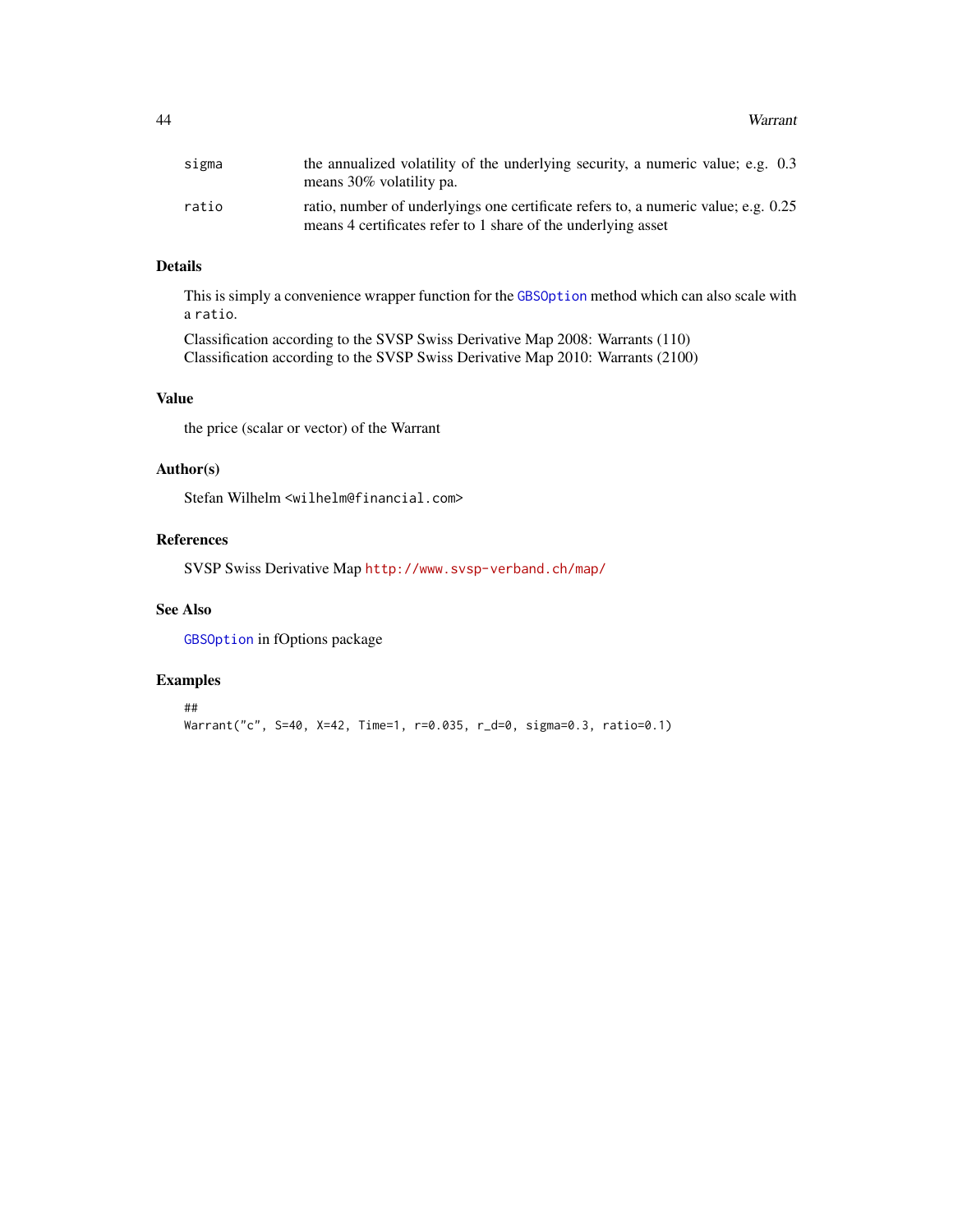# <span id="page-44-0"></span>**Index**

∗Topic math AirbagCertificate, [2](#page-1-0) BonusCertificate, [3](#page-2-0) BonusProCertificate, [5](#page-4-0) CappedBonusCertificate, [7](#page-6-0) CappedReverseBonusCertificate, [9](#page-8-0) CappedWarrant, [10](#page-9-0) DiscountCertificate, [12](#page-11-0) DiscountPlusCertificate, [13](#page-12-0) DoubleBarrierBinaryCall, [15](#page-14-0) EasyExpressCertificate, [17](#page-16-0) GarantieCertificate, [18](#page-17-0) implyVolatility, [20](#page-19-0) LeveragedBonusCertificate, [21](#page-20-0) OutperformanceCertificate, [22](#page-21-0) OutperformancePlusCertificate, [24](#page-23-0) ReturnCertificate, [26](#page-25-0) ReverseBonusCertificate, [27](#page-26-0) ReverseConvertible, [29](#page-28-0) ReverseConvertiblePlusPro, [30](#page-29-0) ReverseDiscountCertificate, [32](#page-31-0) ReverseDiscountPlusCertificate, [33](#page-32-0) ReverseOutperformanceCertificate, [34](#page-33-0) SprintCertificate, [36](#page-35-0) Straddle, [37](#page-36-0) Strangle, [39](#page-38-0) TurboCertificate, [40](#page-39-0) TwinWinCertificate, [42](#page-41-0) Warrant, [43](#page-42-0)

AirbagCertificate, [2](#page-1-0)

BinaryBarrierOption, *[26,](#page-25-0) [27](#page-26-0)* BonusCertificate, [3,](#page-2-0) *[6](#page-5-0)*, *[8](#page-7-0)*, *[27](#page-26-0)*, *[43](#page-42-0)* BonusProCertificate, [5](#page-4-0)

CappedBonusCertificate, *[4](#page-3-0)*, [7](#page-6-0) CappedReverseBonusCertificate, *[8](#page-7-0)*, [9](#page-8-0) CappedWarrant, [10](#page-9-0)

CashOrNothingOption, *[17,](#page-16-0) [18](#page-17-0)* CoveredCall *(*DiscountCertificate*)*, [12](#page-11-0) DiscountCall *(*CappedWarrant*)*, [10](#page-9-0) DiscountCertificate, [12,](#page-11-0) *[14](#page-13-0)*, *[30](#page-29-0)*, *[32](#page-31-0)* DiscountPlusCertificate, *[13](#page-12-0)*, [13](#page-12-0) DiscountPut, *[11](#page-10-0)* DiscountPut *(*CappedWarrant*)*, [10](#page-9-0) DoubleBarrierBinaryCall, [15](#page-14-0) DoubleBarrierOption, *[16](#page-15-0)* EasyExpressCertificate, [17](#page-16-0) GarantieCertificate, [18](#page-17-0) GBSOption, *[11](#page-10-0)*, *[13,](#page-12-0) [14](#page-13-0)*, *[27](#page-26-0)*, *[38](#page-37-0)*, *[40](#page-39-0)*, *[44](#page-43-0)* GuaranteeCertificate *(*GarantieCertificate*)*, [18](#page-17-0) implyVolatility, [20](#page-19-0) InlineWarrant *(*DoubleBarrierBinaryCall*)*, [15](#page-14-0) LeveragedBonusCertificate, [21](#page-20-0) OutperformanceCertificate, [22,](#page-21-0) *[25](#page-24-0)*, *[35](#page-34-0)*, *[37](#page-36-0)* OutperformancePlusCertificate, [24](#page-23-0) PTSingleAssetBarrierOption, *[5,](#page-4-0) [6](#page-5-0)* ReturnCertificate, [26](#page-25-0) ReverseBonusCertificate, *[4](#page-3-0)*, *[10](#page-9-0)*, [27](#page-26-0) ReverseCappedBonusCertificate *(*CappedReverseBonusCertificate*)*, [9](#page-8-0) ReverseConvertible, [29,](#page-28-0) *[31](#page-30-0)* ReverseConvertiblePlusPro, *[30](#page-29-0)*, [30](#page-29-0) ReverseDiscountCertificate, *[10](#page-9-0)*, [32,](#page-31-0) *[34](#page-33-0)* ReverseDiscountPlusCertificate, *[32](#page-31-0)*, [33](#page-32-0) ReverseOutperformanceCertificate, [34](#page-33-0) SprintCertificate, [36](#page-35-0)